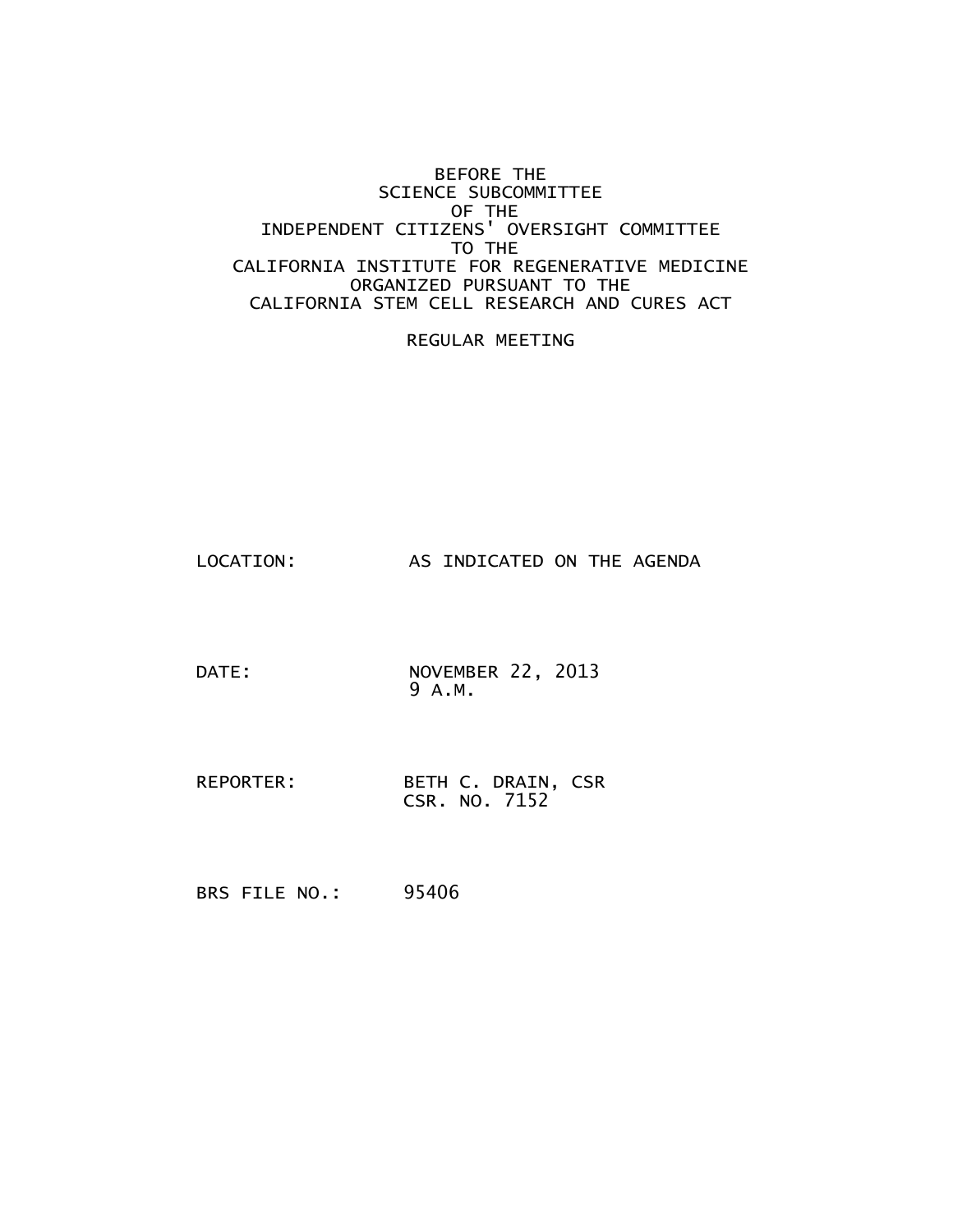#### I N D E X

| ITEM DESCRIPTION                                                                                               | PAGE NO.    |
|----------------------------------------------------------------------------------------------------------------|-------------|
| CALL TO ORDER                                                                                                  | 3           |
| ROLL CALL                                                                                                      | 3           |
| CONSIDERATION OF RECOMMENDATIONS FROM<br>THE SCIENTIFIC ADVISORY BOARD AND<br>PRIORITIZATION OF CIRM PROJECTS. | 5           |
| PUBLIC COMMENT                                                                                                 | <b>NONE</b> |
|                                                                                                                |             |
|                                                                                                                |             |
|                                                                                                                |             |
|                                                                                                                |             |
|                                                                                                                |             |
|                                                                                                                |             |
|                                                                                                                |             |
|                                                                                                                |             |
|                                                                                                                |             |
|                                                                                                                |             |
|                                                                                                                |             |
|                                                                                                                |             |
|                                                                                                                |             |
|                                                                                                                |             |
|                                                                                                                |             |
|                                                                                                                |             |
| $\overline{c}$                                                                                                 |             |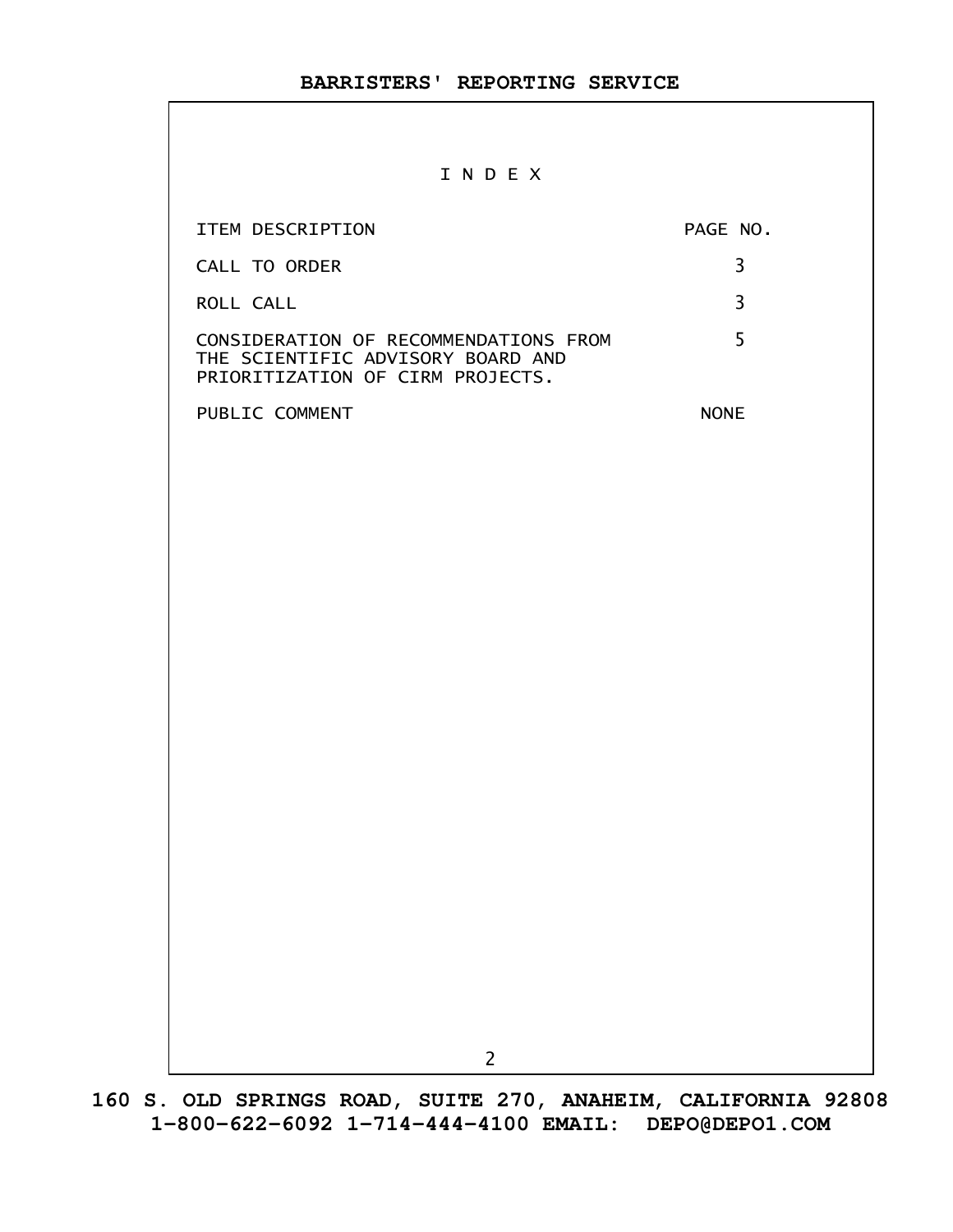|                | BARRISTERS' REPORTING SERVICE                      |
|----------------|----------------------------------------------------|
| $\mathbf 1$    | NOVEMBER 22, 2013; 9 A.M.                          |
| $\overline{2}$ |                                                    |
| 3              | CHAIRMAN SHEEHY: SO THIS IS JEFF SHEEHY.           |
| 4              | OS, ARE YOU ON?                                    |
| 5              | DR. STEWARD: YES, I'M HERE.                        |
| 6              | CHAIRMAN SHEEHY: SO I THINK THE FIRST              |
| $\overline{7}$ | ORDER OF BUSINESS IS TO CALL THE ROLL.             |
| 8              | MS. BONNEVILLE: JEFF SHEEHY.                       |
| 9              | CHAIRMAN SHEEHY: HERE.                             |
| 10             | MS. BONNEVILLE: OS STEWARD.                        |
| 11             | DR. STEWARD: YES. HERE.                            |
| 12             | MS. BONNEVILLE: MARCY FEIT. MICHAEL                |
| 13             | FRIEDMAN.                                          |
| 14             | DR. FRIEDMAN: HERE.                                |
| 15             | MS. BONNEVILLE: BURT LUBIN. SHLOMO                 |
| 16             | MELMED. JOAN SAMUELSON. ART TORRES.                |
| 17             | MR. TORRES: HERE.                                  |
| 18             | MS. BONNEVILLE: JONATHAN THOMAS.                   |
| 19             | CHAIRMAN THOMAS: HERE.                             |
| 20             | MS. BONNEVILLE: CHRISTINA VUORI. WE                |
| 21             | DON'T HAVE A QUORUM YET, BUT BERT IS EXPECTED, AND |
| 22             | MARCY SAID WAS JOINING AND WE'RE JUST WAITING.     |
| 23             | MR. HARRISON: AND WE'RE NOT ANTICIPATING           |
| 24             | TAKING ANY ACTION, I DON'T THINK, OTHER THAN       |
| 25             | IDENTIFYING THE DECISION POINTS AND QUESTIONS THAT |
|                | 3                                                  |
|                |                                                    |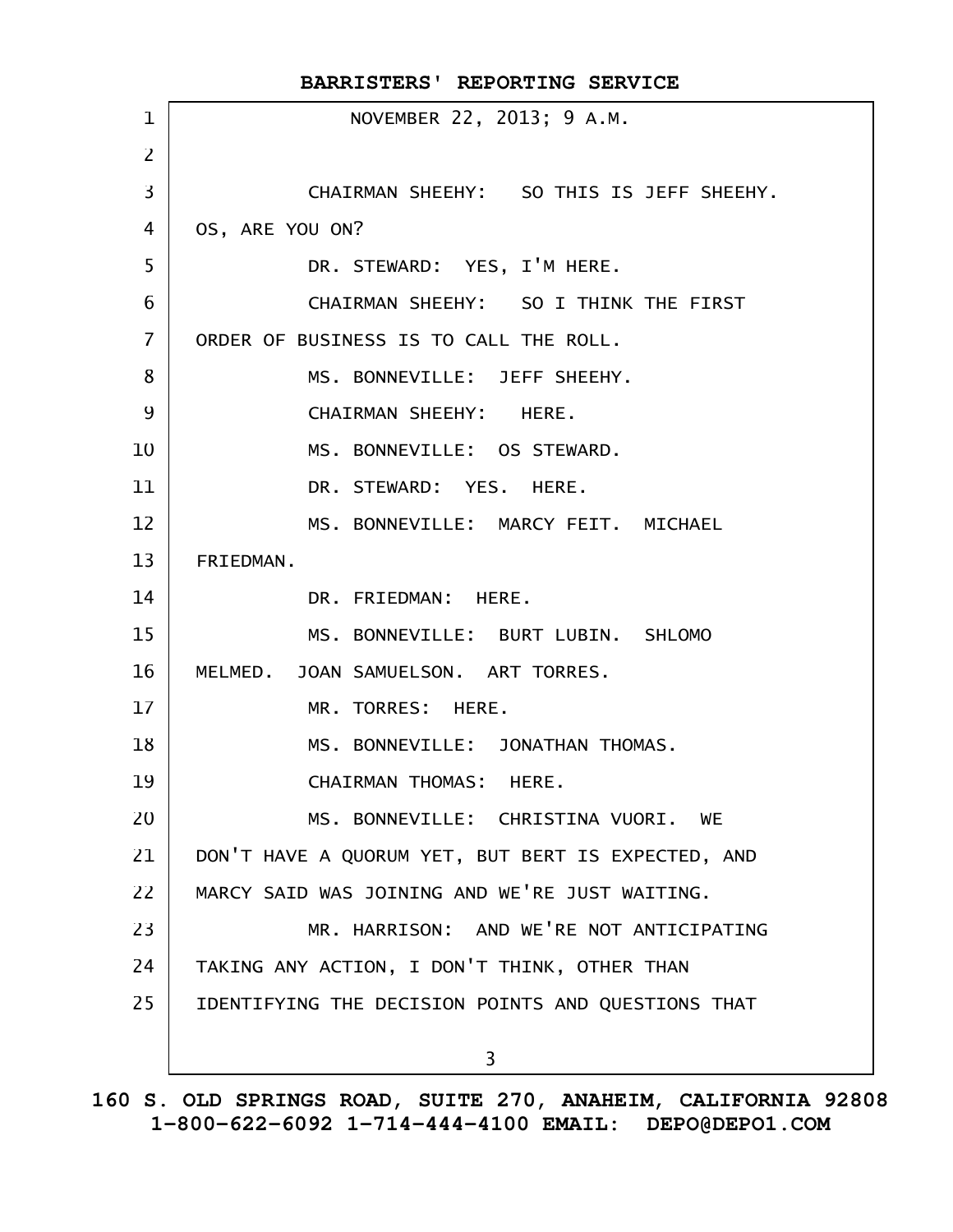| 1              | SHOULD BE ADDRESSED AT THE BOARD MEETING.             |
|----------------|-------------------------------------------------------|
| $\overline{2}$ | CHAIRMAN SHEEHY: EXACTLY. DID EVERYBODY               |
| 3              | HEAR JAMES AND CLEAR ON WHAT WE'RE TRYING TO          |
| 4              | ACCOMPLISH? WE'RE NOT TRYING TO GET TO THE BOTTOM     |
| 5              | OF ANY OF THESE ISSUES, BUT REALLY MAKING SURE THAT   |
| 6              | WE HAVE A NICE STRUCTURE FOR THE BOARD TO WORK        |
| $\overline{7}$ | THROUGH THE ISSUES AND MAKING SURE THAT WE IDENTIFY   |
| 8              | ALL THE ISSUES WE WANT THE BOARD TO ADDRESS, AND      |
| 9              | ALSO WE MAKE CLEAR WHAT WE THINK WILL BE THE          |
| 10             | DECISION POINTS.                                      |
| 11             | DR. FRIEDMAN: SO, JEFF, THIS IS MIKE. I               |
| 12             | AGREE WITH THAT AND THINK THAT'S A REALLY GOOD IDEA.  |
| 13             | IS IT YOUR INTENTION TO HAVE THE COMMITTEE MAKE       |
| 14             | RECOMMENDATIONS, OR DO YOU SIMPLY WANT TO LAY THINGS  |
| 15             | OUT AND SAY THESE ARE THE OPTIONS AND THESE ARE THE   |
| 16             | DECISION POINTS? I PERSONALLY DON'T HAVE A STRONG     |
| 17             | BIAS ONE WAY OR THE OTHER. I'M JUST INTERESTED IN     |
| 18             | WHAT YOUR INTENTION WOULD BE.                         |
| 19             | CHAIRMAN SHEEHY: I THINK, OS, CHIME IN                |
| 20             | PLEASE, BUT I THINK OUR GOAL WAS FOR THE FIRST, FOR   |
| 21             | THE LATTER -- THE FORMER. EXCUSE ME. TO JUST          |
| 22             | REALLY MAKE SURE THAT WE HAD A CLEAR FRAMEWORK FOR    |
| 23             | THE BOARD TO MAKE THE DECISIONS AND TO HASH THIS      |
| 24             | OUT.<br>I THINK THESE ARE REALLY IMPORTANT DECISIONS, |
| 25             | AND I THINK MAKING SURE THAT WE HAVE ALL THE          |
|                | 4                                                     |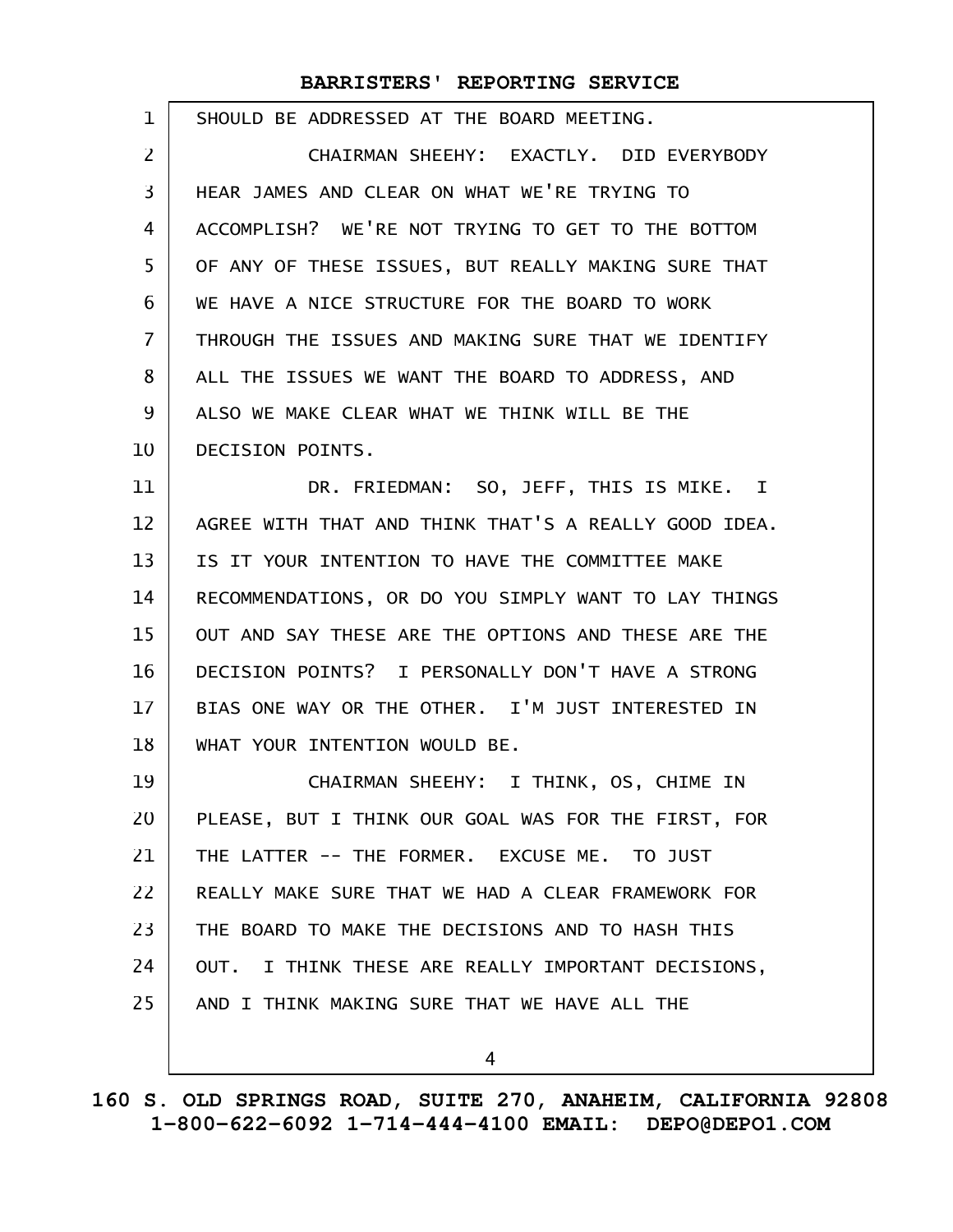#### INFORMATION BEFORE THE BOARD IN ORDER THEN TO CAREFULLY CONSIDER WHAT THEY NEED TO DECIDE OR WHAT WE NEED TO DECIDE. DR. FRIEDMAN: I'M VERY COMFORTABLE WITH THAT. THANK YOU. MS. FEIT: THIS IS MARCY FEIT. I'VE JOINED THE CALL. CHAIRMAN SHEEHY: THANKS, MARCY. WE'RE JUST STARTING. SO ARE THERE ANY OTHER QUESTIONS? I THINK THE NEXT PIECE OF BUSINESS MIGHT BE FOR STAFF TO START GOING THROUGH THEIR PRESENTATIONS. AND, AGAIN, IF THERE'S INFORMATION, BECAUSE I THINK THIS IS KIND OF GOING TO BE BETA, SO TO SPEAK, FOR THE BOARD DISCUSSION, IF THERE'S INFORMATION THAT ANY MEMBER WOULD LIKE TO SEE INCLUDED THAT'S NOT PART OF THESE PRESENTATIONS, IT WOULD BE VERY HELPFUL TO GET THAT SO THAT, AGAIN, THE BOARD CAN HAVE A GOOD, ROBUST DISCUSSION. DR. OLSON: ELLEN, DID WE DECIDE YOU WERE GOING TO TALK? DR. FEIGAL: IT'S UP TO YOU. DR. OLSON: WHATEVER. YOU WANT ME TO DO AN UPDATE ON SORT OF OUR FUNDING, OR WOULD YOU LIKE TO TALK ABOUT THE RECOMMENDATIONS AND THE SAB 5 **BARRISTERS' REPORTING SERVICE** 1 2 3 4 5 6 7 8 9 10 11 12 13 14 15 16 17 18 19 20 21 22 23 24 25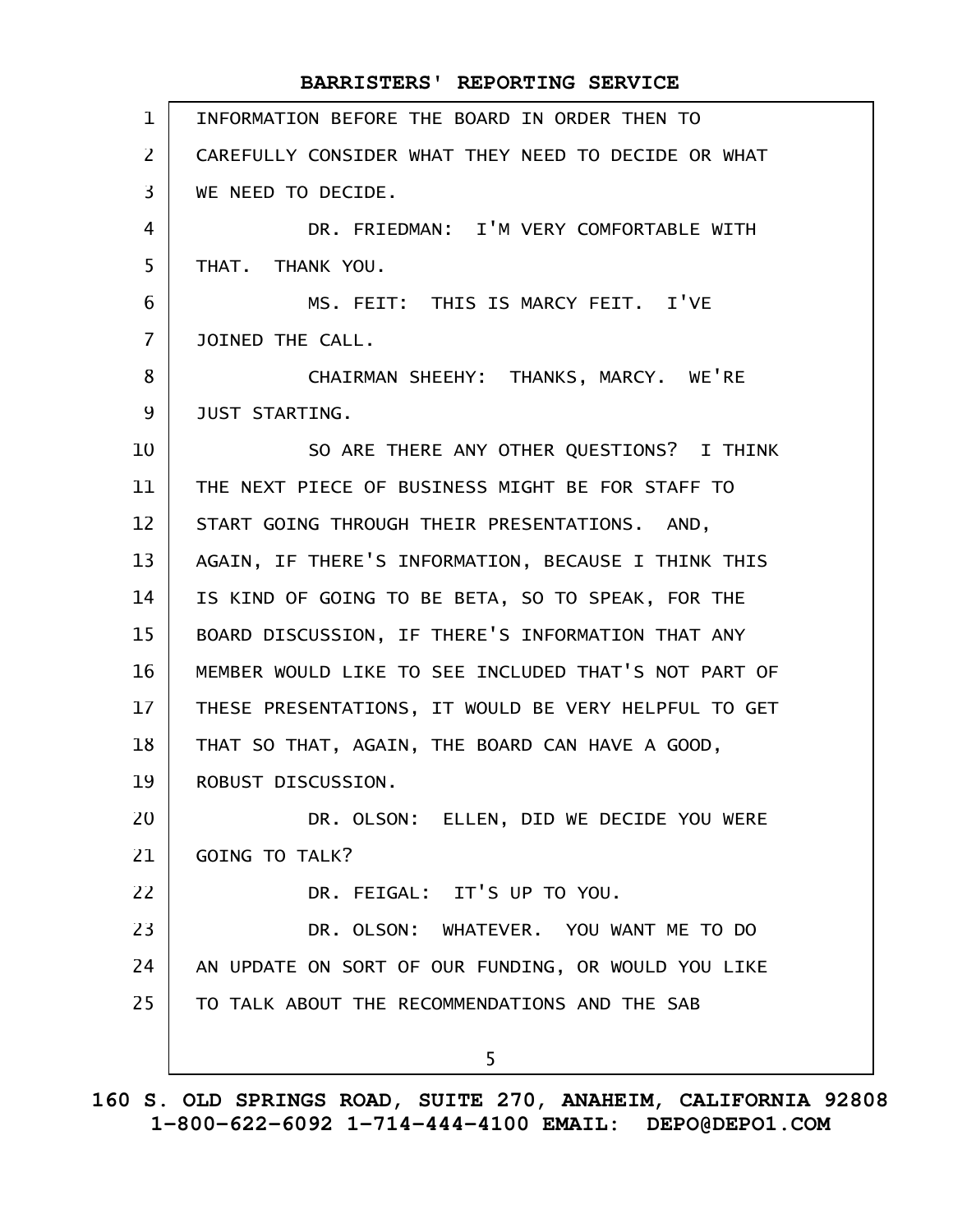| $\mathbf 1$    | RECOMMENDATIONS.                                     |
|----------------|------------------------------------------------------|
| 2              | MR. HARRISON: I THINK THE IDEA WAS THAT              |
| 3              | PAT WOULD START WITH THE BROAD FRAMEWORK SO EVERYONE |
| 4              | UNDERSTOOD THE CONTEXT, AND THEN WE'D GET INTO THE   |
| 5              | RECOMMENDATIONS.                                     |
| 6              | MS. BONNEVILLE: SO FOR EVERYONE ON THE               |
| $\overline{7}$ | PHONE, THIS IS PRESENTATION NO. 3 B THAT I EMAILED   |
| 8              | TO YOU YESTERDAY.                                    |
| 9              | DR. OLSON: I WOULD ALSO POINT OUT THAT IT            |
| 10             | IS IN CONCERT WITH THE TABLE THAT WE MADE AVAILABLE  |
| 11             | TO YOU ABOUT A WEEK AGO.                             |
| 12             | SO WHAT I WANTED TO DO TODAY WAS REALLY              |
| 13             | JUST TO GIVE YOU A SENSE OF WHERE WE ARE, GIVE YOU A |
| 14             | SENSE OF WHAT WE MIGHT BE ABLE TO DO, AND THAT'S THE |
| 15             | INTENT OF THIS. SO THIS IS SORT OF A STARTING        |
| 16             | POINT.                                               |
| 17             | SO WHAT I HAVE UP IN THE FIRST SLIDE IS              |
| 18             | OUR CURRENT FUNDING ALLOCATION, AND IT'S A BIT OF A  |
| 19             | DETAIL. AND YOU CAN SEE THE GRAPH ON ONE SIDE IS     |
| 20             | THAT THIS BOARD HAS AWARDED ABOUT 1.7 BILLION. AND   |
| 21             | WHAT I WANT TO POINT OUT HERE IS THIS IS ACTUAL      |
| 22             | DOLLARS FROM THE GRANTS MANAGEMENT SYSTEM WHEN THE   |
| 23             | AWARDS ARE IN IT; OR IF IT'S SOMETHING THAT'S BEEN   |
| 24             | RECENTLY APPROVED AND NGA'S ARE STILL BEING ISSUED,  |
| 25             | IT'S THE AMOUNT THAT THE BOARD FUNDED. THAT'S WHAT   |
|                | 6                                                    |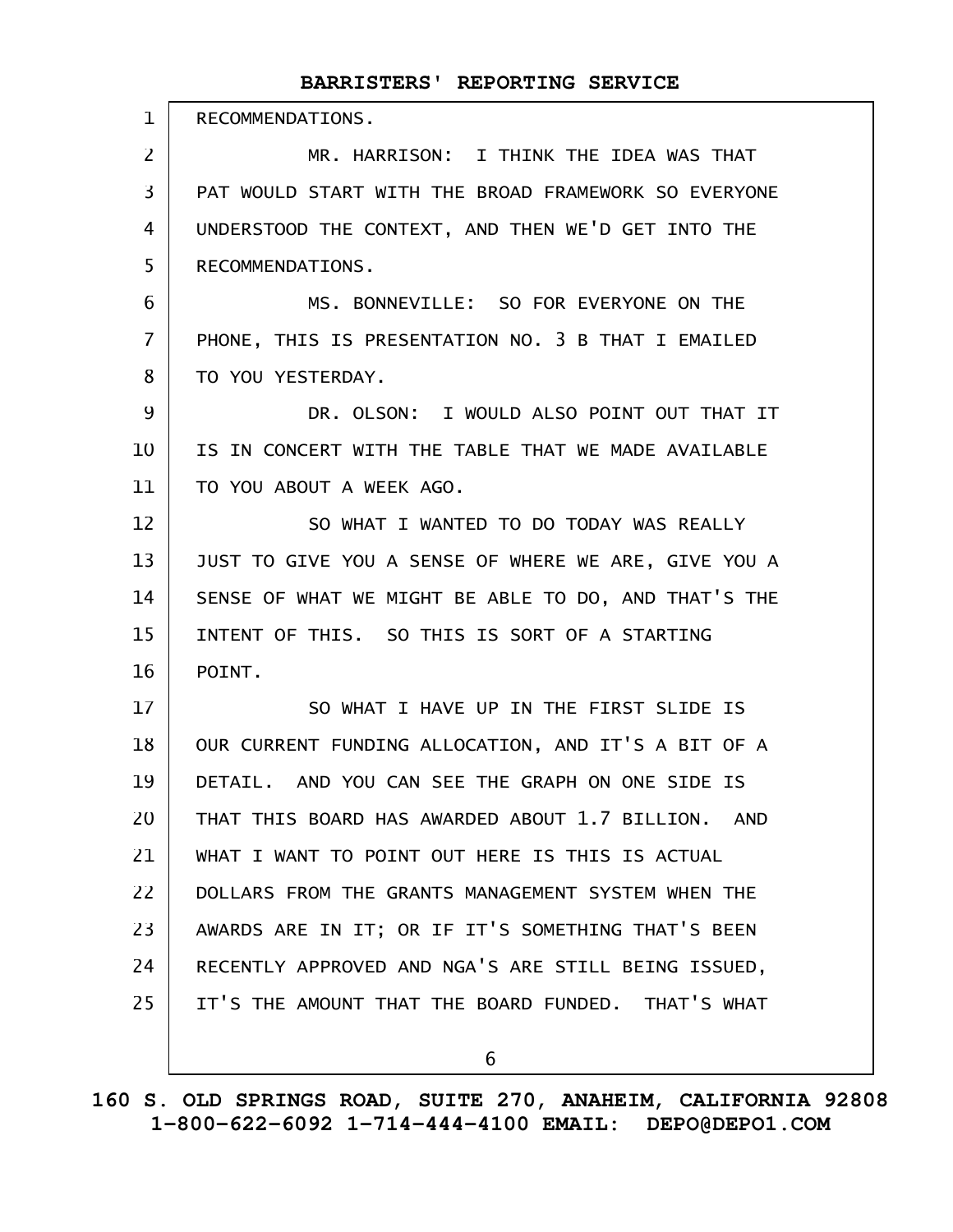| 1                 | THAT IS FOR THE AWARDED.                             |
|-------------------|------------------------------------------------------|
| $\overline{2}$    | CONCEPT APPROVED, AS YOU KNOW, THESE ARE             |
| $\overline{3}$    | THINGS -- THIS IS MONEY THAT THE BOARD HAS APPROVED  |
| $\overline{4}$    | IN CONCEPT, BUT NOT YET AWARDED. AND THEN THERE'S    |
| 5                 | FUTURE FUNDING WHICH REPRESENTS THE FUNDING PLAN     |
| 6                 | THAT WE'RE CURRENTLY WORKING ON THAT HAS NOT BEEN    |
| $\overline{7}$    | BROUGHT FORTH TO THE BOARD AT ALL, BUT IS A FUTURE   |
| 8                 | FUNDING PLAN.                                        |
| 9                 | IF YOU LOOK AT THE ACTUAL DETAILED TABLE             |
| 10                | BELOW THAT, THAT JUST OUTLINES WITHIN THE SPECIFIC   |
| 11                | CATEGORIES. SO WE FUND RESEARCH IN FACILITIES AND    |
| $12 \overline{ }$ | CORE RESOURCES, RESEARCH AND TRAINING, CAREER        |
| 13                | DEVELOPMENT, BASIC RESEARCH, TRANSLATIONAL RESEARCH, |
| 14                | AND DEVELOPMENT. AND THEN THERE'S SOMETHING I'LL     |
| 15                | CALL MULTIPLE, AND I'LL GO INTO A LITTLE BIT MORE    |
| 16                | DETAIL ABOUT THOSE.                                  |
| 17                | SO WHAT I'VE DONE IS I'VE BROKEN THE                 |
| 18                | AWARDED DOWN INTO EACH OF THOSE CATEGORIES FOR       |
| 19                | BOTH -- I'VE BROKEN BY CATEGORY THE AWARDED, THE     |
| 20                | CONCEPT APPROVED, AND THE FUTURE. AND WHAT I         |
| 21                | DIFFERENTIATE BETWEEN FUTURE ALLOCATED AND           |
| 22                | UNALLOCATED IS ALLOCATED IS MONEY THAT WE SAID IN    |
| 23                | THE PLAN WAS GOING TO BE USED FOR A DISEASE TEAM     |
| 24                | AWARD OR A BASIC BIOLOGY VI AWARD. AND UNALLOCATED   |
| 25                | IS WHEN MONEY HAS COME BACK LIKE IF BOARD ONLY       |
|                   |                                                      |

**160 S. OLD SPRINGS ROAD, SUITE 270, ANAHEIM, CALIFORNIA 92808 1-800-622-6092 1-714-444-4100 EMAIL: DEPO@DEPO1.COM**

7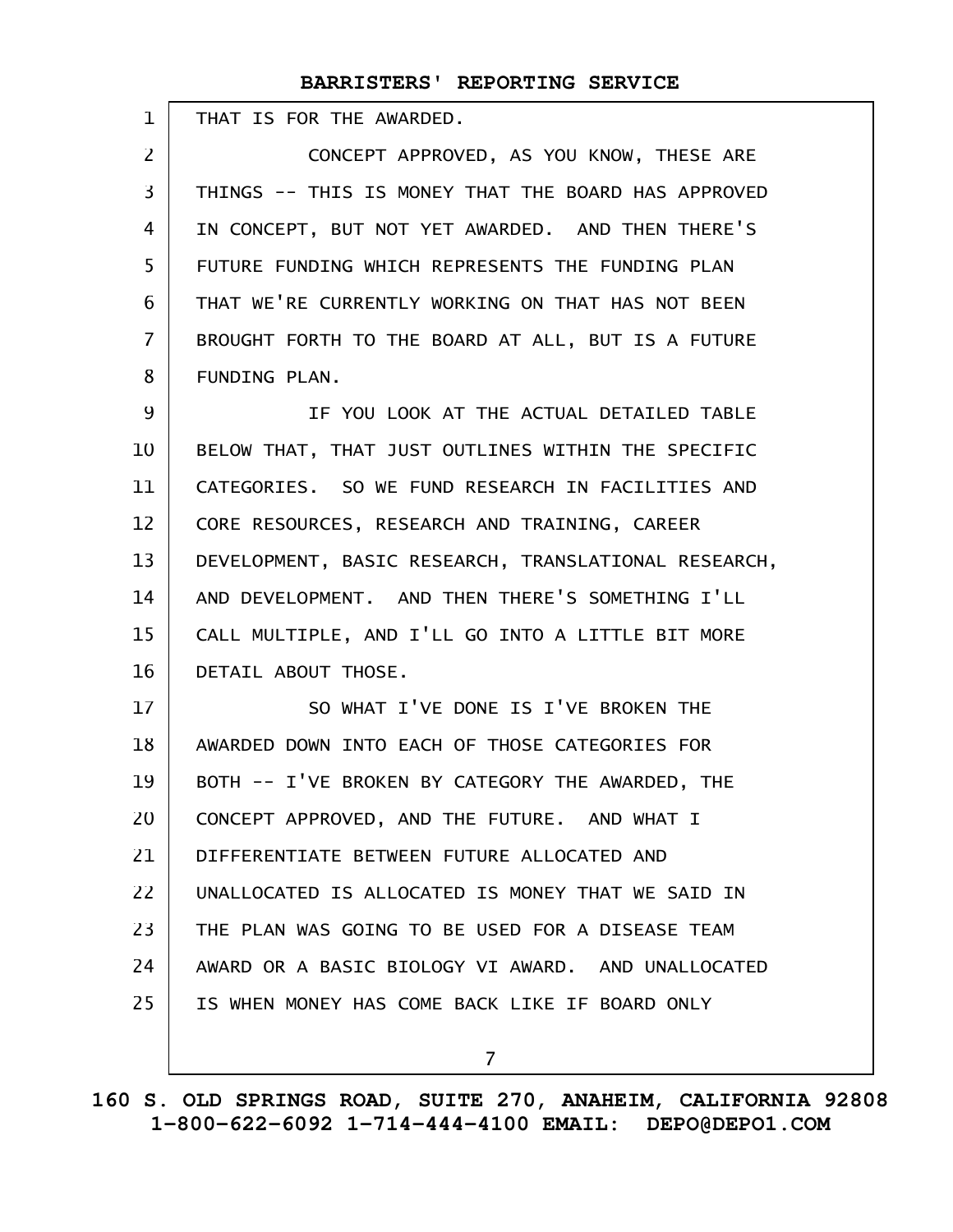| $\mathbf 1$    | AWARDS 25 MILLION OF A \$30 MILLION BASIC BIOLOGY    |
|----------------|------------------------------------------------------|
| 2              | AWARD, I WILL PUT THAT \$5 MILLION BACK IN THE BASIC |
| 3              | RESEARCH CATEGORY. IF THE BOARD ONLY AWARDS 30       |
| 4              | MILLION OF A NEW FACULTY TRANSLATIONAL RESEARCH      |
| 5              | AWARD WHEN THE AWARD WAS SET AT 70 MILLION, I WILL   |
| 6              | PUT THAT 40 MILLION BACK IN CATEGORY 2,              |
| $\overline{7}$ | TRAINING/CAREER DEVELOPMENT. SO THAT'S WHAT          |
| 8              | UNALLOCATED MEANS. OKAY. THE SUM OF THE TWO, THE     |
| 9              | MONEY AVAILABLE FOR FUTURE FUNDING IS SHOWN IN THE   |
| 10             | FAR RIGHT COLUMN.                                    |
| 11             | THERE ARE A COUPLE OF POINTS I WANT TO               |
| 12             | MAKE ABOUT THIS. IF YOU LOOK IN THE AWARDED          |
| 13             | CATEGORY, OF THE 1.7 BILLION THAT'S ACTUALLY BEEN    |
| 14             | AWARDED, THERE'S ACTUALLY ABOUT 480 MILLION WE HAVE  |
| 15             | YET TO PAY OUT. OKAY. NOW, WE EXPECT TO PAY THAT     |
| 16             | ALL OUT, BUT SOMETIMES THINGS HAPPEN. SOMETIMES WE   |
| 17             | STOP PROGRAMS. SOMETIMES A PI LEAVES AND THERE'S     |
| 18             | NOT A SUITABLE REPLACEMENT. SO I JUST WANT TO MAKE   |
| 19             | IT CLEAR 480 MILLION HAVE NOT EVEN BEEN PAID OUT.    |
| 20             | THEN I ALSO WANT TO MAKE IT CLEAR THAT               |
| 21             | ACTUALLY \$1 BILLION DOES REMAIN TO BE AWARDED       |
| 22             | BECAUSE THAT INCLUDES THE CONCEPT APPROVED AS WELL   |
| 23             | AS THE AVAILABLE FUTURE FUNDING. SO I JUST WANT YOU  |
| 24             | TO UNDERSTAND WHAT WE'RE LOOKING AT IN TERMS OF OUR  |
| 25             | MONEY.                                               |
|                |                                                      |

**160 S. OLD SPRINGS ROAD, SUITE 270, ANAHEIM, CALIFORNIA 92808 1-800-622-6092 1-714-444-4100 EMAIL: DEPO@DEPO1.COM**

8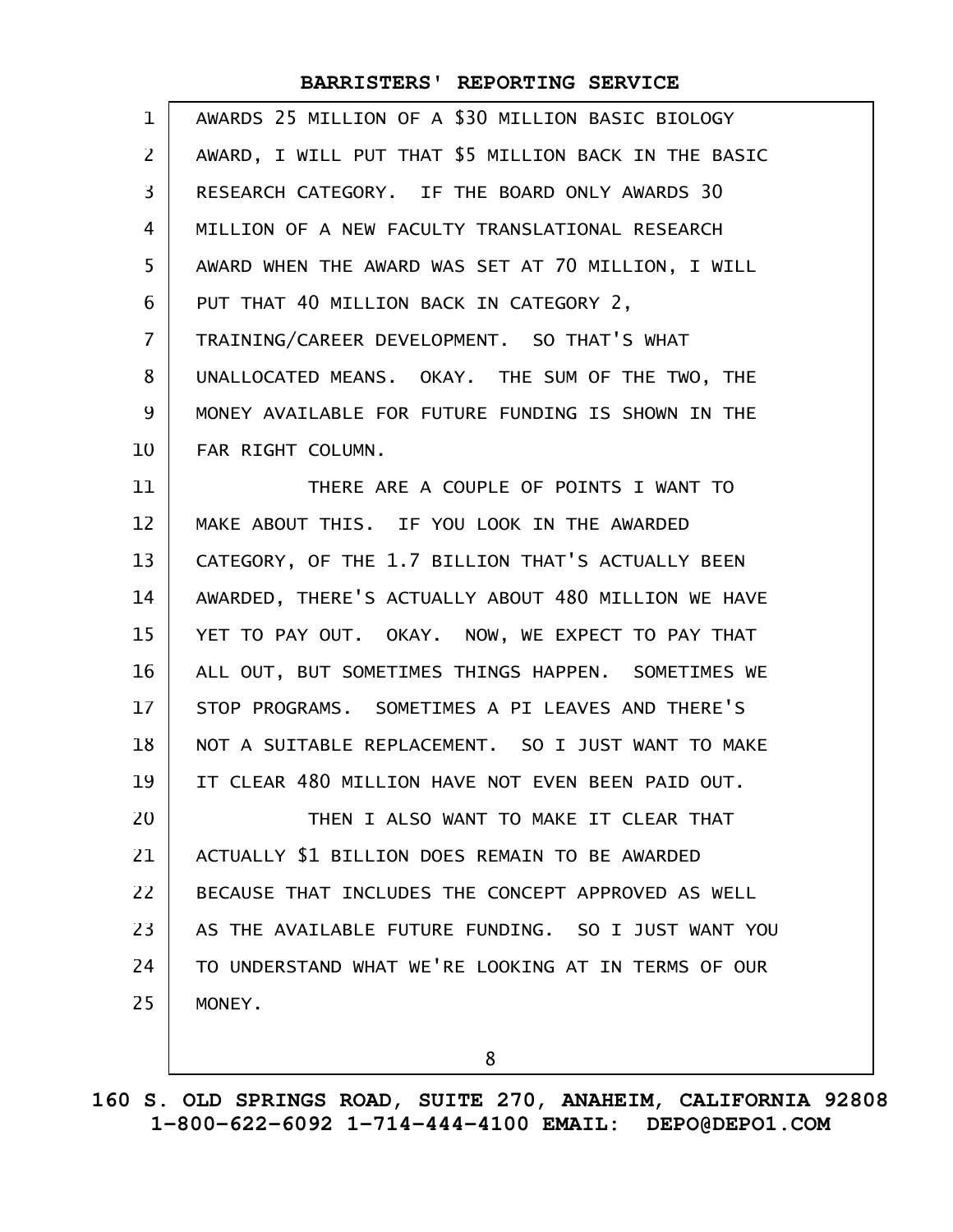| $\mathbf 1$       | CHAIRMAN SHEEHY: SO JUST TO BE CLEAR, SO,            |
|-------------------|------------------------------------------------------|
| $\overline{2}$    | AGAIN, I'M WORKING OFF A COUPLE OF DIFFERENT         |
| 3                 | DOCUMENTS. SO THERE'S A DOCUMENT YOU GUYS GOT        |
| 4                 | EARLIER, WHICH IS A MEMO FROM PAT, THAT KIND OF      |
| 5                 | GIVES YOU THE FRAMEWORK OF WHAT'S A CONCEPT APPROVED |
| 6                 | PROGRAM. THIS KIND OF PUTS IT ON THE SAME PAGE. SO   |
| $\overline{7}$    | THAT'S THE 604. AND IF YOU WANT TO SEE THE ACTUAL    |
| 8                 | PROGRAM, THE 420 IN CONCEPT APPROVED IS FUNDING TO   |
| 9                 | BE AWARDED, THAT'S TABLE 2 IN THAT EARLIER           |
| 10                | MEMORANDUM. AT LEAST FOR ME THAT HELPS ME TO KIND    |
| 11                | OF HAVE THEM SIDE BY SIDE.                           |
| $12 \overline{ }$ | DR. OLSON: AND I HAVE A MORE ABBREVIATED             |
| 13                | VERSION OF THAT ACTUALLY IN THE NEXT SLIDE. I'M      |
| 14                | SITTING HERE TRYING TO DO THIS MYSELF.               |
| 15                | MS. BONNEVILLE: JUST TELL ME WHEN TO MOVE            |
| 16                | IT AND I WILL.                                       |
| 17                | DR. OLSON: OKAY. SO AS JEFF NOTED, IN                |
| 18                | TABLE 2, I BELIEVE IT'S CALLED, OF A HANDOUT THAT    |
| 19                | CAME EARLIER, THERE'S A MORE DETAILED VERSION OF     |
| 20                | THIS. BUT THIS IS ACTUALLY SORT OF A HIGH LEVEL      |
| 21                | SUMMARY OF THIS. AND, AGAIN, THIS JUST MAKES THE     |
| 22                | POINT THAT WHAT ARE THE CURRENT PROGRAMS THAT ARE IN |
| 23                | CONCEPT APPROVED. SO THE ALPHA STEM CELL CLINICS, I  |
| 24                | THINK YOU'RE WELL AWARE OF, THAT'S GOING TO          |
| 25                | COME -- I BELIEVE THAT COMES TO THE BOARD IN ABOUT   |
|                   |                                                      |
|                   |                                                      |
|                   | 9                                                    |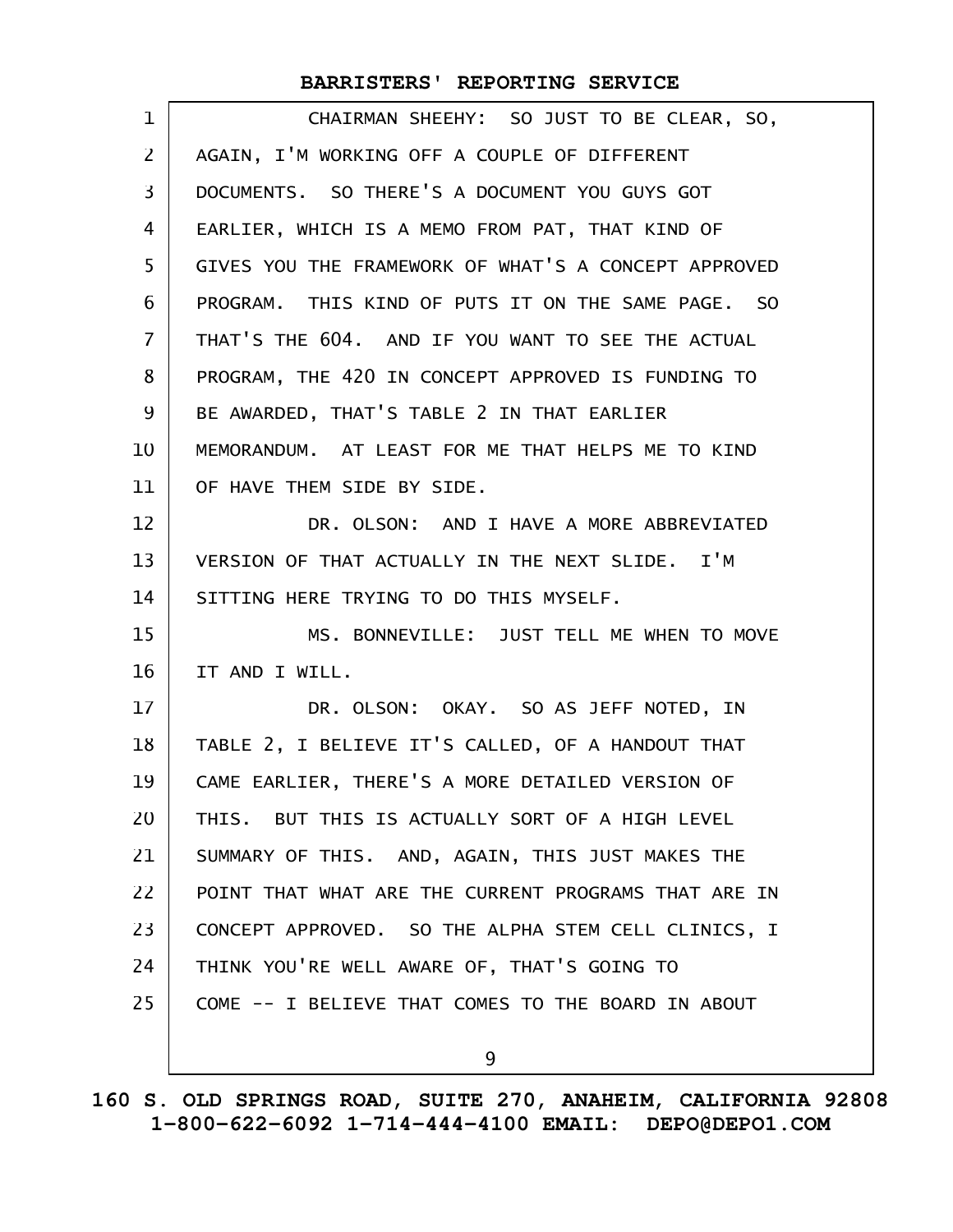| $\mathbf 1$    | JULY FOR FUNDING APPROVAL. RESEARCH LEADERSHIP,      |
|----------------|------------------------------------------------------|
| $\overline{2}$ | WE'RE GOING TO REVIEW THAT FIRST QUARTER. WE'LL      |
| 3              | COME TO THE BOARD SOMETIME IN JUNE OR SO. BASIC      |
| 4              | RESEARCH V AND STEM CELL GENOMICS BOTH WILL COME TO  |
| 5              | THE BOARD FOR FUNDING DECISIONS IN JANUARY. TOOLS    |
| 6              | AND TECHNOLOGIES WILL NOT COME UNTIL LATE NEXT YEAR. |
| 7              | DEVELOPMENT, THE DISEASE TEAM III THIS DECEMBER      |
| 8              | BOARD MEETING FUNDING DECISIONS WILL BE MADE ON THAT |
| 9              | ONE. STRATEGIC PARTNERSHIP III I BELIEVE IS IN THE   |
| 10             | SPRING OF NEXT YEAR. FUNDING DECISIONS WILL BE       |
| 11             | MADE. AND THEN THE EXTERNAL INNOVATION BRIDGING AND  |
| 12             | EXTRAORDINARY SUPPLEMENTS ARE SORT OF ONGOING AS     |
| 13             | THEY ARE ARISE. SO THAT'S WHAT I CALL MULTIPLE.      |
| 14             | CHAIRMAN SHEEHY: SO, PAT, NOT TO MAKE                |
| 15             | MORE WORK FOR YOU, BUT JUST IN TERMS OF BEFORE THE   |
| 16             | BOARD MEETING, CAN WE ACTUALLY GET INFORMATION ON    |
| 17             | THE TIMELINES ON EACH OF THESE?                      |
| 18             | DR. OLSON: YOU MEAN WHEN THEY'RE GOING TO            |
| 19             | BE AWARDED? WHAT ARE YOU INTERESTED IN KNOWING?      |
| 20             | CHAIRMAN SHEEHY: WHATEVER -- IT'S WHEN               |
| 21             | THEY'RE REVIEWED, WHEN YOU THINK THEY'LL BE AT THE   |
| 22             | BOARD, JUST SOMETHING THAT'S CONSISTENT.             |
| 23             | DR. OLSON: I THINK WHEN I THINK THEY'D BE            |
| 24             | AWARDED WOULD BE THE MOST USEFUL THING FOR THE       |
| 25             | BOARD.                                               |
|                | 10                                                   |
|                |                                                      |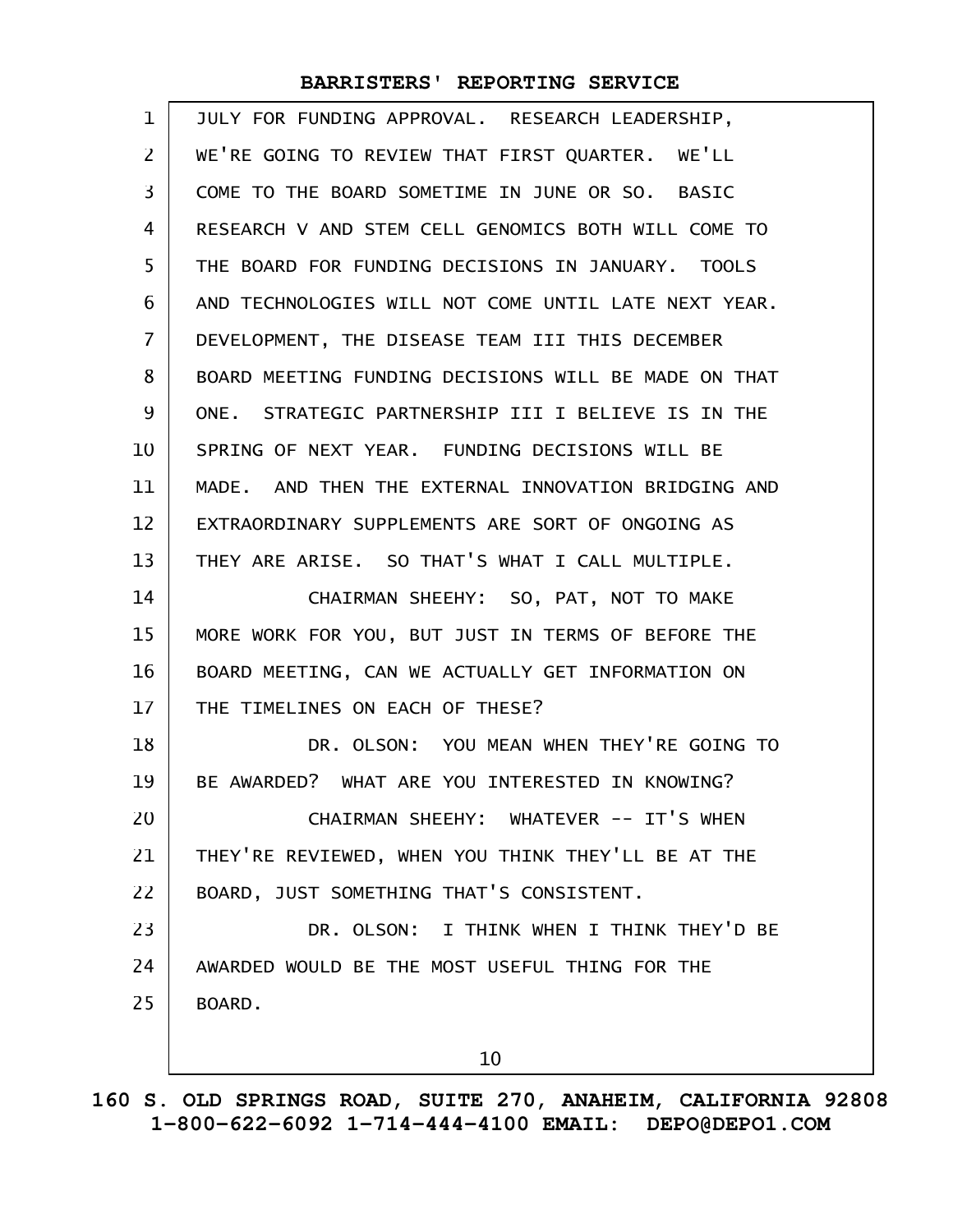| $\mathbf 1$    | CHAIRMAN SHEEHY: JUST SO WE HAVE THAT                |
|----------------|------------------------------------------------------|
| $\mathsf{Z}$   | FRAMEWORK UNLESS SOMEBODY ON THE LINE HAS A FEELING  |
| 3              | OF SOMETHING DIFFERENT. JUST SO WE HAVE A SENSE OF   |
| 4              | WHEN THE MONEY IS GOING TO BE GOING OUT THE DOOR.    |
| 5              | DR. OLSON: YEAH. SO I THINK THAT'S                   |
| 6              | ACTUALLY THE IMPORTANT ONE. AND THEN I REALLY WANT   |
| $\overline{7}$ | YOU TO LOOK AT THAT NEXT POINT, BASED ON DATA TO     |
| 8              | DATE. AND LET ME TELL YOU WHERE THAT DATA COMES      |
| 9              | FROM. IF YOU LOOK IN THAT TABLE A OR TABLE 1 THAT I  |
| 10             | SENT OUT IN THE PREREAD, IT HAS A COLUMN CALLED      |
| 11             | CONCEPT APPROVED, THE ACTUAL BOARD APPROVED CONCEPT, |
| 12             | AND THEN IT HAS THE ACTUAL. SO I JUST CALCULATED     |
| 13             | WHAT PERCENTAGE OF CONCEPT APPROVED ENDED UP BEING   |
| 14             | AWARDED, AND IT 87 PERCENT.                          |
| 15             | SO I WOULD JUST POINT OUT THAT IF YOU TOOK           |
| 16             | THIS TABLE, THEN BASED ON HISTORICAL DATA, ONE MIGHT |
| 17             | SUGGEST THAT 13 PERCENT OF THIS WILL NOT BE AWARDED. |
| 18             | NOW, OBVIOUSLY THAT'S UP TO THE BOARD, AND IT CAN    |
| 19             | VARY AWARD TO AWARD, BUT I'M JUST GIVING YOU A FACT  |
| 20             | AT THE MOMENT.                                       |
| 21             | CHAIRMAN SHEEHY: HAVEN'T WE SEEN --                  |
| 22             | YOU'VE MADE THAT CALCULATION BASED ACROSS THE ENTIRE |
| 23             | SPECTRUM OF AWARDS?                                  |
| 24             | DR. OLSON: YES.                                      |
| 25             | CHAIRMAN SHEEHY: MY SENSE IS THAT IF YOU             |
|                | 11                                                   |
|                |                                                      |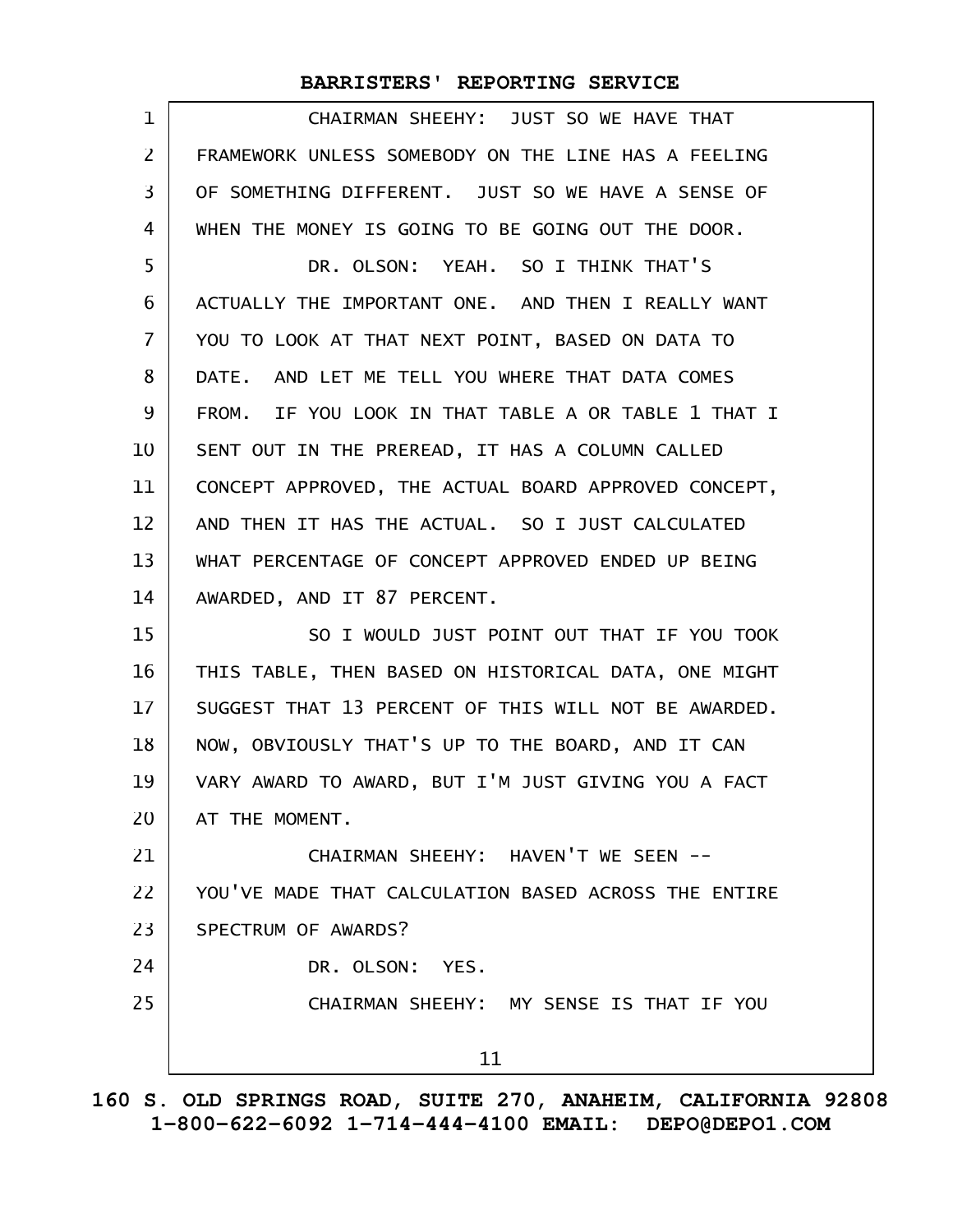| $\mathbf 1$    | WERE TO ACTUALLY GRAPH IT LOOKING AT JUST THE LAST   |
|----------------|------------------------------------------------------|
| 2              | COUPLE OF YEARS, THAT IT MIGHT BE SLIGHTLY STEEPER   |
| 3              | THAN 13 PERCENT.                                     |
| 4              | DR. OLSON: YOU MAY WELL BE RIGHT, AND I              |
| 5              | THINK THAT'S A TRUE STATEMENT. AND THAT'S THE        |
| 6              | REASON THAT I MADE THE POINT ABOUT WHEN THESE WERE   |
| $\overline{7}$ | GOING TO BE AWARDED. YOU KNOW, YOU'RE GOING TO KNOW  |
| 8              | SOME INFORMATION WITHIN THE NEXT SIX TO SEVEN MONTHS |
| 9              | ABOUT A SUBSTANTIAL PERCENTAGE OF THIS 420 MILLION.  |
| 10             | YOU'RE GOING TO KNOW WHERE YOU ARE. OBVIOUSLY THESE  |
| 11             | HAVE ALL BEEN REVIEWED, BUT THEY HAVEN'T BEEN --     |
| 12             | DECISIONS HAVEN'T BEEN MADE BY THE BOARD. SO I'M     |
| 13             | JUST SAYING THAT BASED ON DATA WE HAVE, THIS IS NOT  |
| 14             | AN UNREASONABLE POINT. AND YOUR POINT IS, I THINK,   |
| 15             | IF I WANTED TO DO THAT, I'M NOT SURE THAT'S TRUE.    |
| 16             | CHAIRMAN SHEEHY: NO. IT'S NOT A GOOD USE             |
| 17             | OF YOUR TIME. BUT I THINK 13 PERCENT IS PROBABLY A   |
| 18             | MINIMUM.                                             |
| 19             | DR. OLSON: I THINK THAT'S A REASONABLE               |
| 20             | WAY TO LOOK AT THINGS. OKAY.                         |
| 21             | MR. TORRES: ONE QUESTION. DO WE HAVE AN              |
| 22             | INVENTORY OF THOSE PROJECTS THAT WE HAVE STOPPED AND |
| 23             | WHERE -- AND HOW MUCH COST SAVINGS WENT BACK INTO    |
| 24             | THE GENERAL POT?                                     |
| 25             | DR. OLSON: I MEAN GRANTS MANAGEMENT COULD            |
|                | 12                                                   |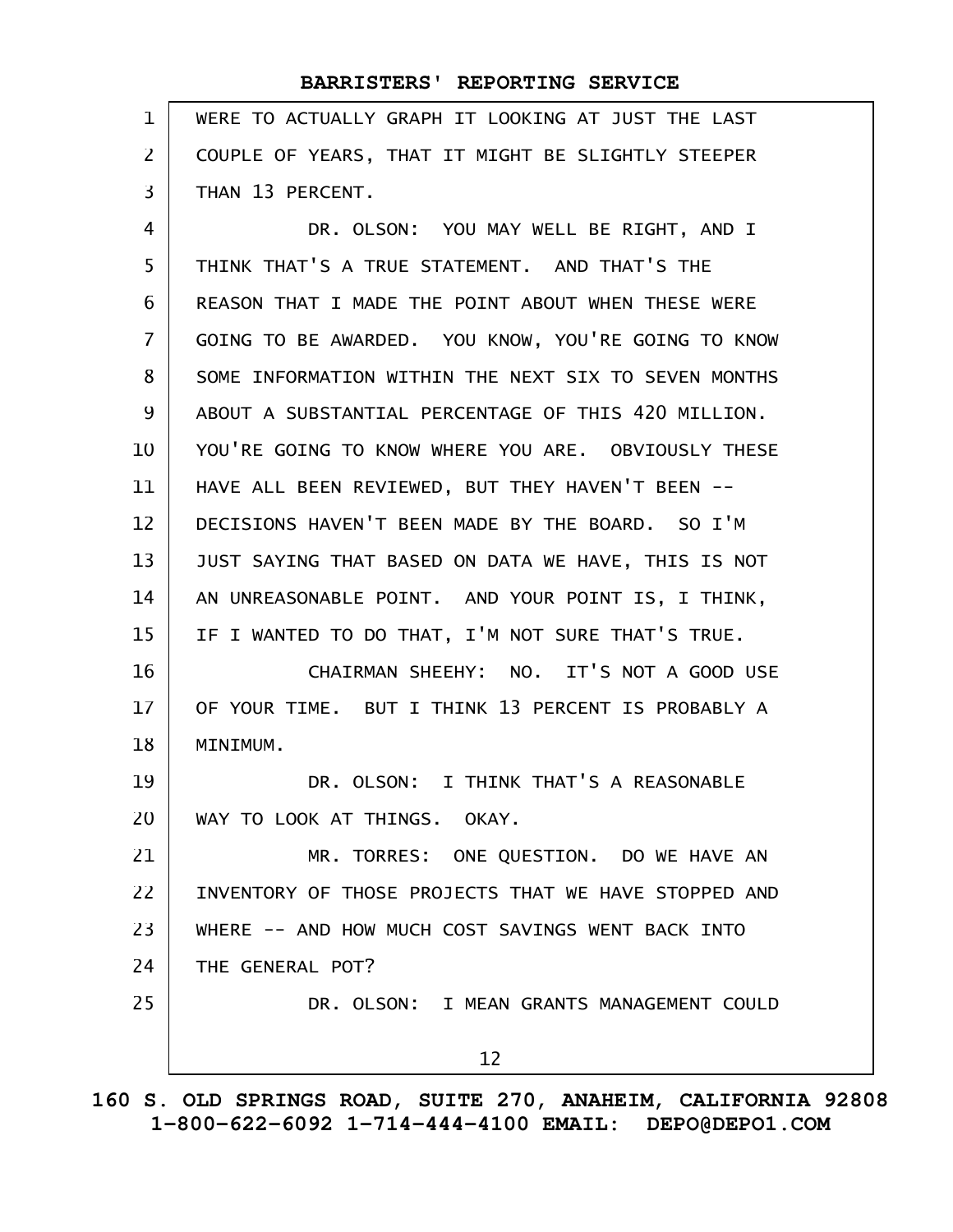| 1              | PROBABLY PULL THAT DATA. I KNOW -- YOU KNOW THAT WE  |
|----------------|------------------------------------------------------|
| 2              | STOPPED ONE DISEASE TEAM AWARD. WE KNOW THAT WE      |
| 3              | STOPPED ONE EARLY TRANSLATION AWARD. WE KNOW THAT    |
| 4              | WE HAVE HAD SOME AWARDS IN THE BASIC AREA THAT WE    |
| 5              | STOPPED BECAUSE WE WERE NOT HAPPY WITH EITHER THE    |
| 6              | WEREN'T WORKING ON HUMAN EMBRYONIC OR HUMAN CELLS AS |
| $\overline{7}$ | THEY STATED, THE PI MOVED, THERE WAS NOT A SUITABLE  |
| 8              | REPLACEMENT. WE COULD PROBABLY GET THAT              |
| 9              | INFORMATION.                                         |
| 10             | DR. FEIGAL: CAN I JUST CLARIFY SOMETHING?            |
| 11             | MR. TORRES: IT'S A RUSH ON MY PART. I                |
| 12             | JUST ALWAYS REFER TO THE FACT THAT WE HAVE A VERY    |
| 13             | STRICT FISCAL STEWARDSHIP GOING ON. AND SOMETIMES    |
| 14             | WE DON'T ALWAYS CONTINUE FUNDING WHEN WE FIND THAT   |
| 15             | THERE ARE WEAKNESSES. AND I JUST WANTED TO GET A     |
| 16             | NUMBER SO THAT I CAN THROW THAT OUT AT SOME POINT.   |
| 17             | CHAIRMAN SHEEHY: MAYBE THAT'S SOMETHING              |
| 18             | WE WOULD BRING TO THE BOARD.                         |
| 19             | DR. FEIGAL: YOU KNOW WHAT? WE CAN DO                 |
| 20             | THAT. WE KEEP VERY HEIGHTENED OVERSIGHT OF OUR       |
| 21             | FINANCES. SO WE CAN GO BACK AND GET YOU THAT NUMBER  |
| 22             | FOR THE BOARD.                                       |
| 23             | CHAIRMAN SHEEHY: THAT'D BE GREAT.                    |
| 24             | DR. OLSON: BUT ANOTHER POINT ABOUT THAT,             |
| 25             | A LOT OF TIMES WHAT YOU DON'T SEE IN THE SPOTS       |
|                | 13                                                   |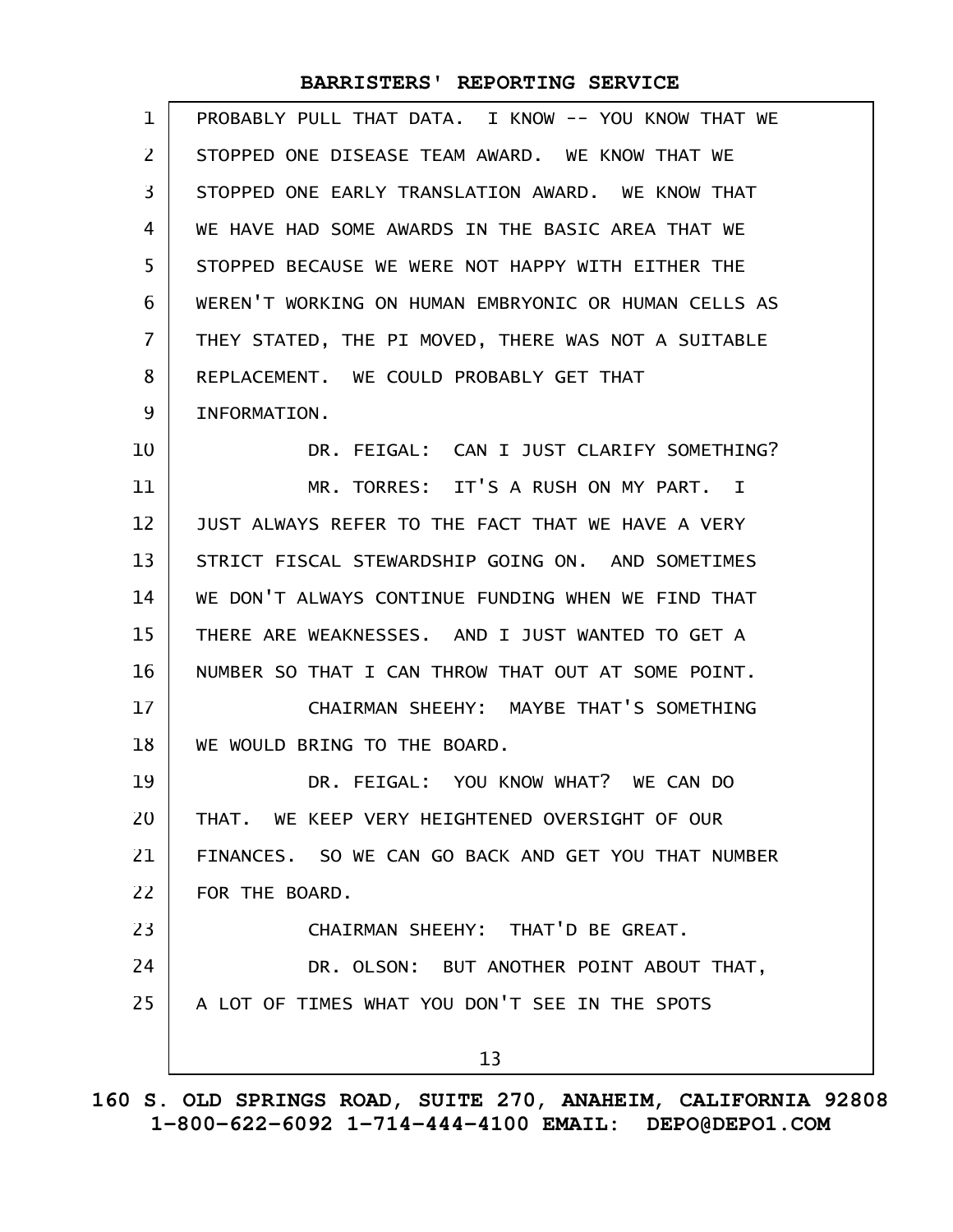| $\mathbf{1}$   | AWARDS IS YOU DON'T SEE WHAT THE BOARD FUNDS; BUT    |
|----------------|------------------------------------------------------|
| 2              | THEN WHEN STAFF OR GRANTS MANAGEMENT GOES THROUGH IT |
| 3              | AND LOOKS AT THE BUDGET, THE AWARD ENDS UP GETTING   |
| 4              | TRIMMED A BIT TO ACTUALLY BETTER REFLECT THE COST.   |
| 5              | DR. STEWARD: PAT, THIS OS. I REALLY                  |
| 6              | THINK THAT IT WOULD BE USEFUL TO HAVE THAT           |
| $\overline{7}$ | INFORMATION TOO. AGAIN, JUST AMPLIFYING ON THE       |
| 8              | POINT THAT ART MADE. WE ALWAYS SAY, WELL, YOU KNOW,  |
| 9              | THESE AWARDS ARE SUBJECT TO REVIEW BY STAFF, AND WE  |
| 10             | MAINTAIN CAREFUL STEWARDSHIP ON THESE FUNDS AND SO   |
| 11             | FORTH. BUT IT WOULD BE VERY NICE TO HAVE SOME        |
| 12             | DOCUMENTATION OF THAT SO THAT WE CAN ACTUALLY LOOK   |
| 13             | BACK AT IT AND SAY, YES, WE REALLY DO THAT AND THIS  |
| 14             | IS THE EXTENT TO WHICH WE DO IT.                     |
| 15             | MR. TORRES: EXACTLY.                                 |
| 16             | DR. FEIGAL: SO, OS, THIS IS ELLEN FEIGAL.            |
| 17             | WE CAN DO TWO THINGS. ONE, WE CAN GET YOU THE        |
| 18             | NUMBER FOR WHEN THINGS GET TERMINATED EARLY OR       |
| 19             | PREMATURELY. THAT'S A NUMBER WE KEEP TRACK OF AND    |
| 20             | WE CAN EASILY GET YOU. WE CAN ALSO GET YOU THE       |
| 21             | DIFFERENCE BETWEEN WHAT WAS AWARDED AT THE ICOC, AND |
| 22             | BEFORE THE MONEY GOES OUT THE DOOR, THE NEGOTIATIONS |
| 23             | THAT WENT ON AND THE DELTA. AND WE CAN GET YOU THAT  |
| 24             | NUMBER AS WELL AND BRING THAT TO YOU. SO I THINK     |
| 25             | THOSE TWO DIFFERENT ITEMS WE CAN EASILY BRING YOU.   |
|                | 14                                                   |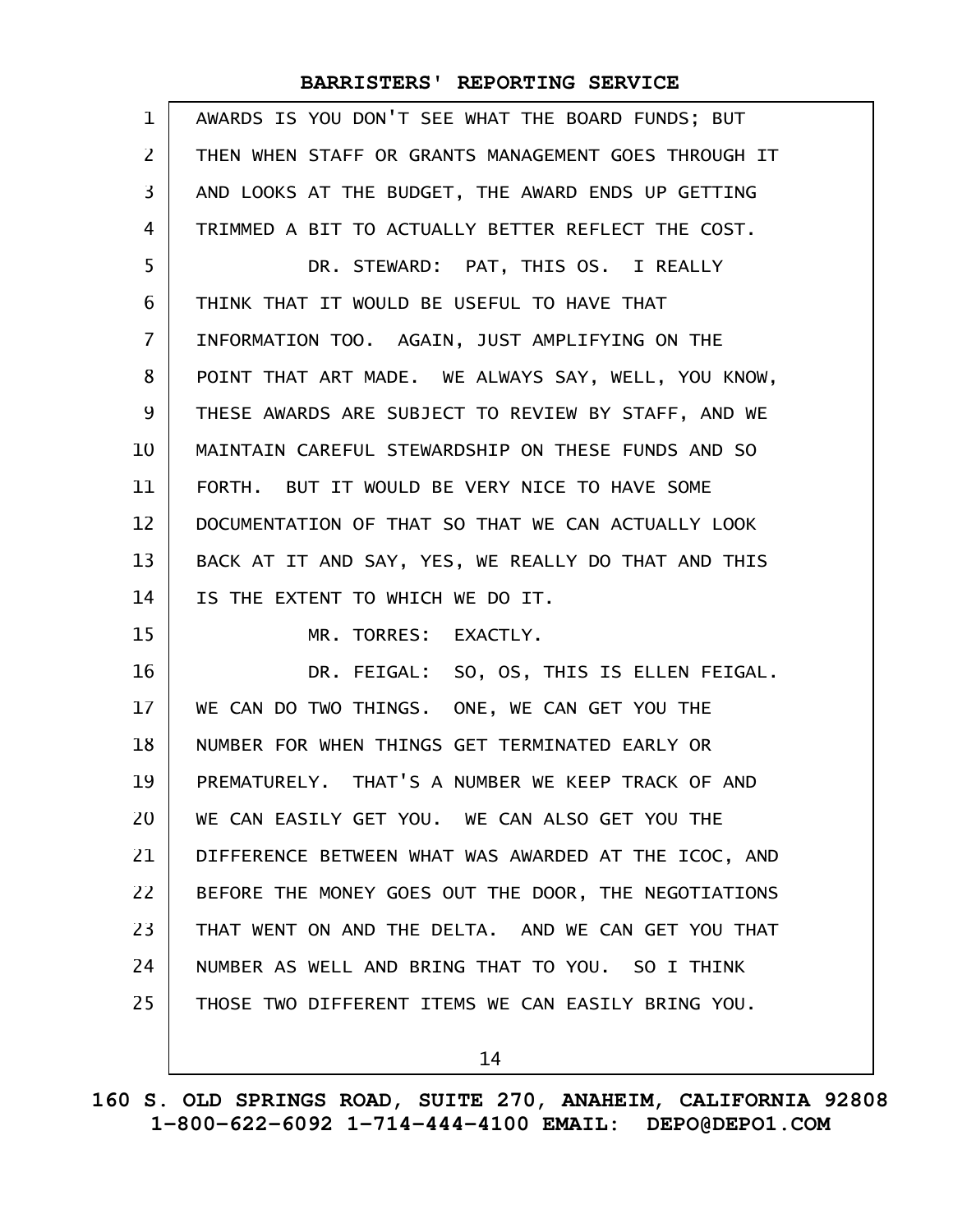|                   | BARRISTERS' REPORTING SERVICE                             |
|-------------------|-----------------------------------------------------------|
| $\mathbf{1}$      | MR. TORRES: THANK YOU.                                    |
| $\overline{2}$    | DR. STEWARD: YES. THANK YOU. THAT WOULD                   |
| 3                 | BE GREAT.                                                 |
| 4                 | DR. OLSON: SO I JUST NOW WANT TO GO                       |
| 5                 | THROUGH THE FUTURE FUNDING WHICH IS WHAT WE'VE BEEN       |
| 6                 | OPERATING ON FOR THE LAST COUPLE OF YEARS. THIS IS        |
| $\overline{7}$    | THE SCENARIO WE HAVE BEEN OPERATING ON. WHAT I'M          |
| 8                 | GOING TO SUGGEST IS A MODIFICATION, BUT I THOUGHT IT      |
| 9                 | WOULD BE USEFUL FOR YOU TO SEE. I GUESS ONE POINT I       |
| 10                | WANTED TO MAKE IS THAT AT LEAST ON THIS SCENARIO WE       |
| 11                | WERE NOT GOING TO DO ANY FURTHER -- NOTHING WAS           |
| $12 \overline{ }$ | PLANNED FOR TRAINING AND CAREER DEVELOPMENT.<br><b>WE</b> |
| 13                | ANTICIPATED ROUGHLY THREE MORE OFFERINGS OF BASIC         |
| 14                | BIOLOGY BECAUSE WE BELIEVED IT WAS IMPORTANT TO KEEP      |
| 15                | THE BASIC RESEARCH GOING. WE HAD ANTICIPATED              |
| 16                | FURTHER OFFERINGS -- ONE MORE OFFERING IN EARLY           |
| 17                | TRANSLATION PLUS SOME SORT OF MAYBE ANOTHER REPEAT        |
| 18                | OF TOOLS AND TECHNOLOGIES OR IMMUNOLOGY.                  |
| 19                | BUT WHAT WE WERE REALLY FOCUSED ON, AND                   |
| 20                | YOU'LL RECALL FROM OUR DISCUSSION BEFORE, THAT IN         |
| 21                | ORDER TO MEET THE STRATEGIC GOAL OF CLINICAL PROOF        |
| 22                | OF CONCEPT, WE WERE GOING TO HAVE TO INVEST HEAVILY       |
| 23                | IN DEVELOPMENT, PARTICULARLY GIVEN THE COST OF            |
| 24                | DEVELOPMENT AND THE PROBABILITIES OF SUCCESS. SO WE       |
| 25                | HAD ANTICIPATED ROUGHLY THREE MORE EACH OF DISEASE        |
|                   | 15                                                        |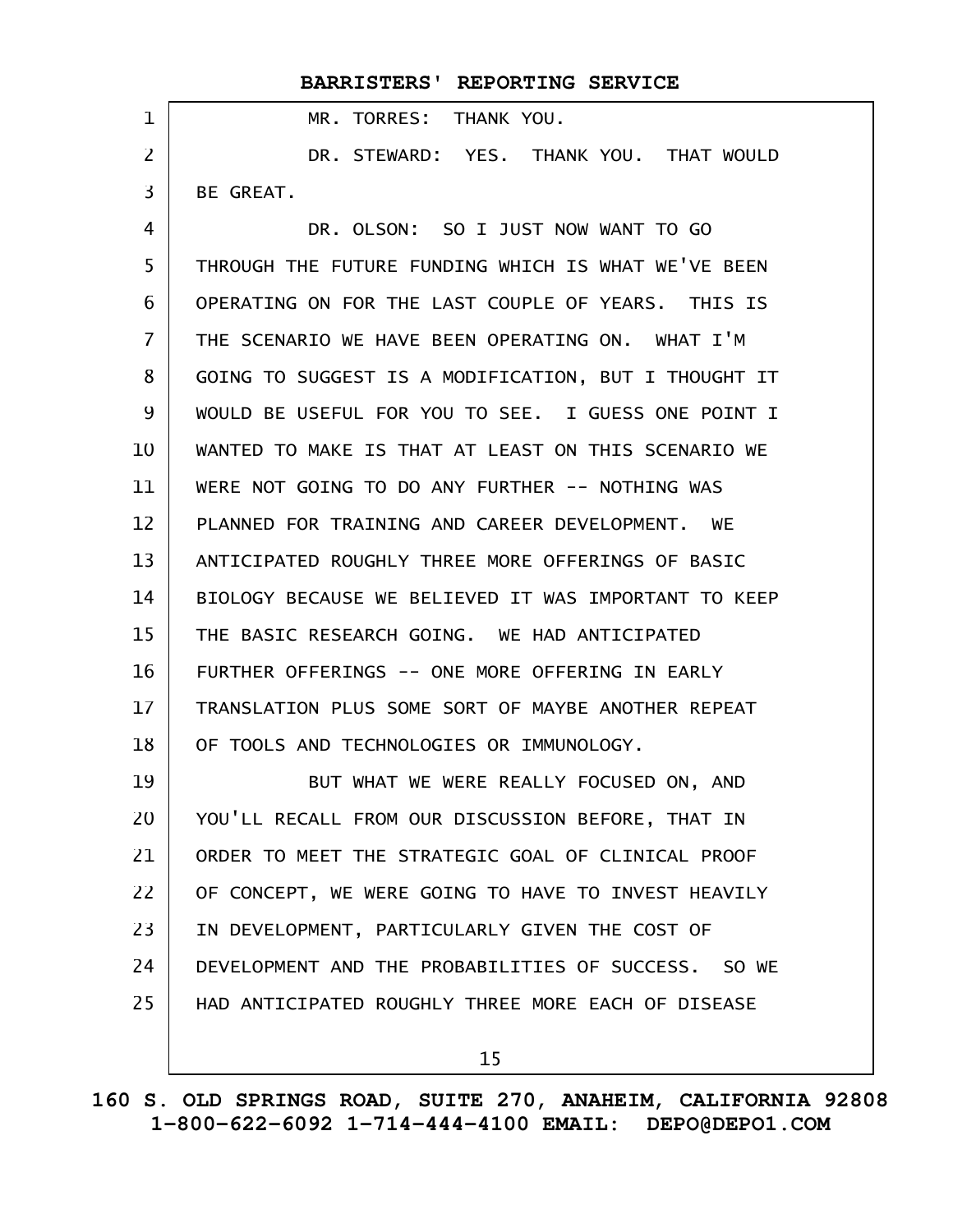| $\mathbf{1}$   | TEAM AND STRATEGIC PARTNERSHIP.                      |
|----------------|------------------------------------------------------|
| 2              | WE HAD CONTEMPLATED POSSIBLY ANOTHER                 |
| 3              | BRIDGING FUND, AND THEN WE HAVE AN UNALLOCATED       |
| 4              | CATEGORY. WHEREVER THERE WAS UNALLOCATED FUNDS THAT  |
| 5              | CAME BACK, IT SHOWS UP THERE.                        |
| 6              | SO NOW I'D LIKE TO MOVE TO THE NEXT SLIDE.           |
| $\overline{7}$ | AND I'D LIKE TO JUST -- YOU KNOW, THESE ARE SOME     |
| 8              | THINGS I PUT OUT FOR CONSIDERATION OR DISCUSSION.    |
| 9              | PERHAPS NOT NOW. PERHAPS AFTER ELLEN GIVES HER       |
| 10             | TALK. BUT THESE ARE THINGS THAT I'D LIKE YOU TO      |
| 11             | THINK ABOUT WHEN WE TALK ABOUT HOW DO WE WANT TO USE |
| 12             | OUR MONEY TO BEST ACHIEVE OUR STRATEGIC GOALS.       |
| 13             | AND THE ASSUMPTION I HAVE MADE, AND                  |
| 14             | OBVIOUSLY THIS ASSUMPTION IS SUBJECT TO THIS         |
| 15             | DISCUSSION TODAY AND THE BOARD, BUT FOR THE SAKE OF  |
| 16             | DISCUSSION AND FOR THROWING OUT A STRAW MODEL, IT'S  |
| 17             | VERY DIFFICULT TO DO ANYTHING WITHOUT A STRAW MODEL. |
| 18             | I AM MAKING THE ASSUMPTION THAT THE BOARD WILL BE    |
| 19             | INTERESTED -- WILL IMPLEMENT SORT OF THE MANAGEMENT  |
| 20             | SAB RECOMMENDATIONS. OKAY. AND ELLEN WILL GO         |
| 21             | THROUGH THOSE IN A LITTLE BIT MORE DETAIL, AND       |
| 22             | I WILL BRING THEM UP IN THE CONTEXT.                 |
| 23             | THE ASSUMPTION ALSO IS THAT WE WILL LIKE A           |
| 24             | FUNDING SCENARIO THAT IS COMPATIBLE WITH THE         |
| 25             | STRATEGIC PLAN THAT I BELIEVE WE'RE ALL SORT OF      |
|                | 16                                                   |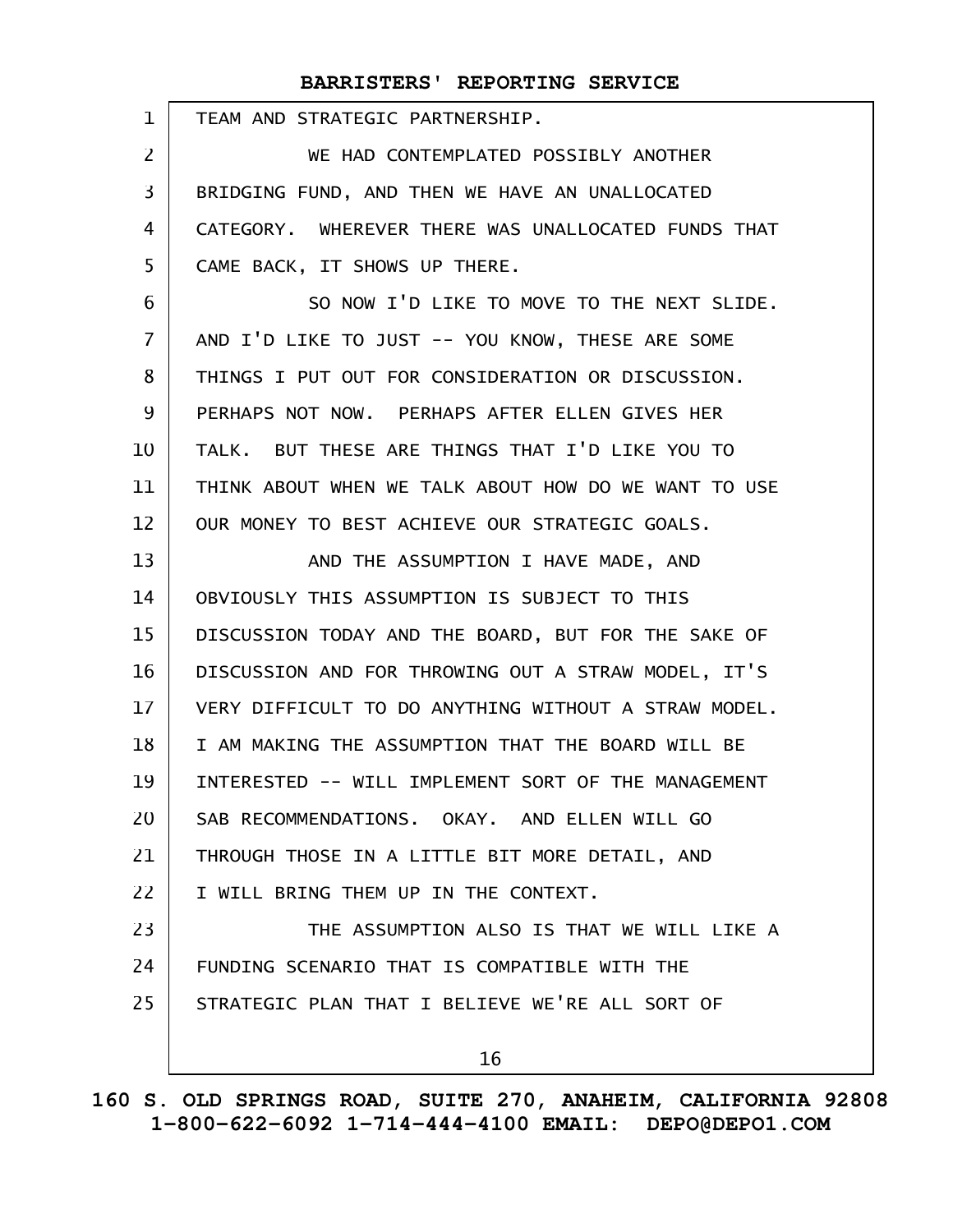| 1              | WORKING OFF OF.                                      |
|----------------|------------------------------------------------------|
| $\overline{2}$ | I WOULD -- I MAKE THE FURTHER ASSUMPTION,            |
| $\overline{3}$ | WHICH IS IN CONTEXT OF THE STRATEGY AND THE          |
| 4              | MANAGEMENT SAB RECOMMENDATIONS, THAT CLINICAL PROOF  |
| 5              | OF CONCEPT IS A PRIORITY. AND I SAY THAT SIMPLY      |
| 6              | BECAUSE I THINK WE RECOGNIZE THAT IN OUR STRATEGIC   |
| $\overline{7}$ | PLAN DISCUSSIONS AND WE THINK THAT THAT'S -- I THINK |
| 8              | THAT WAS HIGHLIGHTED BY THE SAB. ELLEN WILL HAD      |
| 9              | RING THAT UP AS WELL.                                |
| 10             | THE IMPLICATION THERE IS FUNDING OF                  |
| 11             | PRIORITIZED DEVELOPMENT PROGRAMS TO CLINICAL PROOF   |
| 12             | OF CONCEPT.                                          |
| 13             | OTHER CONSIDERATIONS THAT I JUST WANT YOU            |
| 14             | TO KEEP IN MIND, I THINK IT'S IMPORTANT FOR YOU TO   |
| 15             | THINK OF WHEN YOU TALK ABOUT A FUNDING SCENARIO.     |
| 16             | OVER THE PAST TWO YEARS, BASICALLY AS PART OF THE    |
| 17             | STRATEGIC PLAN THAT YOU APPROVED EARLY IN 2012, CIRM |
| 18             | HAS BEEN AGGRESSIVELY SURVEYING FOLKS AND FUNDING    |
| 19             | THE BEST CLINICAL OR NEAR CLINICAL PROGRAMS. YOU     |
| 20             | WILL RECALL THAT'S WHAT WE WERE TRYING TO DO BECAUSE |
| 21             | WE HAD A STRATEGIC GOAL OF CLINICAL PROOF OF CONCEPT |
| 22             | IN 2017. SO WE WERE WORKING VERY HARD TO GET IN TO   |
| 23             | BE FUNDING THE BEST CLINICAL -- THE BEST PROGRAMS    |
| 24             | THAT WERE AT OR NEAR THE CLINIC.                     |
| 25             | SO WE ACTUALLY PUT OUT FIVE AWARDS THAT              |
|                | 17                                                   |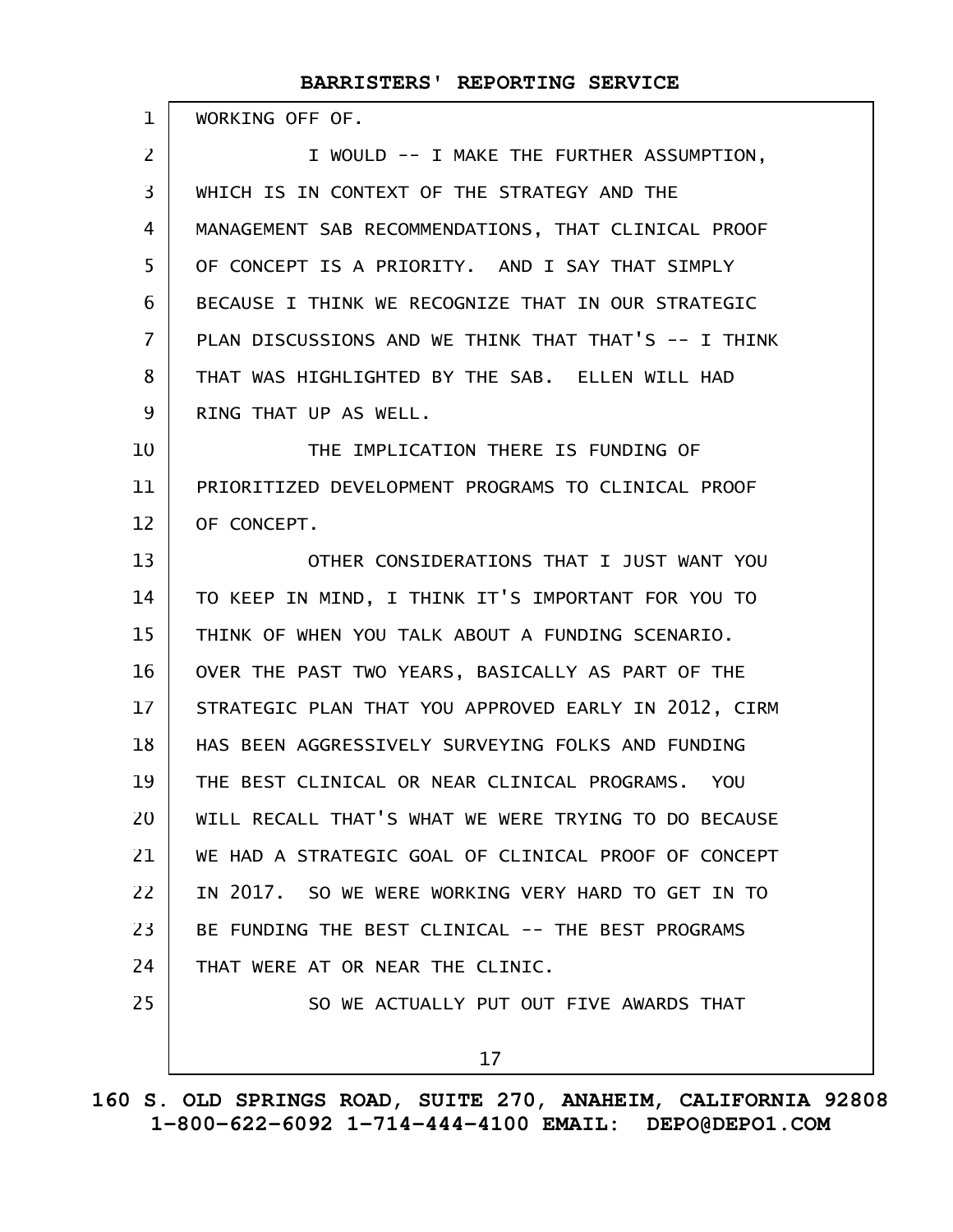| $\mathbf{1}$    | SPECIFICALLY HAD THAT FOCUS IN THAT TIME FRAME. THE  |
|-----------------|------------------------------------------------------|
| $\overline{2}$  | DISEASE TEAM II, THE DISEASE TEAM III, THE SP I, II, |
| 3               | AND III, WE WERE REALLY LOOKING FOR PROGRAMS THAT    |
| 4               | COULD COMPLETE A CLINICAL TRIAL. SO I WANT YOU TO    |
| 5               | REMEMBER THAT WE HAVE BEEN SURVEYING WHAT IS         |
| 6               | AVAILABLE.                                           |
| $\overline{7}$  | AS A RESULT OF THOSE, WE HAVE ALREADY                |
| 8               | FUNDED DT II. YOU HAVE APPROVED AWARDS FOR DT II.    |
| 9               | YOU HAVE APPROVED AWARDS FOR SP I, AND YOU WILL BE   |
| 10              | APPROVING AWARDS FOR DT III AND FOR SP III WITHIN    |
| 11              | THE NEXT -- WELL, DT III IN DECEMBER AND SP III      |
| 12              | PROBABLY FOUR OR FIVE MONTHS FROM NOW.               |
| 13              | SO YOU HAVE ALREADY FUNDED FOR THE NEXT              |
| 14              | THREE TO FOUR YEARS A BUNCH OF PROGRAMS. I'M NOT     |
| 15              | SURE I CAN GIVE YOU THAT NUMBER. SORRY. YOU HAVE     |
| 16              | ALREADY FUNDED FOR THE NEXT THREE OR FOUR YEARS FOR  |
| 17 <sup>2</sup> | A COMPLETION OF IN MANY CASES EITHER PHASE I, A      |
| 18              | PHASE I-II A, OR IN SOME CASES A PHASE II TRIAL.     |
| 19              | DR. FEIGAL: THERE'S 21 SO FAR.                       |
| 20              | DR. LUBIN: TWENTY-ONE TRIALS?                        |
| 21              | DR. FEIGAL: TWENTY-ONE DEVELOPMENT                   |
| 22              | PROGRAMS THAT HAVE THE POTENTIAL TO GO ON AND DO     |
| 23              | CLINICAL TRIALS. RIGHT NOW TWO ARE IN CLINICAL       |
| 24              | TRIAL.                                               |
| 25              | CHAIRMAN SHEEHY: SO THAT DOES RAISE THE              |
|                 | 18                                                   |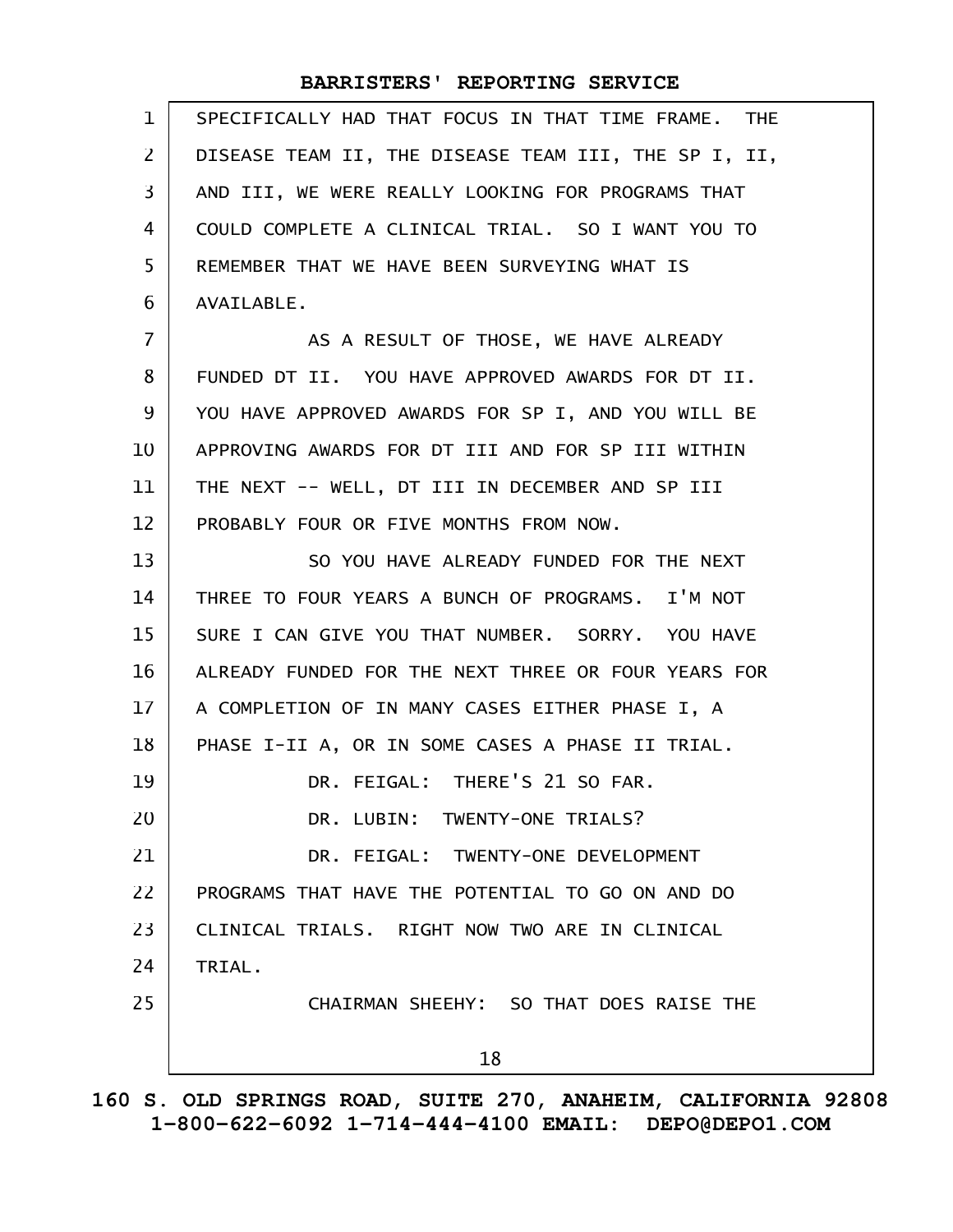| $\mathbf{1}$   | QUESTION, AND I THINK WE DO NEED TO KIND OF ALIGN    |
|----------------|------------------------------------------------------|
| $\overline{2}$ | THESE. WE DO AT SOME POINT NEED TO THINK ABOUT WHAT  |
| 3              | THE DECISION POINTS WILL BE FOR THE BOARD, BUT IT    |
| 4              | DOES RAISE THE QUESTION OF WHETHER WE NEED TO DO     |
| 5              | THREE MORE ROUNDS OF DISEASE TEAMS.                  |
| 6              | DR. OLSON: RIGHT. AND WE AGREE. SO                   |
| $\overline{7}$ | THAT'S A POINT I WANTED -- WELL, THAT'S SOMETHING    |
| 8              | I WILL MENTION.                                      |
| 9              | SO THAT GETS TO THE TIMING POINT, WHICH I            |
| 10             | JUST MADE, WHICH IS WE HAVE JUST FUNDED OVER THE     |
| 11             | LAST TWO YEARS MANY PROGRAMS THAT WILL GO ON FOR     |
| 12             | THREE OR FOUR YEARS. OKAY. WE'VE FUNDED.             |
| 13             | WE HAVE DONE AN ANALYSIS. WE'VE SUGGESTED            |
| 14             | SOME FUTURE FUNDING THAT IS CURRENTLY ALLOCATED TO   |
| 15             | DEVELOPMENT. SO AT THE MOMENT IT IS \$340 MILLION,   |
| 16             | ALONG WITH ANY UNAWARDED FUNDING IN THE CURRENT      |
| 17             | CONCEPT APPROVED DEVELOPMENT CATEGORY, AND WE CAN'T  |
| 18             | SPEAK FOR THAT. WE DON'T KNOW WHAT DECISIONS THE     |
| 19             | BOARD WILL MAKE ON FUNDING. BUT, AS I SAY, GOING ON  |
| 20             | HISTORICAL DATA, IT'S NOT UNREASONABLE TO ASSUME     |
| 21             | SOME MONEY WILL NOT BE AWARDED IN SP III AND DT III. |
| 22             | THAT FUNDING SHOULD ALLOW FUNDING OF                 |
| 23             | PRIORITIZED DEVELOPMENT PROGRAMS, AND WE'VE BEEN     |
| 24             | TALKING ABOUT SIX TO EIGHT, TWO OF CLINICAL PROOF OF |
| 25             | CONCEPT, AND IT SHOULD ALLOW MOVING ADDITIONAL       |
|                | 19                                                   |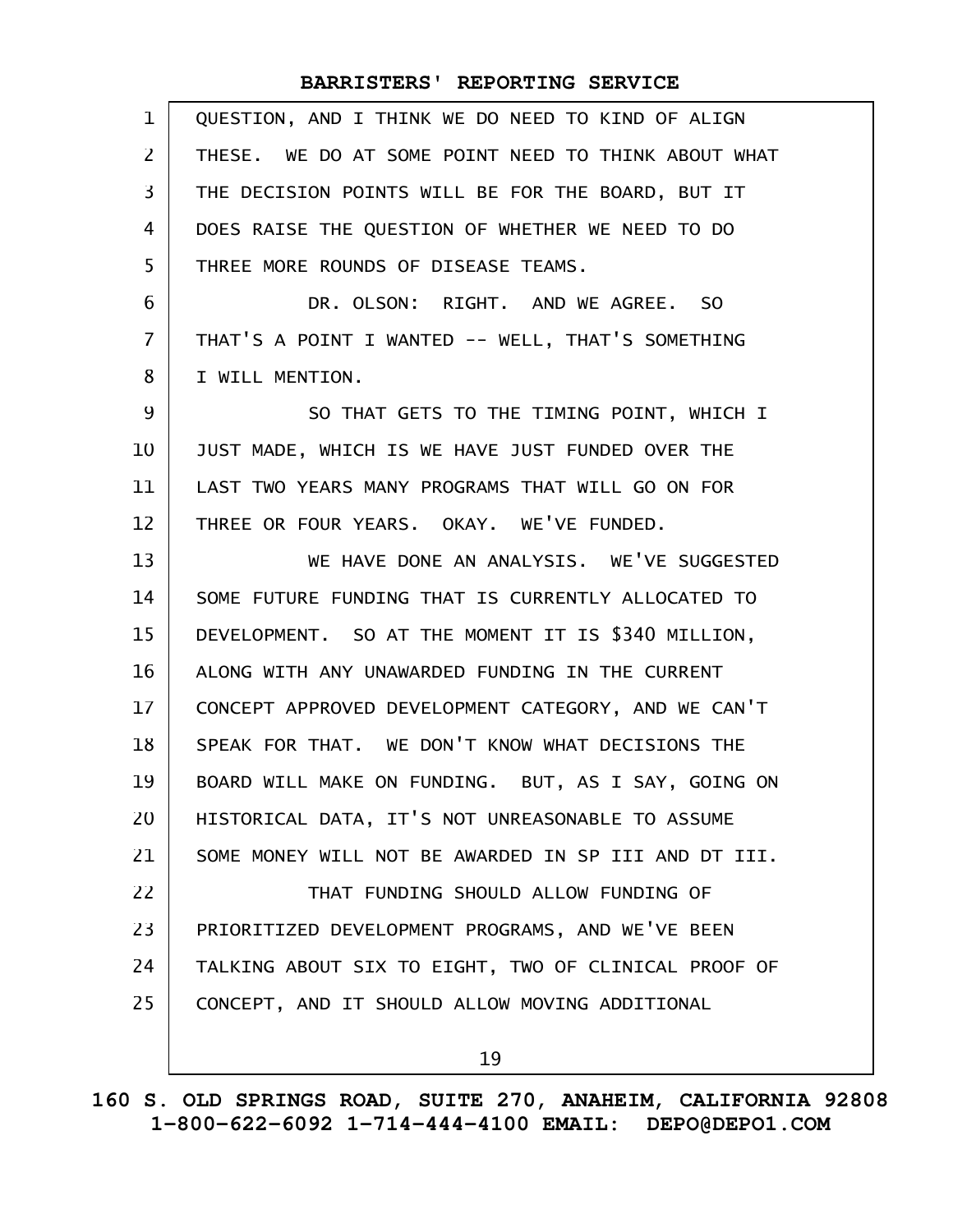| $\mathbf{1}$ | PROGRAMS INTO AND THROUGH. SO AT LEAST A COUPLE     |
|--------------|-----------------------------------------------------|
| $\mathbf{Z}$ | MORE ROUNDS OF SOMETHING LIKE IT.                   |
| 3            | CHAIRMAN SHEEHY: SO THE CHALLENGE WITH              |
| 4            | THIS SLIDE IS THAT THEY'RE ASSUMPTIONS AND THEY'RE  |
| 5            | NOT DECISION POINTS FOR THE BOARD TO MAKE. SO ARE   |
| 6            | WE GOING TO GET TO THAT?                            |
| 7            | MR. HARRISON: YES. SO JUST TO BE CLEAR,             |
| 8            | WHAT PAT IS TRYING TO DO IS TO ESTABLISH A CONTEXT  |
| 9            | AND TO SET UP A STRAWMAN, AND THEN THERE WILL       |
| 10           | BE -- IT WILL ESSENTIALLY BE BROKEN DOWN INTO ITS   |
| 11           | COMPONENT PARTS BASED ON THE RECOMMENDATIONS OF     |
| 12           | MANAGEMENT REGARDING THE SAB REPORT. SO THE         |
| 13           | DECISION POINTS WILL --                             |
| 14           | CHAIRMAN SHEEHY: ARE WITHIN THE                     |
| 15           | RECOMMENDATIONS OF THE SAB REPORT? I MEAN WHERE ARE |
| 16           | WE GOING TO GET TO -- AT WHAT POINT DO WE START     |
| 17           | TALKING ABOUT BECAUSE I THINK THAT THERE'S A REAL   |
| 18           | QUESTION ON WHAT HAPPENS. THAT'S OVER HALF OF THE   |
| 19           | REMAINING FUNDS.                                    |
| 20           | DR. FEIGAL: IT'S ALREADY ALLOCATED. AND             |
| 21           | THIS IS ALREADY FOR DEVELOPMENT. IT'S NOT NEW       |
| 22           | MONEY.                                              |
| 23           | DR. OLSON: IN THE FUTURE.                           |
| 24           | DR. FEIGAL: IT'S ALREADY THERE.                     |
| 25           | CHAIRMAN SHEEHY: IT SAYS FUTURE FUNDING             |
|              | 20                                                  |
|              |                                                     |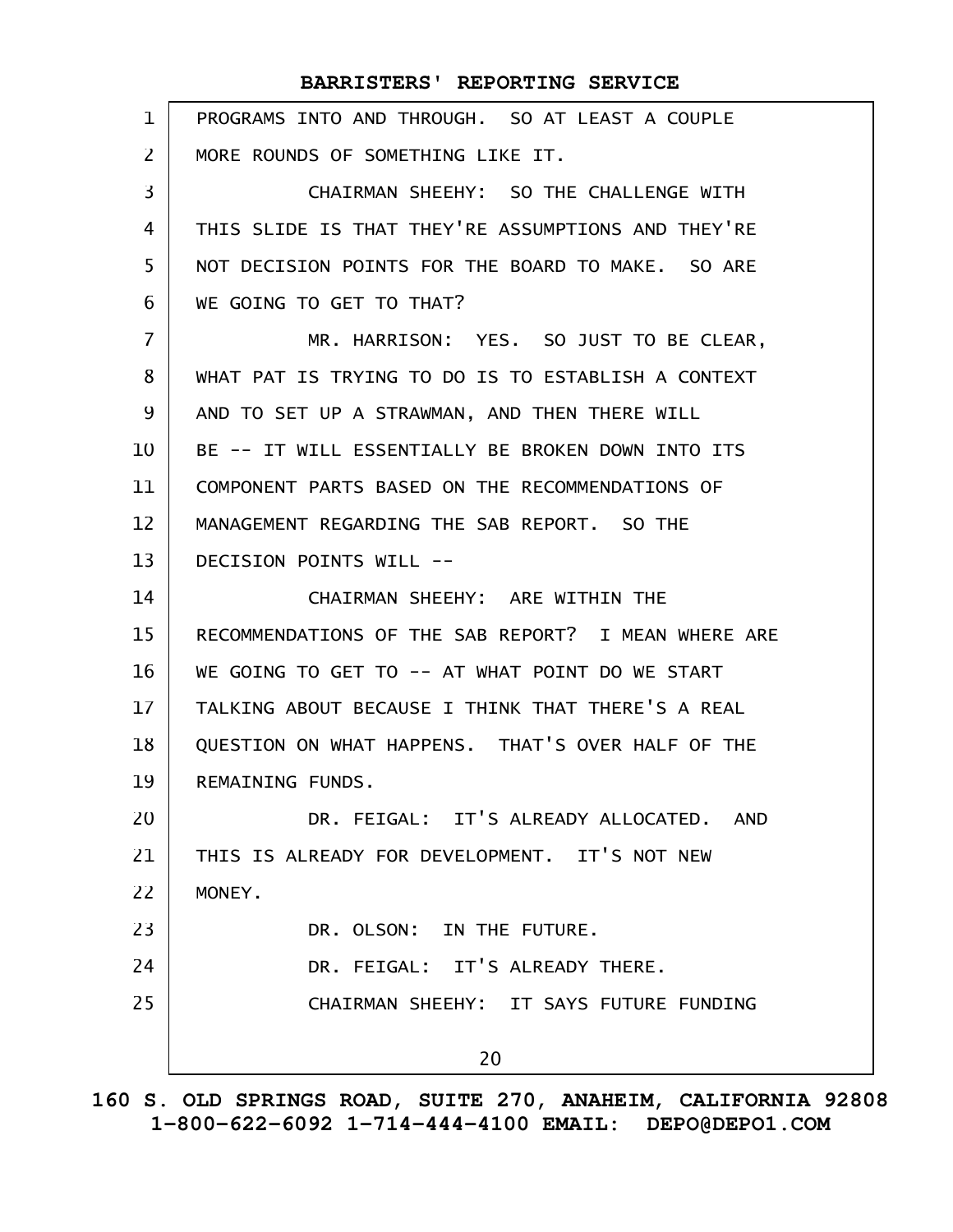| $\mathbf{1}$   | CURRENTLY ALLOCATED TO DEVELOPMENT. I THINK AS A     |
|----------------|------------------------------------------------------|
| $\overline{2}$ | BOARD WE CAN REALLOCATE THAT. THOSE RFA'S HAVEN'T    |
| 3              | GONE OUT, HAVE THEY?                                 |
| 4              | MR. HARRISON: RIGHT.                                 |
| 5              | DR. FEIGAL: CORRECT. THAT'S RIGHT.                   |
| 6              | CHAIRMAN SHEEHY: SO THAT'S A DECISION                |
| $\overline{7}$ | POINT FOR THE BOARD. THAT MEANS DO WE WANT TO        |
| 8              | HAVE -- I THINK WE'RE TALKING ABOUT A MORE EXTENSIVE |
| 9              | BOARD OVERVIEW OF PRIORITIZATION THAN YOU MAY BE     |
| 10             | ANTICIPATING. WE NEED TO LOOK AT THESE BOXES.        |
| 11             | DON'T YOU AGREE?                                     |
| 12             | MR. HARRISON: JEFF --                                |
| 13             | CHAIRMAN SHEEHY: WE NEED TO START SEEING             |
| 14             | WHERE THE REST OF OUR MONEY IS GOING TO GO.          |
| 15             | MR. HARRISON: TO BE CLEAR, IF I                      |
| 16             | UNDERSTAND CORRECTLY, I BELIEVE THE RECOMMENDATION   |
| 17             | REGARDING PRIORITIZATION ADDRESSES THAT VERY POINT   |
| 18             | BECAUSE IF, IN FACT, THE BOARD DECIDES TO            |
| 19             | PRIORITIZE, THAT WOULD MEAN THAT SOME OF THIS MONEY  |
| 20             | WOULD BE DIRECTED INTO THOSE PROGRAMS, AND THAT      |
| 21             | WOULD BE THE OPPORTUNITY FOR THE BOARD TO SAY, WELL, |
| 22             | WE WANT TO DO THAT OR WE DON'T WANT TO DO THAT. SO   |
| 23             | IT WOULD BE IN THAT CONTEXT OF THE DEVELOPMENT       |
| 24             | DISCUSSION RECOMMENDATIONS OF THE SAB.               |
| 25             | CHAIRMAN SHEEHY: I GUESS I JUST -- I'M               |
|                | 21                                                   |
|                |                                                      |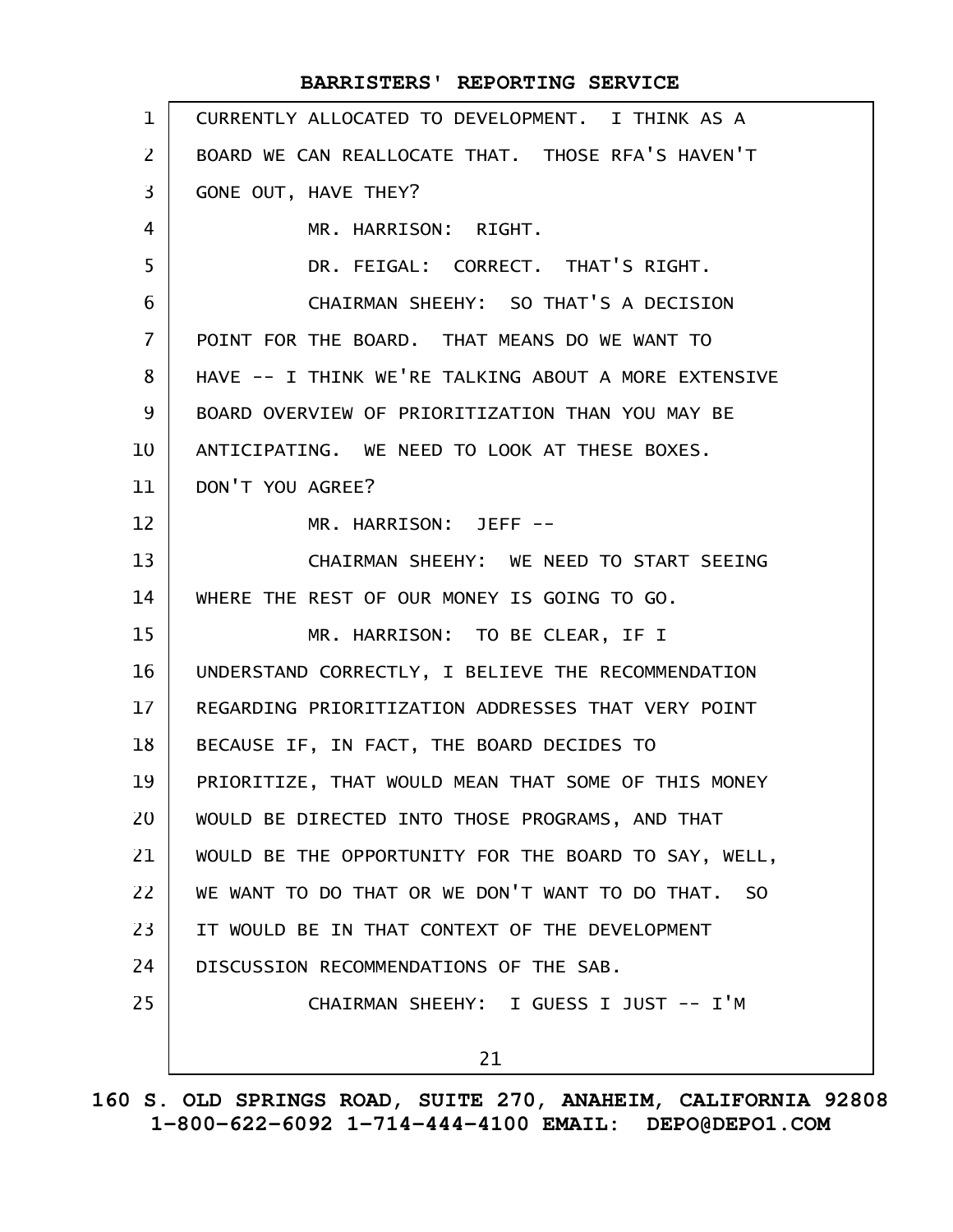| $\mathbf{1}$   | TRYING TO SET UP A FRAMEWORK WHERE THE DECISION     |
|----------------|-----------------------------------------------------|
| $\overline{2}$ | POINTS ARE CLEARLY LINED OUT. SO I'M NOT SEEING IT  |
| 3              | YET. IF THAT'S GOING TO COME UP IN A FUTURE SLIDE,  |
| 4              | BUT I WANT TO GET BELOW JUST MOVING MONEY FROM      |
| 5              | BUCKET TO BUCKET AND ACTUALLY GET -- WE NEED TO     |
| 6              | ANSWER THE QUESTION: DO WE NEED THREE MORE DISEASE  |
| $\overline{7}$ | TEAM ROUNDS? DO WE NEED THREE MORE STRATEGIC        |
| 8              | PARTNERSHIP ROUNDS?                                 |
| 9              | DR. FEIGAL: THAT WILL BE -- IF I COULD              |
| 10             | JUST MAKE A COMMENT. ALL WE'RE DOING IS TALKING     |
| 11             | ABOUT THE POTENTIAL POOL THAT WE MIGHT BE ABLE TO   |
| 12             | RECONFIGURE. I THINK WHAT PAT WAS TRYING TO GET     |
| 13             | ACROSS WITH THIS IS THERE'S A LARGE POOL OF DOLLARS |
| 14             | THAT, IF WE FRAME IT RIGHT, WE COULD DO THE         |
| 15             | PRIORITIZATION AND A VERY STRATEGIC USE OF PERHAPS  |
| 16             | FUTURE INITIATIVES. IT'S NOT NECESSARILY THAT WE    |
| 17             | PURSUE THE PATH THAT YOU'VE HEARD ABOUT. IT COULD   |
| 18             | BE THAT WE GO WITHIN THAT POOL OF DOLLARS AND       |
| 19             | RECONFIGURE IT SO THAT WE CAN DO THE PRIORITIZED    |
| 20             | PROJECTS PLUS HAVE SOME STRATEGIC --                |
| 21             | CHAIRMAN SHEEHY: I WANT TO BE CLEAR WHO             |
| 22             | THE WE IS THAT'S MAKING THAT DECISION.              |
| 23             | DR. FEIGAL: I THINK THE BOARD MAKES THE             |
| 24             | DECISION.                                           |
| 25             | CHAIRMAN SHEEHY: AND THAT THAT DECISION             |
|                | 22                                                  |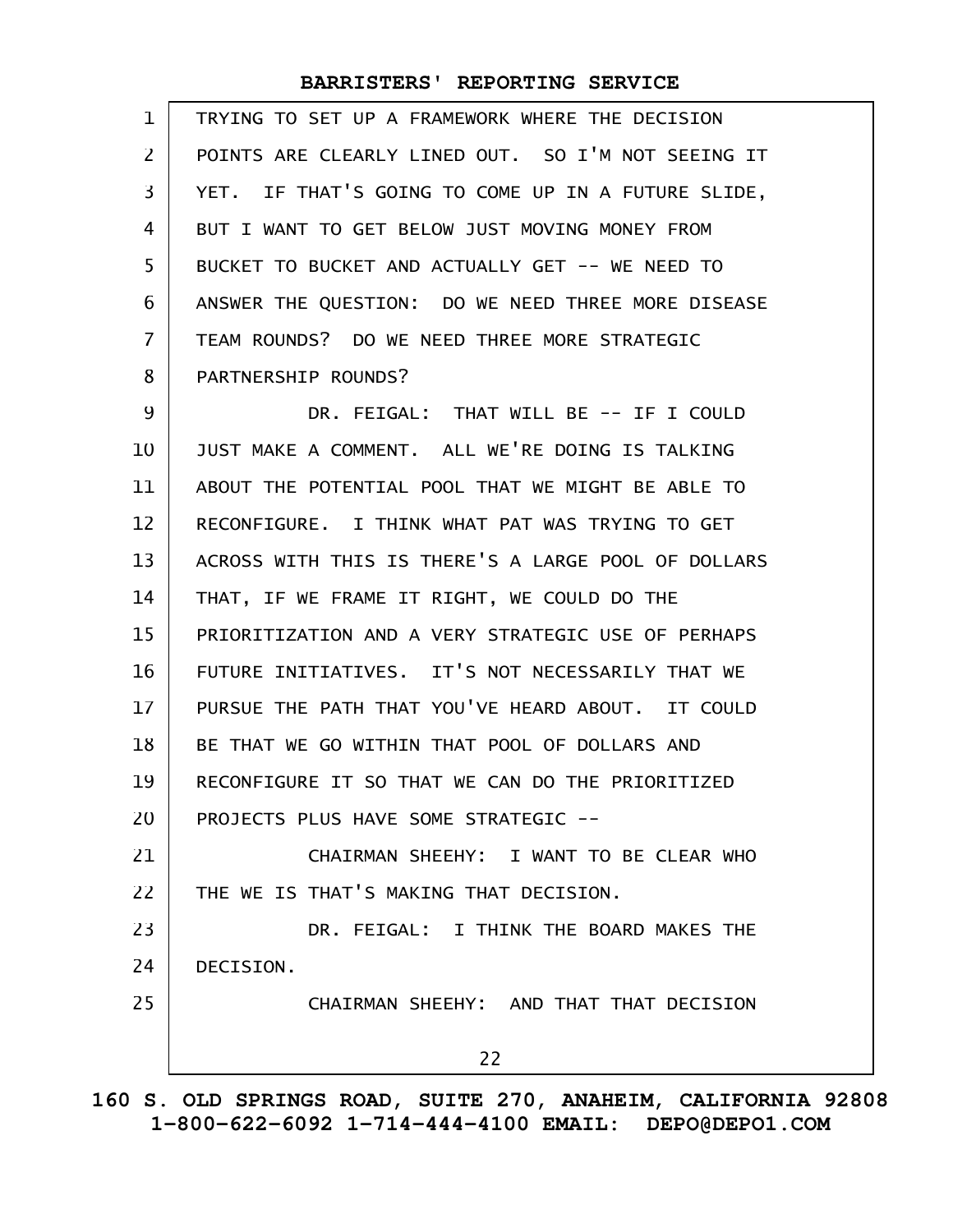POINT IS OUTLINED.

1

DR. OLSON: BUT WE CANNOT MAKE THAT DECISION RIGHT NOW UNTIL WE DO THE PRIORITIZATION, BUT I GUESS WHAT I'M TRYING TO TELL YOU IS THE PRIORITIZATION IS GOING TO HAVE TO BE DONE WITH PROJECTS THAT CURRENTLY EXIST WITHIN OUR PORTFOLIO DEVELOPMENT. MOST OF THOSE HAVE ALL BEEN FUNDED FOR THE NEXT THREE TO FOUR YEARS. OKAY. SO YOU WILL HAVE -- SO THAT GETS SOME THINGS. BUT THAT DOESN'T ALLOW FOR THERE MAY BE SOME NEW PROJECTS YOU WANT TO MOVE FORWARD. THERE MAY BE SOME PROJECTS THAT WE'VE SEEN THAT WE WANT TO -- THE POINT IS DO WE HAVE ENOUGH MONEY TO GET THOSE TO CLINICAL PROOF OF CONCEPT? SO WE MAY NEED ANOTHER ROUND FOR THEM A COUPLE YEARS DOWN THE ROAD. CHAIRMAN SHEEHY: CAN WE KEEP BECAUSE WE DON'T HAVE A LOT -- DR. FEIGAL: THIS IS VERY MUCH DETAIL. MAY WE KEEP IT -- MAYBE IF YOU COULD FINISH UP. DO YOU WANT HER TO FINISH UP WITH THE FUNDING, AND THEN WE CAN TALK ABOUT THE PRIORITIZATION. DR. OLSON: SO IF WE GO TO THE NEXT SLIDE, SO WITH THESE ASSUMPTIONS -- DR. FEIGAL: DO YOU ALL HAVE YOUR HANDOUT? DR. OLSON: OKAY. THE NEXT SLIDE ON THE 23 2 3 4 5 6 7 8 9 10 11 12 13 14 15 16 17 18 19 20 21 22 23 24 25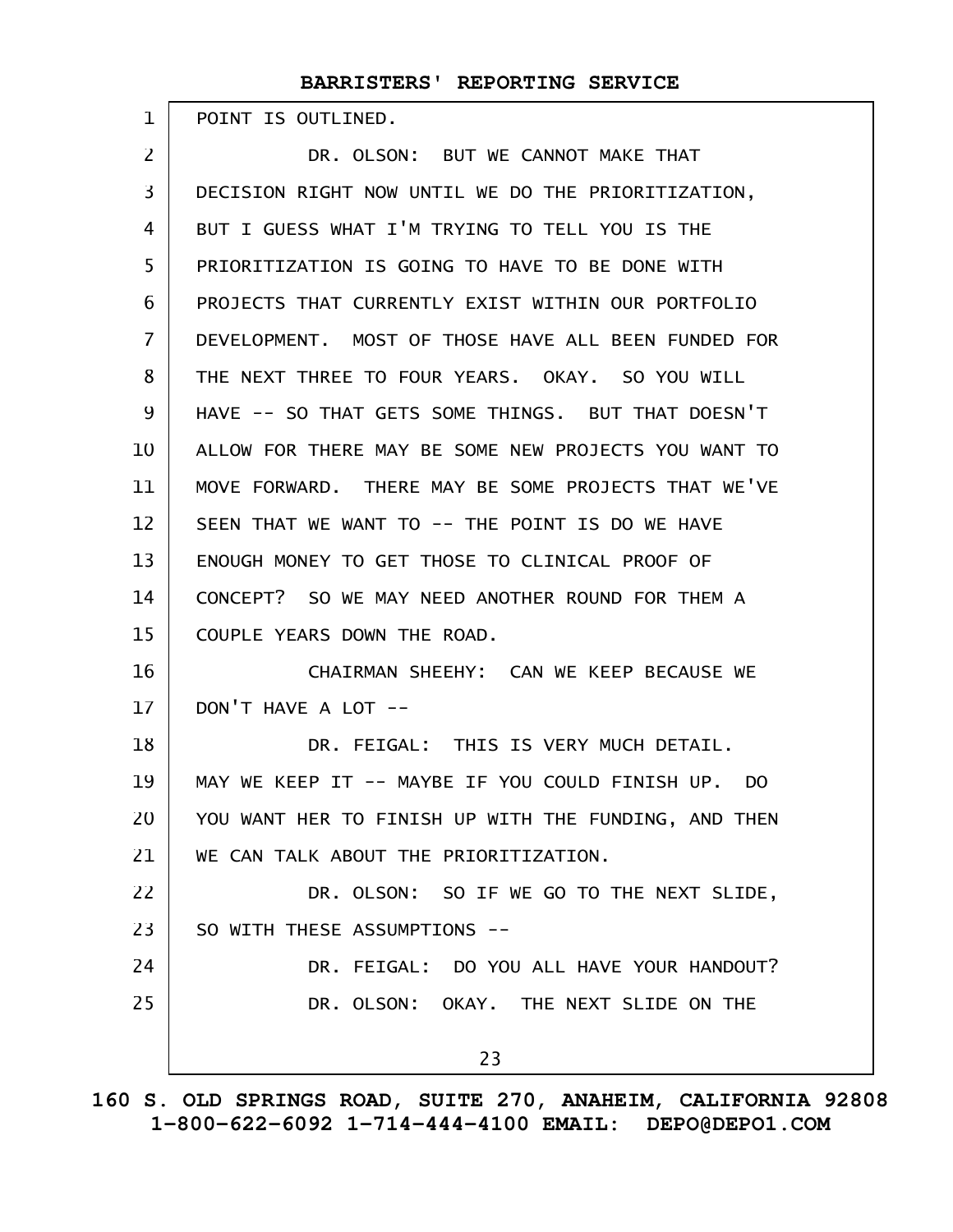| 1              | RIGHT JUST PUTS FORTH A POSSIBLE SCENARIO. SO THE   |
|----------------|-----------------------------------------------------|
| 2              | ONE ON THE LEFT IS WHAT WE WERE CURRENTLY WORKING   |
| 3              | ON. THE ONE ON THE RIGHT IS UP FOR CONSIDERATION.   |
| 4              | IT'S A STRAW MODEL. WE WILL BE BRINGING AN IPSC     |
| 5              | SUPPLEMENT TO YOU IN DECEMBER. SO I PUT THAT IN     |
| 6              | THERE. WE WILL BE DOING -- I THINK ALAN'S BEEN      |
| $\overline{7}$ | TALKING A LITTLE BIT ABOUT PARTICIPATING IN THIS    |
| 8              | INTERNATIONAL EFFORT TO DEVELOP A SET OF HAPLOTYPE  |
| 9              | LINES TO SUSTAIN CIRM'S LEADERSHIP. AND HE WILL     |
| 10             | TALK ABOUT THAT AT THE DECEMBER MEETING.            |
| 11             | FOR TRAINING, WE HAVE -- AS I SAY, THAT             |
| 12             | WAS ONE OF THE RECOMMENDATIONS OF THE SAB THAT WAS  |
| 13             | SUPPORTED BY MANAGEMENT IS TO CONTINUE TRAINING II. |
| 14             | SO IT WOULD BE A SECOND THIRD YEAR EXTENSION.       |
| 15             | TRAINING II WILL GO FOR NINE YEARS IN ADDITION TO   |
| 16             | TRAINING I. SO WE WILL HAVE FUNDED TRAINING FOR A   |
| 17             | TOTAL OF 12 YEARS IF THE BOARD CHOOSES TO DO THAT.  |
| 18             | BRIDGES, IT WILL BE, AGAIN, A SECOND                |
| 19             | EXTENSION TO THE EXISTING PROGRAM. SO IF WE DO      |
| 20             | THAT, IT WILL GO -- IT WILL HAVE BEEN A NINE-YEAR   |
| 21             | PROGRAM.                                            |
| 22             | CREATIVITY, IT WILL BE A FIRST EXTENSION.           |
| 23             | SO IT'S CURRENTLY A THREE-YEAR PROGRAM. WE WOULD    |
| 24             | EXTEND IT AN ADDITIONAL THREE YEARS FOR SIX YEARS.  |
| 25             | THAT HAS A COST OF \$73 MILLION TO DO THAT.         |
|                | 24                                                  |
|                |                                                     |

**160 S. OLD SPRINGS ROAD, SUITE 270, ANAHEIM, CALIFORNIA 92808 1-800-622-6092 1-714-444-4100 EMAIL: DEPO@DEPO1.COM**

 $\mathsf{I}$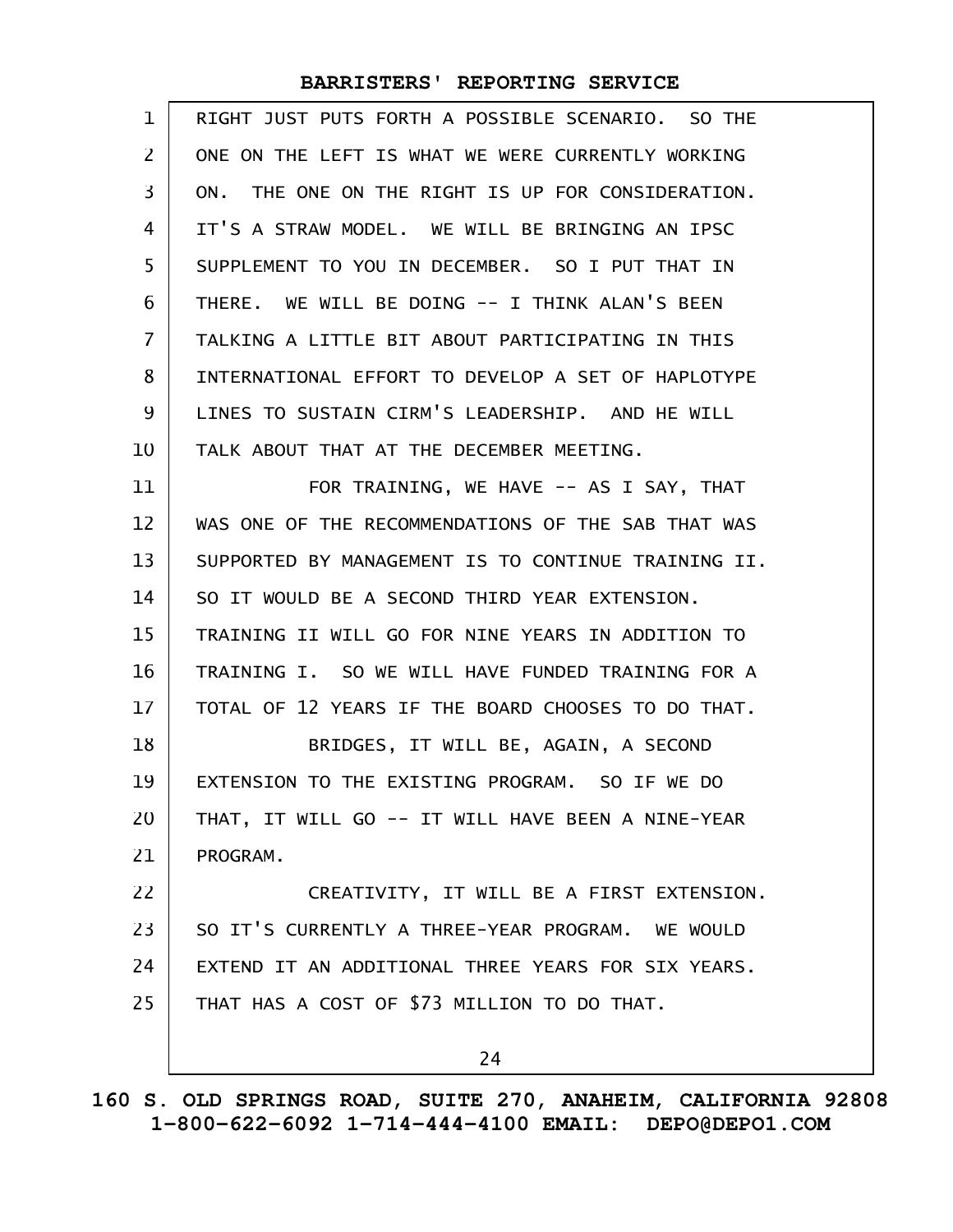| 1              | BASIC BIOLOGY, WE BELIEVE, AND, AGAIN,               |
|----------------|------------------------------------------------------|
| $\mathsf{Z}$   | BASED ON THE SAB RECOMMENDATION AND SUPPORTED BY     |
| 3              | MANAGEMENT, THAT IT'S IMPORTANT TO KEEP FUNDING      |
| 4              | BASIC BIOLOGY. WE HAVE 92 MILLION, IN ESSENCE, LEFT  |
| 5              | FOR THAT. THAT COULD EASILY ALLOW THREE AWARDS, ONE  |
| 6              | A YEAR, AT 30 MILLION. AND IN DISCUSSIONS WITH       |
| $\overline{7}$ | MICHAEL AND THE REST OF THE TEAM, WE BELIEVE THAT IS |
| 8              | A ROBUST BASIC BIOLOGY. IF YOU LOOK AT THE ACTUAL    |
| 9              | BASIC BIOLOGY AWARDS, AND, AGAIN, YOU WILL SEE THE   |
| 10             | BASIC BIOLOGY V IN JANUARY, 30 MILLION OR AROUND     |
| 11             | THERE IS NOT A BAD NUMBER.                           |
| 12             | IN THE EARLY TRANSLATIONAL CATEGORY,                 |
| 13             | THERE'S ABOUT 138 MILLION, AND WE'RE PROPOSING       |
| 14             | RECONFIGURING THAT. WE WOULD LIKE TO USE SOME OF     |
| 15             | THAT TO MOVE SOME OF OUR EARLY TRANSLATIONAL         |
| 16             | PROGRAMS TO BOLSTER ESSENTIALLY THE DEVELOPMENT      |
| 17             | POOL, IF YOU LIKE, TO ENSURE THAT SOME OF THE EARLY  |
| 18             | TRANSLATIONAL PROGRAMS, THE BEST ONES, CAN MOVE      |
| 19             | FORWARD INTO IND-ENABLING DEVELOPMENT AND POSSIBLY   |
| 20             | INTO THE CLINIC AT SOME POINT.                       |
| 21             | AND THEN THERE'S SOMETHING I'LL CALL                 |
| 22             | TRANSLATIONAL TRANSITION AWARDS, WHICH IS WE HAVE    |
| 23             | MANY -- YOU WILL RECALL THAT FOR EARLY TRANSLATION   |
| 24             | WE HAVE SOMETHING CALLED A DCF PROGRAM WHERE THEY    |
| 25             | WERE SMALLER AWARDS. THEY ONLY GOT THEM TO CLINICAL  |
|                | 25                                                   |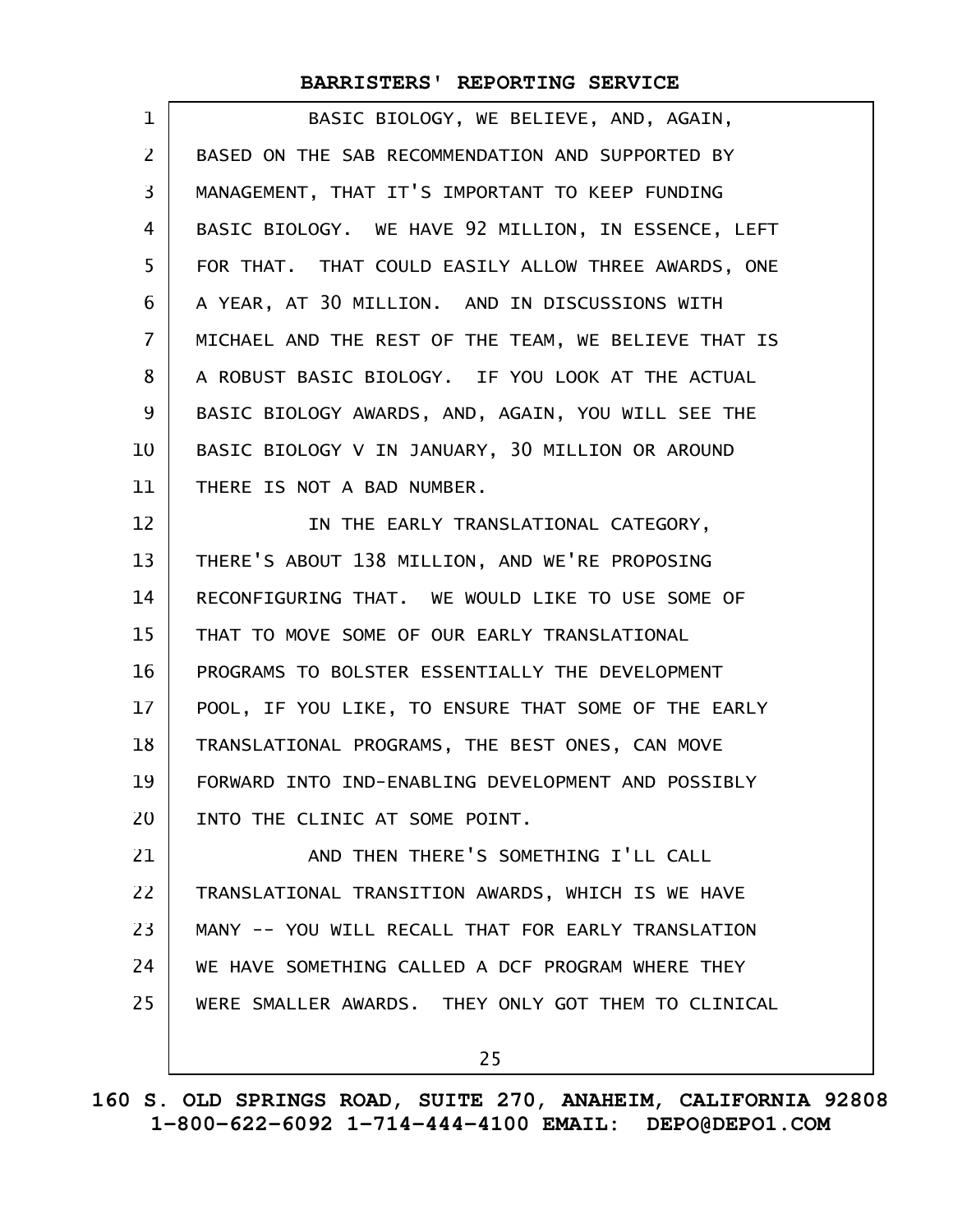| $\mathbf 1$       | PROOF OF CONCEPT IN MANY CASES. WE HAVE SOME VERY    |
|-------------------|------------------------------------------------------|
| $\overline{2}$    | INTERESTING PROGRAMS GOING ON IN THAT SPACE. AND     |
| 3                 | WE'D LIKE TO TALK ABOUT GETTING THOSE READY TO MOVE  |
| 4                 | INTO DEVELOPMENT AS WELL. SO THAT'S WHAT THAT'S      |
| 5                 | FOR.                                                 |
| 6                 | AND THEN FOR THE DEVELOPMENT POT OF                  |
| $\overline{7}$    | 330 -- CURRENTLY 339 MILLION, WE'D AGAIN LIKE TO     |
| 8                 | TALK ABOUT RECONFIGURE THE TIMING OF FUTURE FUNDING  |
| 9                 | TO ASSURE FOLLOW-ON FUNDING WHERE NEEDED FOR         |
| 10                | PRIORITY PROJECTS AND TO ASSUME MAYBE ONE OR TWO     |
| 11                | MORE STRATEGIC PARTNERSHIP PROGRAMS OVER THE NEXT    |
| $12 \overline{ }$ | COUPLE OF YEARS TO PICK UP SOME THINGS THAT WOULD BE |
| 13                | POTENTIALLY GOOD PROGRAMS.                           |
| 14                | CHAIRMAN THOMAS: ON THE DISEASE TEAMS,               |
| 15                | YOU'RE CONTEMPLATING THE SAME NUMBER GOING FORWARD,  |
| 16                | BUT JUST REALLOCATING? ARE YOU GOING TO SUGGEST      |
| 17                | SOME PROJECTS GET LESS EMPHASIS? AND IF SO, HOW      |
| 18                | DOES THAT AFFECT DOLLAR AMOUNTS AND ALL THAT SORT OF |
| 19                | THING?                                               |
| 20                | DR. FEIGAL: J.T., THIS IS ELLEN FEIGAL.              |
| 21                | WHY DON'T WE GET INTO THAT WHEN WE TALK ABOUT THE    |
| 22                | PRIORITIZATION PROCESS? WHAT PAT IS DOING IS NOT     |
| 23                | GOING THROUGH WHERE STRATEGICALLY THE BOARD MAY MAKE |
| 24                | DECISIONS ABOUT WHEN INITIATIVES GET DEPLOYED, BUT   |
| 25                | BASICALLY SHE'S JUST LAYING OUT THE AMOUNT THAT IS   |
|                   | 26                                                   |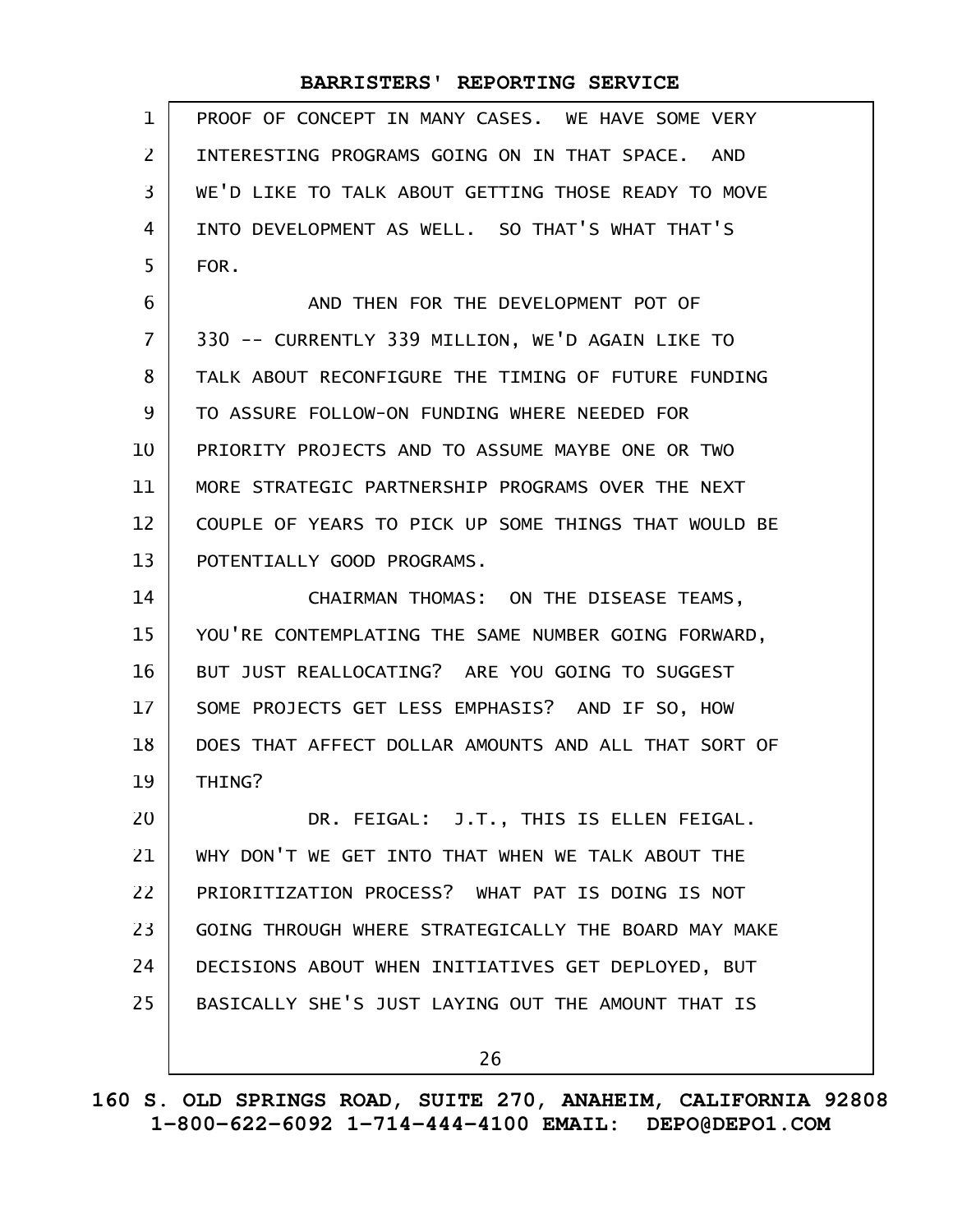| AVAILABLE AND SUGGESTING THAT'S THE POT OF MONEY    |
|-----------------------------------------------------|
| THROUGH WHICH WE HAVE FLEXIBLE RECONFIGURING OF HOW |
| TO GET THE DEVELOPMENT TEAMS MOVING FORWARD. SO LET |
| ME SUGGEST THAT WE GO THROUGH THAT DISCUSSION WHEN  |
| WE DO THE PRIORITIZATION DISCUSSION.                |
| CHAIRMAN THOMAS: THAT'S FAIR ENOUGH.                |
| MS. BAUM: AND MAYBE FOR THE BOARD WE                |
| DON'T NEED THE EARLIER SLIDE BECAUSE IT'S A LOT OF  |
| THE DETAIL. I THINK THE FOCAL POINT SHOULD BE ON    |
| WHAT THE POT IS.                                    |
| CHAIRMAN SHEEHY: I THINK WE NEED THIS               |
| SLIDE. WE'LL ALSO PROBABLY GO INTO FURTHER DETAIL   |
| ON THIS SLIDE.                                      |
| MS. BAUM: I THOUGHT YOU WERE GETTING LOST           |
| IN THE DETAILS.                                     |
| CHAIRMAN SHEEHY: I'M NOT LOST.                      |
| DR. OLSON: PART OF WHAT WE'RE DOING IS              |
| THIS IS A MODEL WE'VE COME UP WITH. IF THE BOARD    |
| BUYS INTO THIS MODEL TO SOME EXTENT, THEN WE WILL   |
| START MAPPING OUT THE ACTUAL RFA'S. SO WE CAN TALK  |
| ABOUT THAT LATER. BUT I DO WANT TO MAKE THE POINT   |
| THAT IF YOU LOOK NOW, WE REALLY ONLY HAVE 604       |
| MILLION IN FUTURE FUNDING AT THIS POINT IN TIME.    |
| CHAIRMAN SHEEHY: I THINK MY POINT IS IS I           |
|                                                     |
| THINK THAT THE BOARD, WHEN THEY MAKE THE DECISION,  |
|                                                     |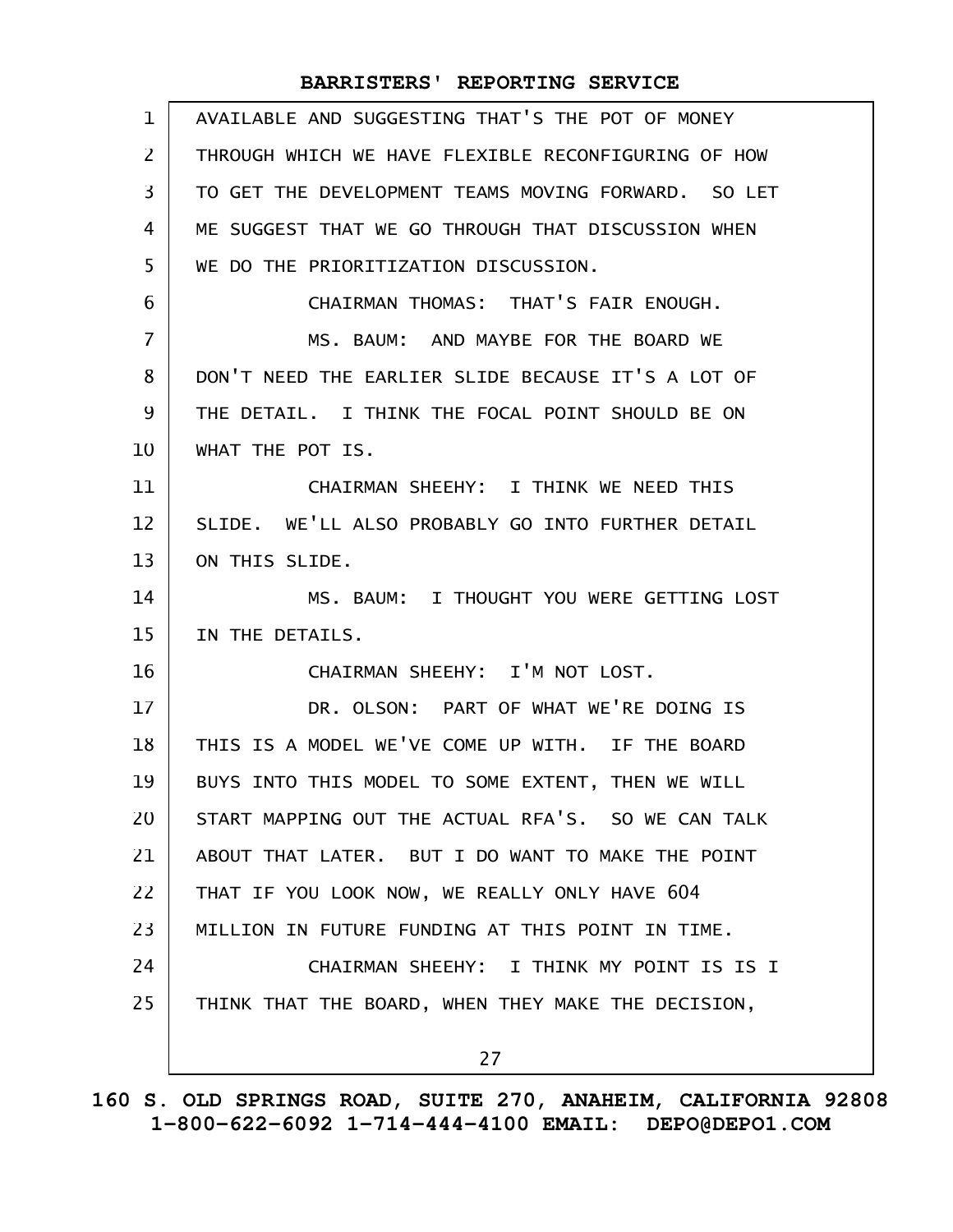| $\mathbf 1$    | AT LEAST FOR ME, AND IF ANYBODY DISAGREES, WE ALSO   |
|----------------|------------------------------------------------------|
| $\mathsf{Z}$   | WOULD LIKE TO SEE THE RFA MAP, NOT JUST APPROVE A    |
| $\overline{3}$ | POT OF MONEY AND THEN HAVE SOME -- I MEAN IF WE'RE   |
| 4              | TALKING ABOUT DOING A DISEASE TEAM ROUND IN 2017, I  |
| 5              | DON'T SEE THE LOGIC OF THAT. SO IT WOULD BE GOOD IF  |
| 6              | WE'RE GOING TO TALK ABOUT THAT WE NOT JUST ALLOCATE  |
| $\overline{7}$ | MONEY IN POTS, BUT WE GET TO THAT LEVEL OF           |
| 8              | GRANULARITY SO THAT THE BOARD CAN ANTICIPATE WHEN    |
| 9              | THESE FUNDS WILL BE AWARDED. SO THERE IS A           |
| 10             | CHALLENGE THERE. WE'RE NOT TALKING ABOUT AN          |
| 11             | INFINITE AMOUNT OF TIME.                             |
| 12             | DR. OLSON: WELL, THE TIME, EVEN THE                  |
| 13             | CURRENT FUTURE, THE LAST AWARDS WOULD HAVE BEEN MADE |
| 14             | IN 2018. MOST OF THEM WOULD HAVE BEEN MADE BEFORE    |
| 15             | THAT, BUT THAT WAS GOING TO BE THE LAST OF THE AWARD |
| 16             | TIME WHICH WAS IN OUR 2021. SO WE CAN TALK           |
| $17 \,$        | ABOUT -- BUT I THINK YOU HAVE TO BUY INTO CERTAIN    |
| 18             | CONCEPTS. DO YOU BUY INTO -- SO THAT'S SOMETHING     |
| 19             | THAT WE CAN TALK ABOUT LATER.                        |
| 20             | THERE IS A FUNDING GAP OF 49 MILLION TO DO           |
| 21             | AS IT'S LAID OUT, OKAY, MAKING THE ASSUMPTIONS THAT  |
| 22             | DEVELOPMENT KEEPS ALL ITS MONEY, THAT EARLY          |
| 23             | TRANSLATIONAL IS USED FOR DEVELOPMENT.               |
| 24             | CHAIRMAN SHEEHY: RIGHT. SO NOW WE HAVE A             |
| 25             | GAP -- BUT YOU'VE KIND OF GIVEN US A GAP.            |
|                | 28                                                   |
|                |                                                      |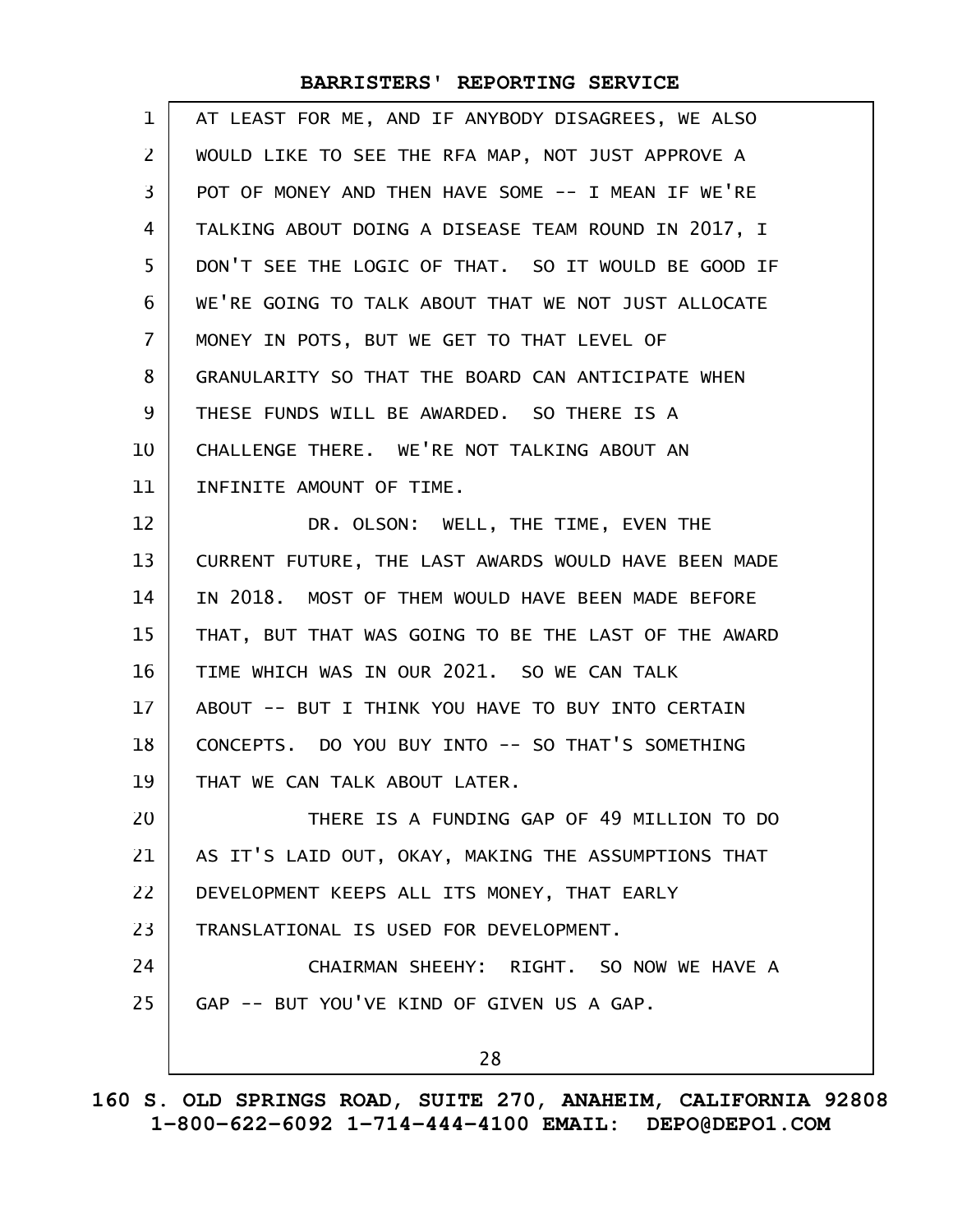|                   | BARRISTERS' REPORTING SERVICE                              |
|-------------------|------------------------------------------------------------|
| 1                 | DR. OLSON: CAN I GO TO THE NEXT SLIDE?                     |
| $\overline{2}$    | CHAIRMAN SHEEHY: YEAH. LET'S GO TO THE                     |
| 3                 | NEXT SLIDE. SO I DON'T -- I GUESS I DON'T SEE THE          |
| 4                 | GAP. YOU'RE MAKING THE GAP AND THEN YOU'RE SHOWING         |
| 5                 | US HOW TO ADDRESS THE GAP. AND THAT SEEMS LIKE THE         |
| 6                 | GAP HAS BEEN MADE BEFORE WE'VE MADE A LOT OF               |
| $\overline{7}$    | DECISIONS.                                                 |
| 8                 | DR. OLSON: AS I SAY, I MADE ASSUMPTIONS                    |
| 9                 | FOR THIS MODEL. SO IF YOU ACCEPT THE ASSUMPTIONS,          |
| 10                | THEN THIS IS THE GAP. OKAY. I JUST WANT TO TELL            |
| 11                | YOU ABOUT SOME THINGS THAT WE CAN THINK ABOUT DOING.       |
| $12 \overline{ }$ | AND THE GAP IS ONLY AT THIS POINT IN TIME.<br>$\mathbf{I}$ |
| 13                | WOULDN'T MAKE -- YOU KNOW, IT'S NOT TOTALLY CLEAR          |
| 14                | THAT THAT GAP WILL BE THERE IN ANOTHER SIX MONTHS.         |
| 15                | OKAY.                                                      |
| 16                | SO ONE OF THE THINGS THAT WE THINK WOULD                   |
| 17                | BE A GOOD THING TO DO, ESPECIALLY NOW THAT A LOT OF        |
| 18                | OUR MONEY IS DEVELOPMENT, IS WE WOULD LIKE TO HAVE         |
| 19                | AN IMMEDIATE REDUCTION OF THE INDIRECT RATE FROM 20        |
| 20                | TO 10 PERCENT ON NEW AWARDS. AND I WOULD JUST MAKE         |
| 21                | THE POINT THAT THE GAP DOES ALLOW FOR CIRM TO SET          |
| 22                | THE INDIRECT COST RATE ON AN RFA-BY-RFA BASIS.             |
| 23                | WHAT THAT DOES -- I DON'T KNOW IF YOU                      |
| 24                | REALIZE THAT THE AVERAGE OVERHEAD WE PAY ON RESEARCH       |
| 25                | AWARDS IS 65 PERCENT. SO THAT INCLUDES A FACILITIES        |
|                   | 29                                                         |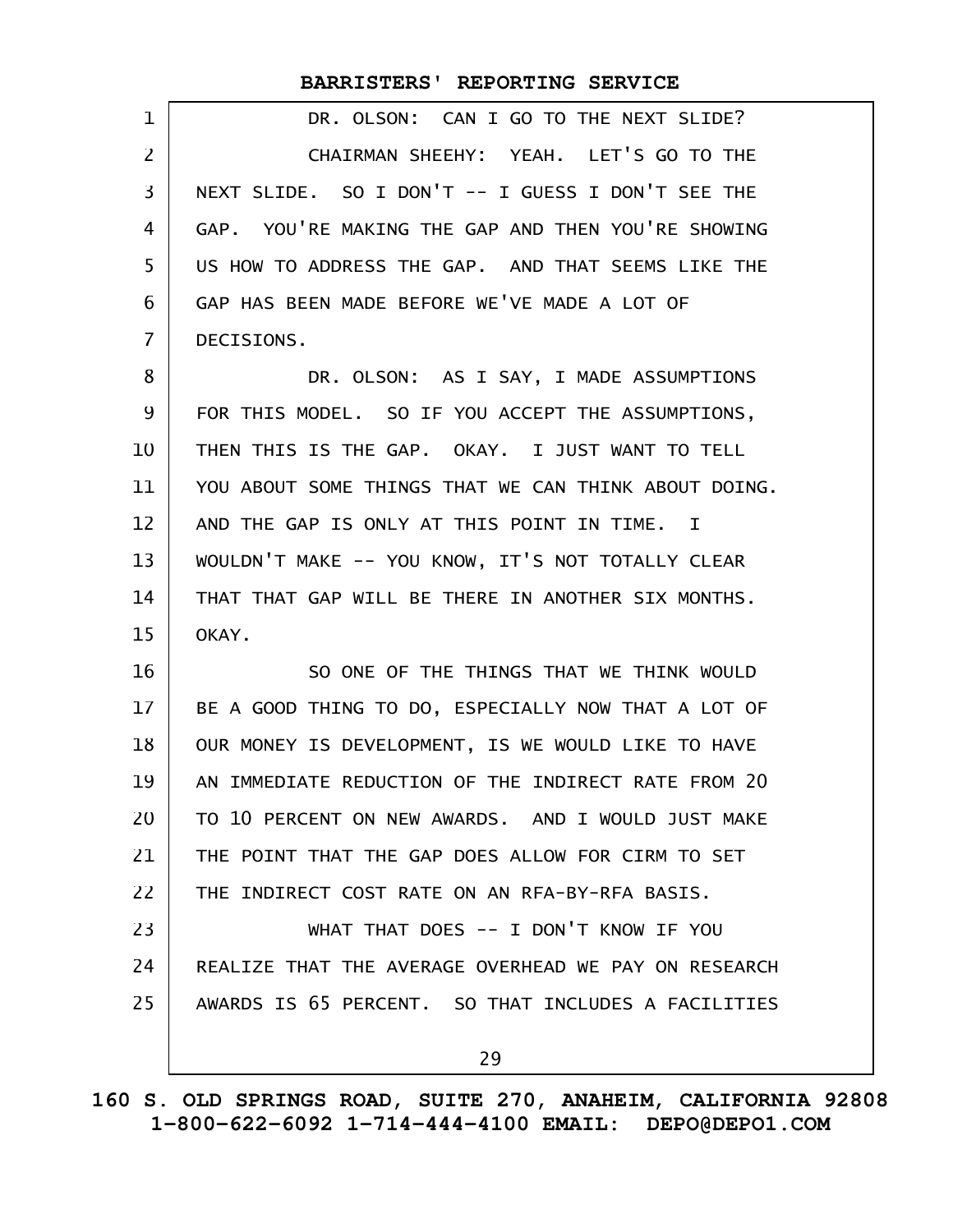| $\mathbf{1}$   | DIRECT CHARGE --                                     |
|----------------|------------------------------------------------------|
| $\overline{2}$ | DR. LUBIN: BECAUSE YOU SPIN IT IN. YOU               |
| 3              | DON'T DO IT -- YOU SAY THE OVERHEAD IS 10 PERCENT.   |
| 4              | DR. FEIGAL: IT INCLUDES FACILITIES PLUS              |
| 5              | INDIRECT.                                            |
| 6              | DR. OLSON: THE INDIRECT IS DIFFERENT THAN            |
| $\overline{7}$ | THE TOTAL OVERHEAD, WHICH IS COMPRISED OF FACILITIES |
| 8              | COST WHICH INCLUDES OPERATIONS AND MAINTENANCE,      |
| 9              | LIBRARY, DEPRECIATION.                               |
| 10             | CHAIRMAN SHEEHY: SO THIS WOULD BE A                  |
| 11             | DECISION POINT FOR THE BOARD.                        |
| 12             | MR. HARRISON: UNDER THE GAP, STAFF HAS               |
| 13             | AUTHORITY TO SET THE INDIRECT RATE ON AN RFA-BY-RFA  |
| 14             | BASIS. SO THAT WAS PART OF THE DELEGATION OF         |
| 15             | AUTHORITY BY THE BOARD IN APPROVING THE GAP. SO IF   |
| 16             | YOU WANT TO RECONSIDER THAT, WE'D HAVE TO RECONSIDER |
| 17             | IT IN THE CONTEXT OF THE GAP ITSELF.                 |
| 18             | CHAIRMAN SHEEHY: WELL, I DON'T KNOW WHAT             |
| 19             | OTHER PEOPLE'S THOUGHTS ARE.                         |
| 20             | DR. FRIEDMAN: THIS IS MIKE FRIEDMAN. IF              |
| 21             | I COULD JUST WEIGH IN ON THAT LAST POINT. IF WE'RE   |
| 22             | GOING TO HAVE A DISCUSSION OF CHANGING THE INDIRECT  |
| 23             | RATE, I THINK WE HAVE TO HAVE BOTH THE BENEFITS THAT |
| 24             | IT WOULD ALLOW FOR FUNDING FLEXIBILITY, BUT ALSO THE |
| 25             | DISADVANTAGES THAT IT CAUSES FOR INSTITUTIONS. AND   |
|                |                                                      |
|                | 30                                                   |

**160 S. OLD SPRINGS ROAD, SUITE 270, ANAHEIM, CALIFORNIA 92808 1-800-622-6092 1-714-444-4100 EMAIL: DEPO@DEPO1.COM**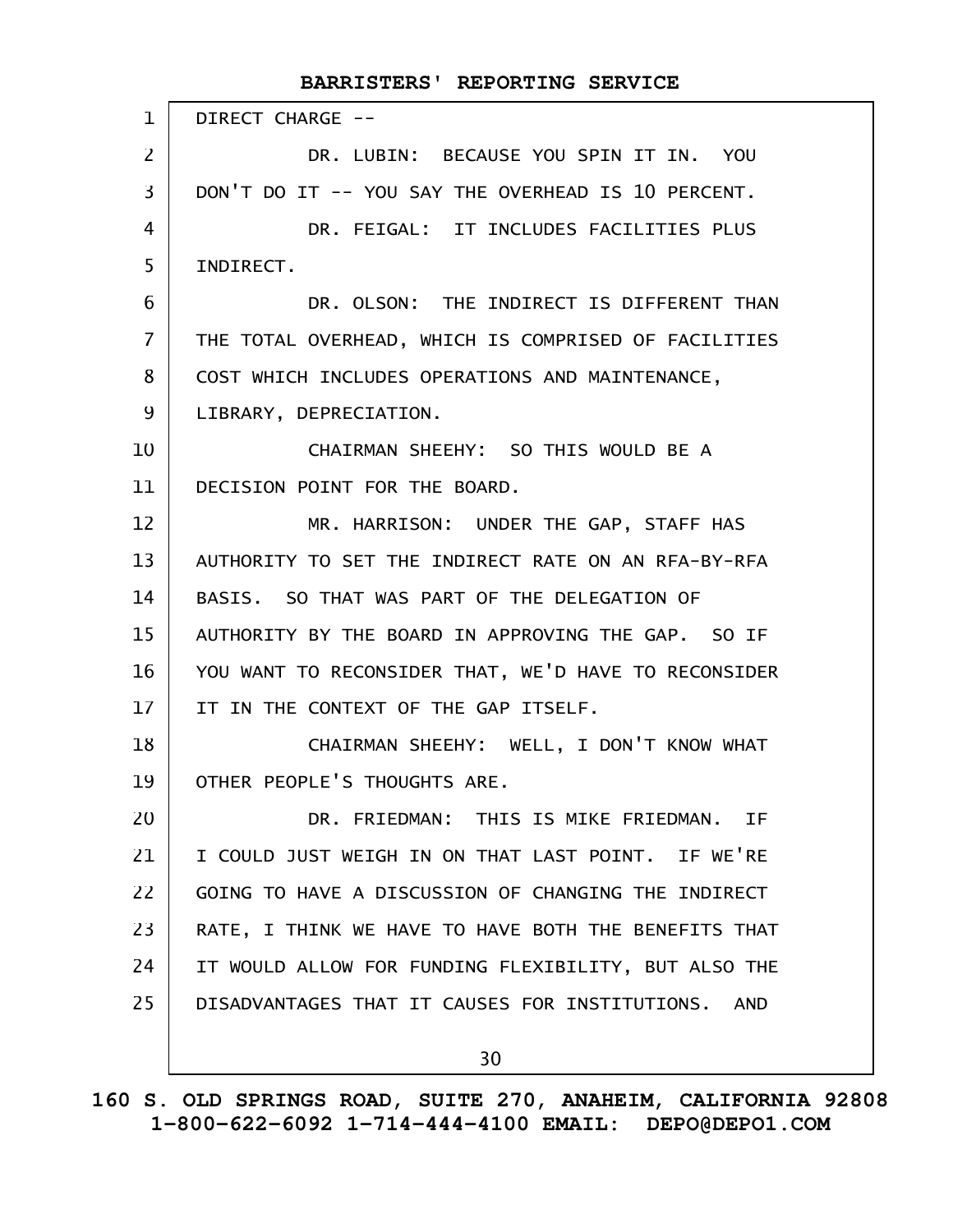| $\mathbf 1$    | I THINK THAT'S A VERY SERIOUS KIND OF CONSIDERATION. |
|----------------|------------------------------------------------------|
| 2              | AND I THINK EVERYTHING SHOULD BE ON THE TABLE, SO    |
| 3              | I'M CERTAINLY ENDORSING A DISCUSSION, BUT I THINK    |
| 4              | THE DISCUSSION HAS TO BE A RATHER THOUGHTFUL ONE OF  |
| 5              | NOT JUST WHAT THE SAVINGS WOULD BE FOR CIRM AND THE  |
| 6              | EXTRA FLEXIBILITY AND ABILITY TO FUND THINGS, BUT    |
| $\overline{7}$ | WHAT DISADVANTAGES IT MIGHT HAVE FOR SOME OF THE     |
| 8              | INSTITUTIONS THAT PARTICIPATE.                       |
| 9              | SO, AGAIN, WE'RE NOT MAKING DECISIONS AT             |
| 10             | THIS MEETING, NOR ARE WE MAKING RECOMMENDATIONS, BUT |
| 11             | I WOULD SAY IF YOU ARE GOING TO HAVE THAT KIND OF    |
| 12             | DISCUSSION, IT'S GOING TO REQUIRE A LOT MORE RIGOR   |
| 13             | AND A LOT MORE THOUGHTFUL ENGAGEMENT. AND I DON'T    |
| 14             | WANT TO STEP NEAR THE BOUNDARY LINE OF SELF-INTEREST |
| 15             | BECAUSE THAT'S INAPPROPRIATE, BUT ALL OF THE         |
| 16             | ACADEMIC INSTITUTIONS WOULD HAVE SOME THOUGHTS ABOUT |
| 17             | THIS. AND MAYBE MR. HARRISON OR OTHERS CAN TALK      |
| 18             | ABOUT HOW WE CAN HAVE THAT DISCUSSION IN A           |
| 19             | THOUGHTFUL AND LEGAL WAY.                            |
| 20             | DR. STEWARD: I WAS ACTUALLY JUST GOING TO            |
| 21             | ASK JAMES WHO ON THE BOARD WOULD ACTUALLY BE ABLE TO |
| 22             | PARTICIPATE IN A DISCUSSION OF THAT TYPE?            |
| 23             | MR. HARRISON: WELL, I THINK IT DEPENDS IN            |
| 24             | PART. AS I SAID, FIRST OF ALL, THIS AUTHORITY        |
| 25             | ALREADY RESIDES IN STAFF'S HANDS PURSUANT TO THE     |
|                | 31                                                   |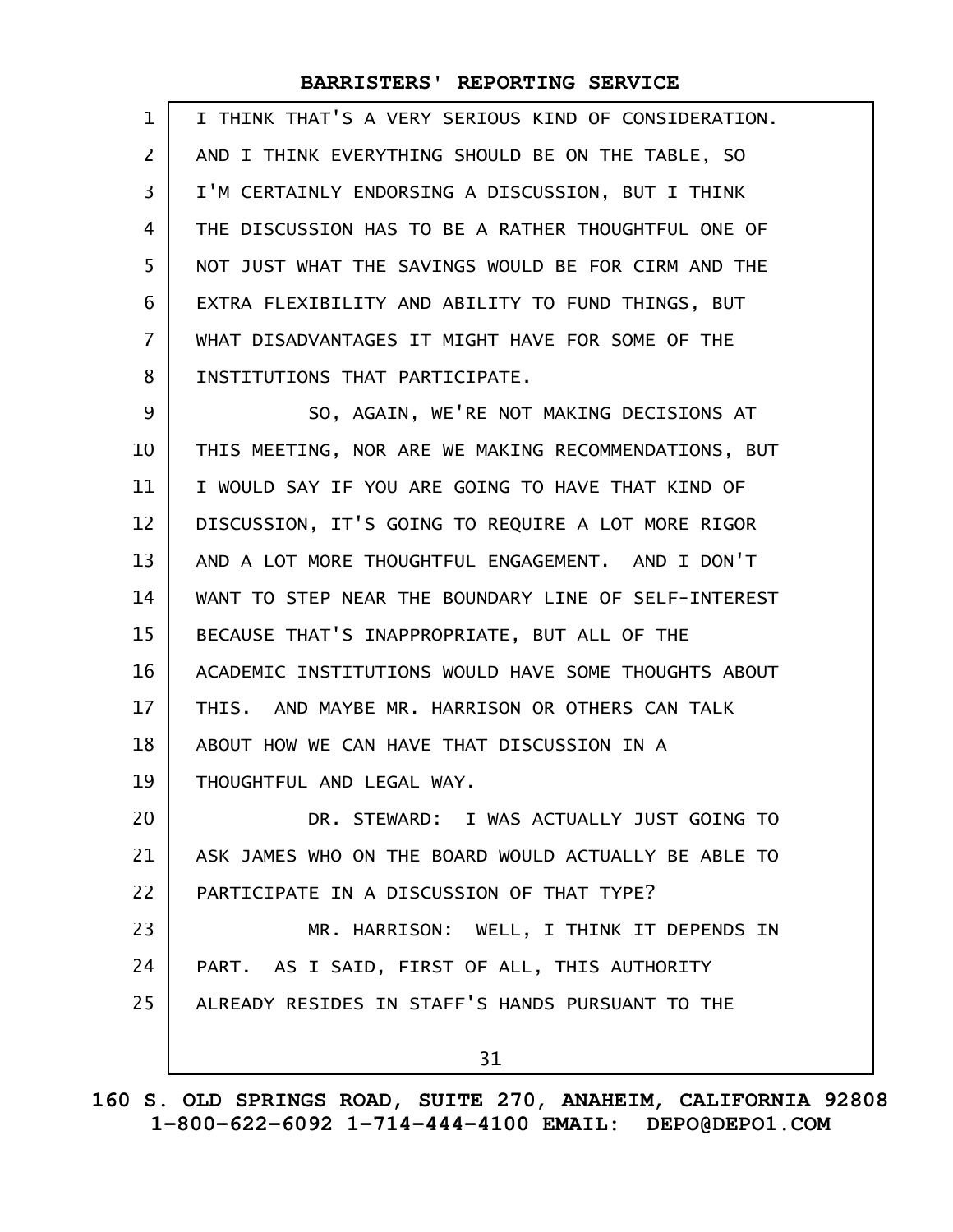| 1              | GAP. SO THE STAFF TODAY COULD DECIDE THAT FOR A      |
|----------------|------------------------------------------------------|
| $\mathsf{Z}^-$ | FUTURE RFA THAT IT WANTED TO AWARD 5 PERCENT AS AN   |
| 3              | INDIRECT RATE RATHER THAN 20 PERCENT BECAUSE THE     |
| 4              | BOARD DELEGATED THAT AUTHORITY TO STAFF. SO THAT'S   |
| 5              | THE FIRST ISSUE.                                     |
| 6              | WITH RESPECT TO YOUR ISSUE WITH RESPECT TO           |
| $\overline{7}$ | WHO COULD PARTICIPATE IN THIS KIND OF DISCUSSION, IT |
| 8              | DEPENDS IN PART ON WHETHER THIS REDUCTION APPLIES    |
| 9              | WHOLLY PROSPECTIVELY TO FUTURE RFA'S AS TO WHICH     |
| 10             | NO ONE HAS YET APPLIED OR POTENTIALLY TO AWARDS THAT |
| 11             | HAVE NOT YET BEEN ISSUED, BUT THAT HAVE BEEN         |
| 12             | AWARDED. AND THAT WOULD CREATE A CONFLICT THAT WE    |
| 13             | WOULD HAVE TO NAVIGATE.                              |
| 14             | CHAIRMAN SHEEHY: JAMES, AND J.T., I THINK            |
| 15             | IF I CAN GET YOUR CONCURRENCE, SO CAN WE HAVE        |
| 16             | AGENDAD AN ITEM FOR CONSIDERATION ON THIS POINT THAT |
| 17             | THE BOARD MEMBERS CAN TAKE PART IN THAT CREATES      |
| 18             | ACTION?                                              |
| 19             | DR. LUBIN: I AGREE. THIS IS GOING TO BE              |
| 20             | A MAJOR ISSUE.                                       |
| 21             | CHAIRMAN THOMAS: I AGREE, JEFF.                      |
| 22             | CHAIRMAN SHEEHY: AND WHATEVER ACTIONS                |
| 23             | NEED TO IMPLEMENT IT SO THAT IT'S CLEAR. A CLARITY   |
| 24             | THAT THE BOARD CAN LOOK AT THIS, MAKE A DECISION,    |
| 25             | AND THEN TAKE ACTION WITH ALL NECESSARY              |
|                | 32                                                   |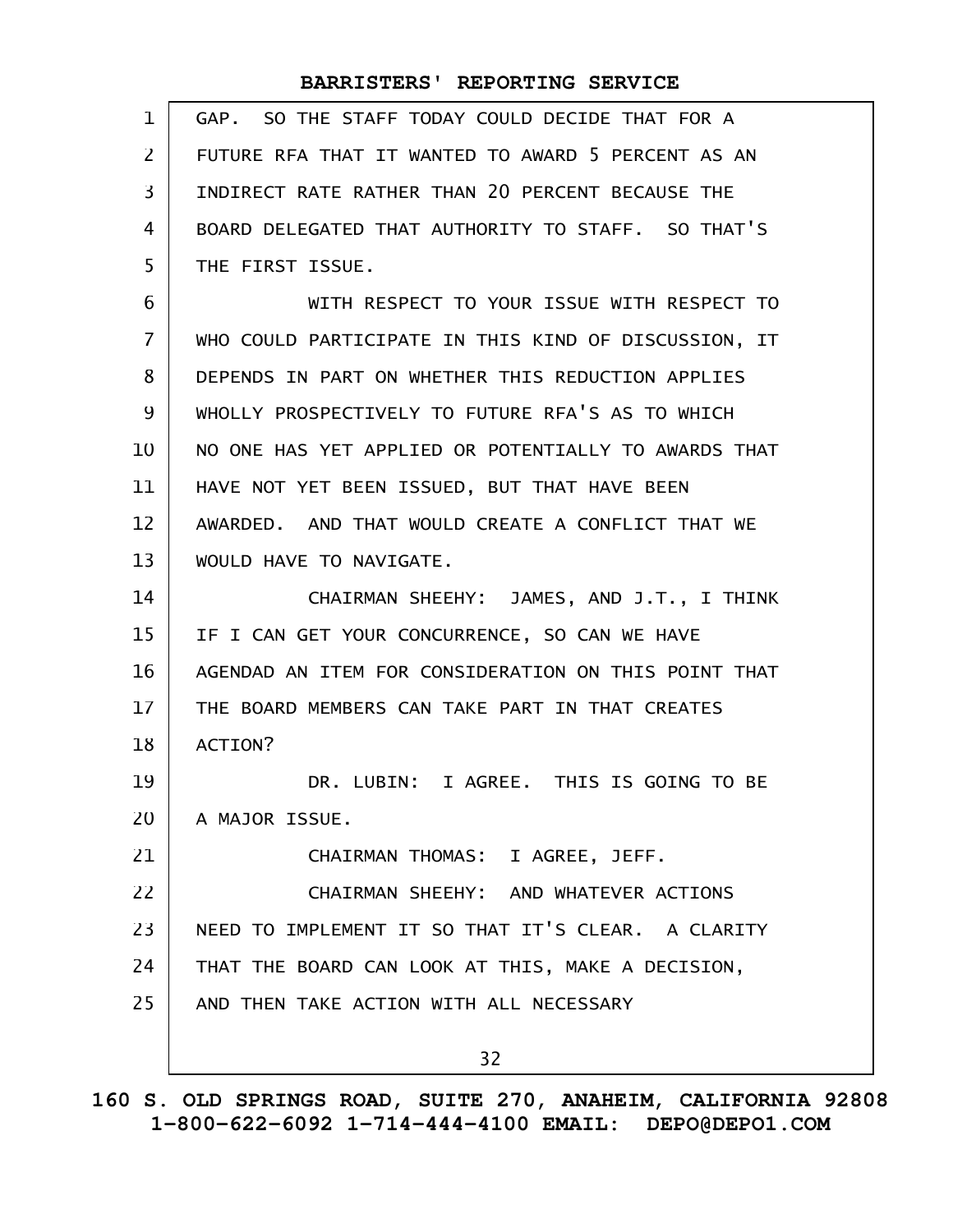|                   | BARRISTERS' REPORTING SERVICE                        |
|-------------------|------------------------------------------------------|
| $\mathbf{1}$      | IMPLEMENTATION STEPS. OKAY.                          |
| $\overline{2}$    | DR. FRIEDMAN: I CERTAINLY ENDORSE THAT AS            |
| 3                 | WELL. THANK YOU.                                     |
| 4                 | CHAIRMAN SHEEHY: PAT, SO THE NEXT SLIDE              |
| 5                 | IS CONCEPT APPROVED, BUT NOT APPROVED --             |
| 6                 | DR. OLSON: SO I AM JUST BRINGING UP THE              |
| $\overline{7}$    | POINT THAT, AGAIN, THERE IS SOME MONEY THAT MAY COME |
| 8                 | BACK FROM THAT AS WELL. SO THERE'S POTENTIAL FOR     |
| 9                 | THIS. I WOULD ALSO REMIND THE BOARD THAT NOT ALL     |
| 10                | AWARDS ARE ACCEPTED. RESEARCH LEADERSHIP, AS YOU     |
| 11                | KNOW, IS A RECRUITING TOOL. WE'VE BEEN PRETTY GOOD   |
| $12 \overline{ }$ | AT BEING -- AT GETTING --                            |
| 13                | CHAIRMAN SHEEHY: CAN WE KIND OF                      |
| 14                | KEEP -- BECAUSE WE'RE RUNNING OUT OF TIME. SO CAN    |
| 15                | WE LOOK AT THE NEXT SLIDE? AND I THINK THIS IS JUST  |
| 16                | $A$ --                                               |
| 17                | DR. OLSON: IT'S A SUMMARY.                           |
| 18                | CHAIRMAN SHEEHY: -- A SUMMARY. SO CAN WE             |
| 19                | GO TO THE NEXT PRESENTATION?                         |
| 20                | DR. FEIGAL: THANKS VERY MUCH, PAT. AND               |
| 21                | WHAT PAT WAS DOING WAS REALLY JUST PROVIDING YOU THE |
| 22                | FRAMEWORK THAT WAS CONSISTENT WITH THE 2012          |
| 23                | STRATEGIC PLAN. AND JUST TO GIVE YOU A FRAMEWORK     |
| 24                | WHERE THE BINS OF MONEY ARE AND WHERE FLEXIBILITIES  |
| 25                | MIGHT BE TO THINK ANEW ABOUT WHAT WE NEED TO DO TO   |
|                   | 33                                                   |
|                   |                                                      |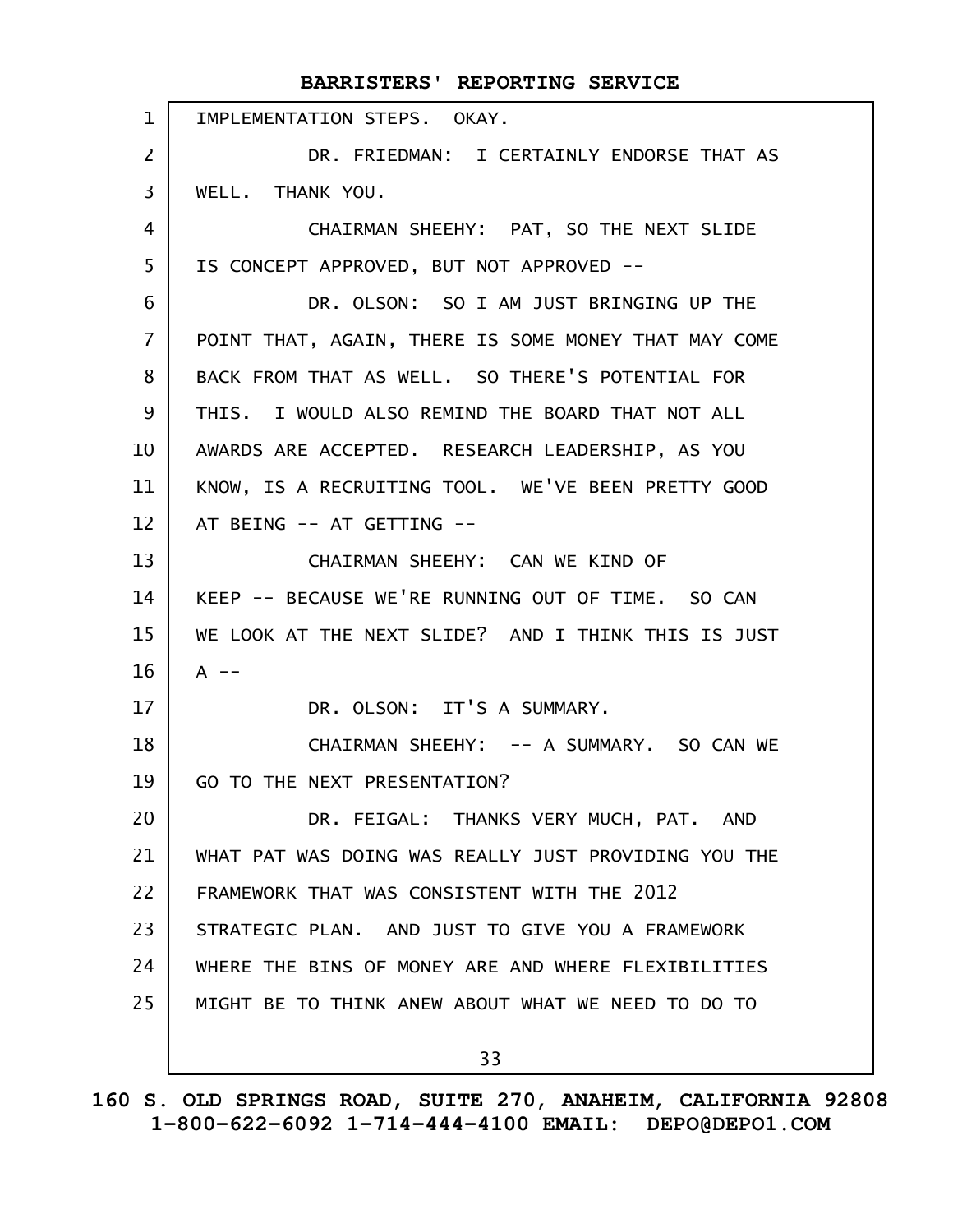|                | BARRISTERS' REPORTING SERVICE                       |
|----------------|-----------------------------------------------------|
| $\mathbf{1}$   | BE CLOSER TO OUR GOALS.                             |
| $\overline{2}$ | MS. BONNEVILLE: THE NEXT PRESENTATION IS            |
| $\overline{3}$ | NUMBERED 3 C FROM THE DOCUMENTS I SENT YOU LAST     |
| 4              | NIGHT.                                              |
| 5              | CHAIRMAN SHEEHY: I THINK, FIRST OF ALL,             |
| 6              | IN TERMS OF PRIORITIZATION, I THINK WE'RE ALL       |
| $\overline{7}$ | AGREED. I THINK THAT THERE'S ENOUGH PEOPLE ON THE   |
| 8              | BOARD THAT WOULD ACTUALLY LIKE TO MAKE THE DECISION |
| 9              | WHETHER OR NOT TO PRIORITIZE IF THAT'S THE FIRST    |
| 10             | DECISION.                                           |
| 11             | DR. FEIGAL: AGREE. WHAT I HAD TODAY, AND            |
| 12             | PERHAPS I MISUNDERSTOOD, BUT I THOUGHT TODAY'S      |
| 13             | MEETING WAS JUST TO HAVE A DISCUSSION. THERE ARE NO |
| 14             | DECISIONS.                                          |
| 15             | CHAIRMAN SHEEHY: BUT WE'RE TRYING TO                |
| 16             | DECIDE THE DECISION POINTS, AND YOU'RE SAYING THAT, |
| 17             | FIRST OF ALL, YOU TAKE ADVICE. AND WE'RE NOT GIVING |
| 18             | ADVICE. WE'RE MAKING DECISIONS. AND THE TWO POINTS  |
| 19             | THAT YOU MAKE ARE PROCESS AND CRITERIA FOR REVIEW.  |
| 20             | AND I DON'T KNOW THAT THAT ACTUALLY SUMS UP ALL THE |
| 21             | DECISION POINTS THAT THE BOARD NEEDS TO MAKE.       |
| 22             | SO THE FIRST DECISION POINT IS WHETHER OR           |
| 23             | NOT TO PRIORITIZE. I THINK THE SECOND DECISION      |
| 24             | POINT IS HOW MUCH MONEY TO ALLOCATE TO THE          |
| 25             | PRIORITIZATION.                                     |
|                |                                                     |

34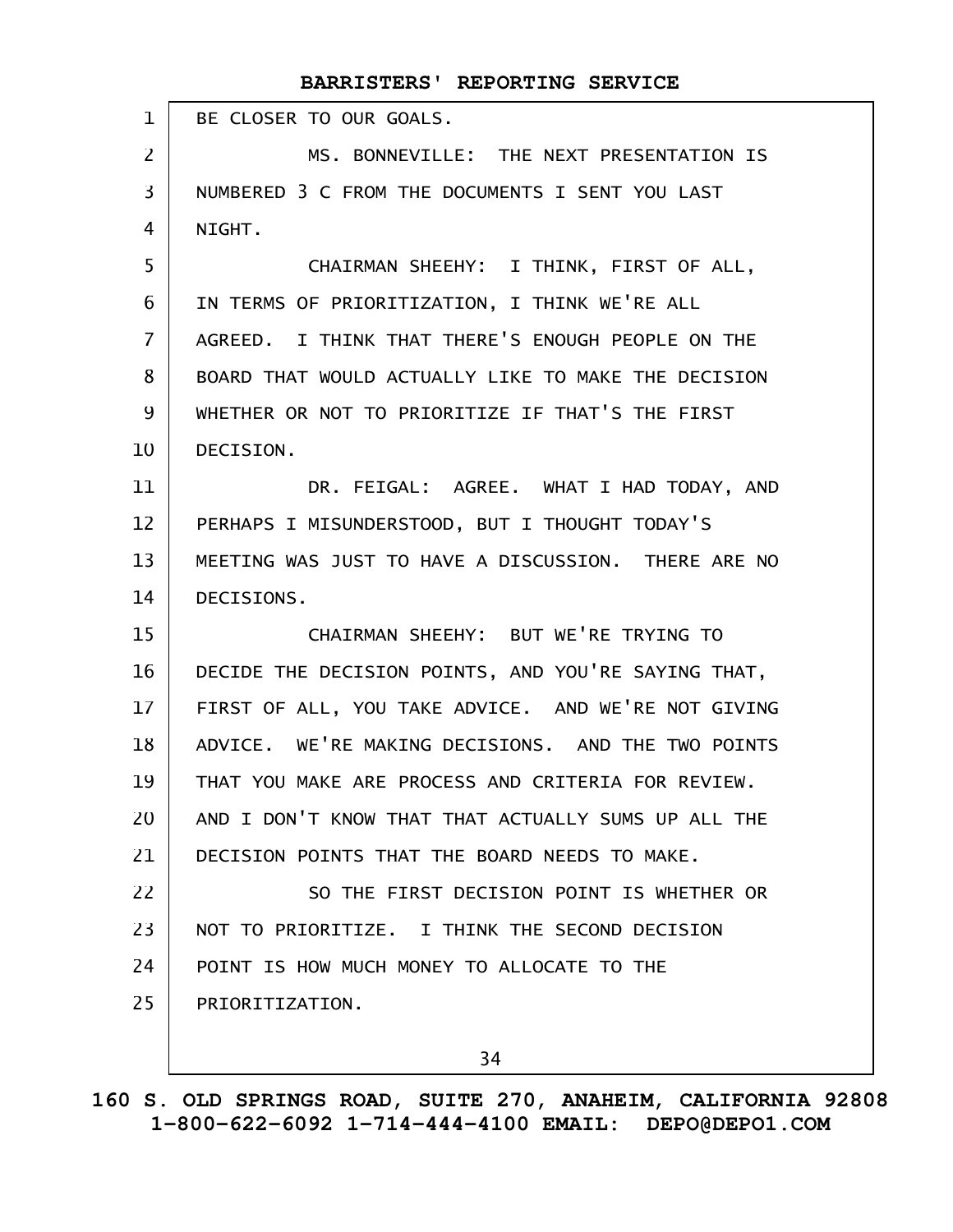|                | BARRISTERS' REPORTING SERVICE                       |
|----------------|-----------------------------------------------------|
| $\mathbf{1}$   | DR. FEIGAL: SURE. THAT'S FINE.                      |
| $\overline{2}$ | CHAIRMAN SHEEHY: THOSE ARE TWO DECISION             |
| $\overline{3}$ | POINTS. SHOULD WE START -- ARE THERE OTHER DECISION |
| 4              | POINTS THAT --                                      |
| 5              | DR. STEWARD: IT SEEMED TO ME THAT THERE             |
| 6              | WERE SEVERAL CHANGES IN THE PROPOSED SCENARIO IN    |
| $\overline{7}$ | PAT'S PRESENTATION. AND I WONDER IF EACH OF THOSE   |
| 8              | REPRESENTS A SEPARATE DECISION POINT?               |
| 9              | CHAIRMAN SHEEHY: THANKS, OS. THEN I                 |
| 10             | THINK WE'RE READY -- AND OTHER PEOPLE FEEL FREE TO  |
| 11             | EMAIL JAMES IF YOU HAVE OTHER DECISION POINTS. BUT  |
| 12             | I THINK WE REALLY WANT THE BOARD TO THOUGHTFULLY    |
| 13             | COME TO CONCLUSIONS ON THIS.                        |
| 14             | SO NOW I THINK THE PROCESS IS A GOOD --             |
| 15             | DR. FEIGAL: WHEN I MEANT ADVICE, I MEANT            |
| 16             | FROM THE SCIENTIFIC SUBCOMMITTEE. THIS IS NOT THE   |
| $17 \,$        | BOARD PRESENTATION. THIS IS A DISCUSSION WITH THE   |
| 18             | SCIENTIFIC SUBCOMMITTEE.                            |
| 19             | CHAIRMAN SHEEHY: WELL, WHAT'S THE BOARD             |
| 20             | GOING TO SEE? THAT'S THE POINT. WE WANT TO KNOW     |
| 21             | WHAT THE BOARD WOULD SEE HERE.                      |
| 22             | DR. FEIGAL: WELL, WHAT I WAS THINKING IS            |
| 23             | THAT USUALLY SINCE WE'RE TALKING TO YOU IN ADVANCE, |
| 24             | A FEW WEEKS IN ADVANCE OF THE BOARD, WHAT I THOUGHT |
| 25             | WOULD BE USEFUL IS TO GET YOUR THOUGHTS DURING THIS |
|                | 35                                                  |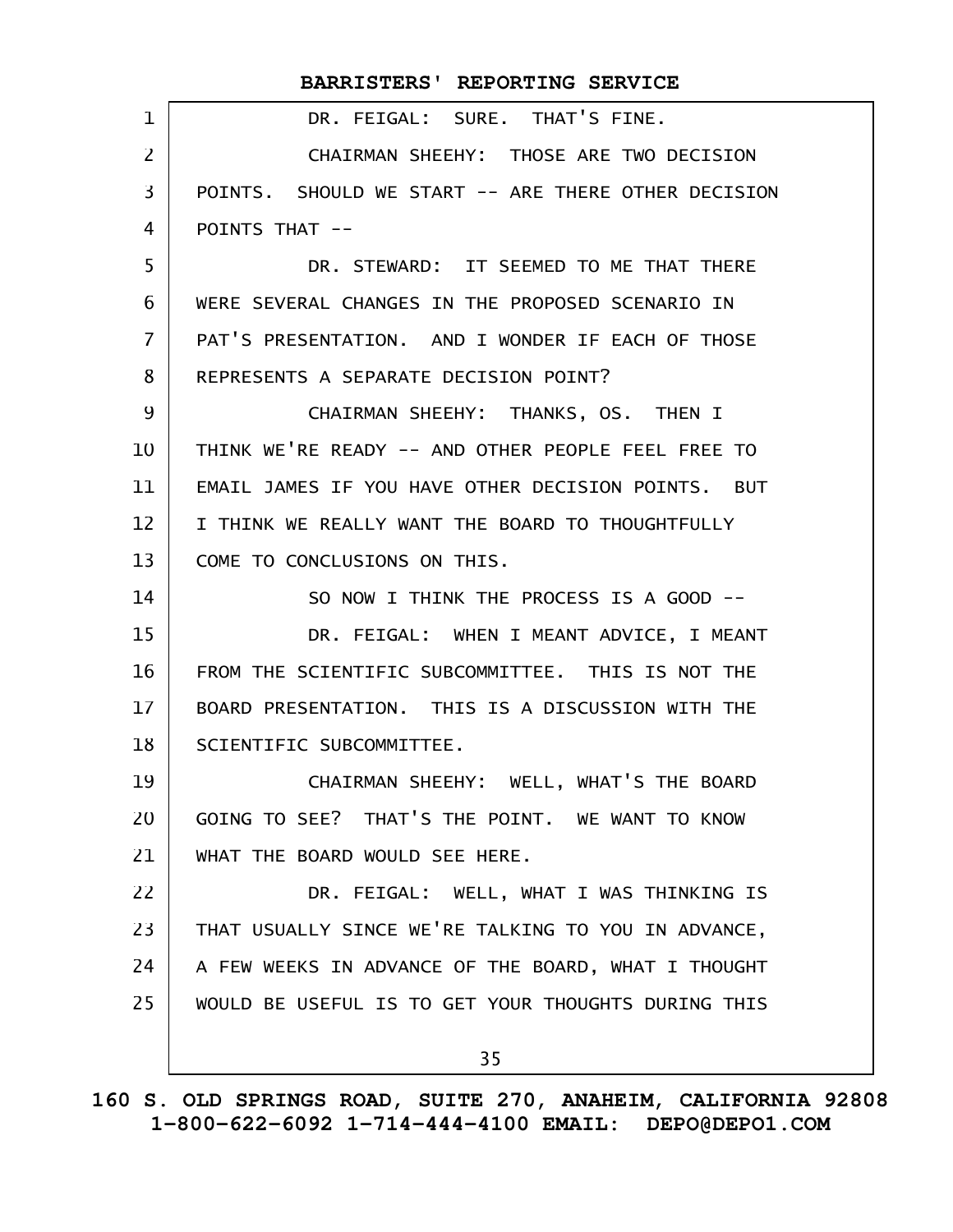| $\mathbf 1$    | SUBCOMMITTEE MEETING. AND THERE MIGHT BE WAYS THAT   |
|----------------|------------------------------------------------------|
| 2              | I RESHAPE WHAT THAT PRESENTATION TO THE ICOC LOOKS   |
| 3              | LIKE DEPENDING ON THE DISCUSSION TODAY, AT LEAST     |
| 4              | THAT WAS MY THOUGHTS ABOUT HOW THIS WOULD BE A       |
| 5              | USEFUL SUBCOMMITTEE SESSION IS TO ACTUALLY HEAR WHAT |
| 6              | YOU HAD TO SAY ABOUT SOME OF THE THOUGHTS ABOUT      |
| $\overline{7}$ | PROCEEDING.                                          |
| 8              | CHAIRMAN SHEEHY: WE DID. OS AND I SENT               |
| 9              | YOU SOME THOUGHTS, AND I WAS HOPING WE COULD KIND OF |
| 10             | WHIP THROUGH THOSE.                                  |
| 11             | DR. FEIGAL: SURE.                                    |
| 12             | CHAIRMAN SHEEHY: SO WE HAD WHAT WOULD THE            |
| 13             | PROCESS LOOK LIKE? WOULD IT BE A COMPETITIVE         |
| 14             | PROCESS? WOULD IT BE AN RFA? WOULD IT BE AN SAB OR   |
| 15             | GWG REVIEW?                                          |
| 16             | DR. FEIGAL: FINE. SO WHY DON'T I GO                  |
| 17             | THROUGH WHAT I --                                    |
| 18             | CHAIRMAN SHEEHY: I'VE NOT SEEN THOSE                 |
| 19             | CONFESSION NECESSARILY ENCAPSULATED IN THIS          |
| 20             | PRESENTATION. NOW, GRANTED, I HAVEN'T BEEN ABLE TO   |
| 21             | SEE THIS PRESENTATION BECAUSE I CAME IN LATE LAST    |
| 22             | NIGHT AND I HAVEN'T LOOKED AT IT. SO WE DID          |
| 23             | SEND -- DIDN'T WE, OS, SEND SOME VERY SPECIFIC       |
| 24             | QUESTIONS? AND WE WERE HOPING THAT --                |
| 25             | DR. FEIGAL: I THINK I'LL COVER SOME OF               |
|                | 36                                                   |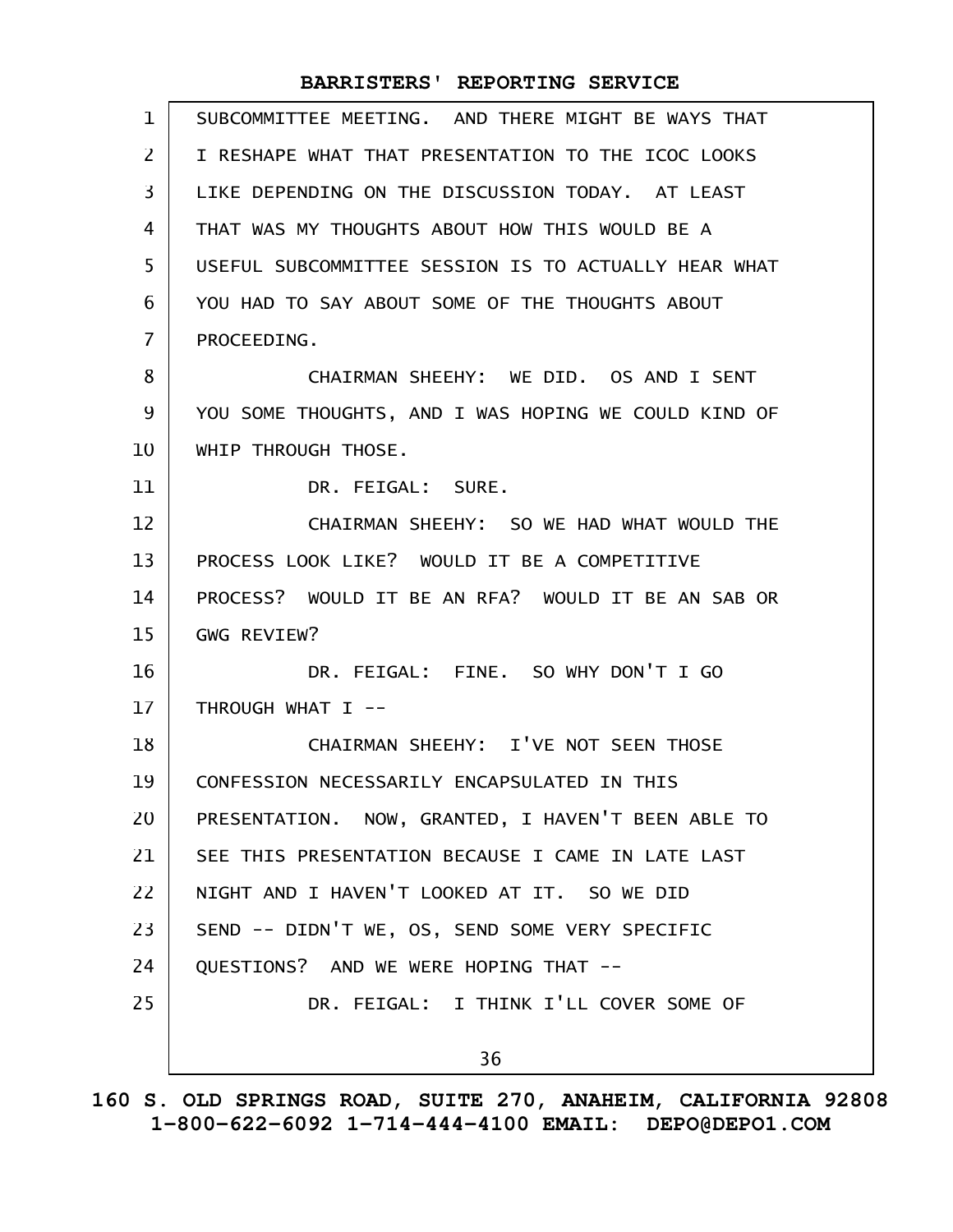| 1              | IT, JEFF, IF I COULD HAVE PERMISSION TO PROCEED.    |
|----------------|-----------------------------------------------------|
| $\overline{2}$ | CHAIRMAN SHEEHY: WE WERE HOPING TO SEE              |
| 3              | THOSE AND MAKE SURE THAT THOSE KIND OF CAPTURE WHAT |
| 4              | PEOPLE THOUGHT. AND THEN IF THERE WERE OTHER ONES.  |
| 5              | SO COULD WE MAYBE -- I'M NOT SURE WHICH DOCUMENT WE |
| 6              | SHOULD BE WORKING OFF OF. IT'S HARD FOR ME -- THIS  |
| 7              | IS WHERE IT BECOMES CONFUSING FOR ME TO BE ABLE     |
| 8              | $TO -$                                              |
| 9              | DR. FEIGAL: CAN YOU GO BACK ONE?                    |
| 10             | CHAIRMAN SHEEHY: I THOUGHT THAT WE                  |
| 11             | DID -- AND CHIME IN, OS. I THOUGHT WE DID A DECENT  |
| 12             | FIRST PASS OF TRYING TO IDENTIFY THE ISSUES. AND SO |
| 13             | MAYBE WE SHOULD JUST GO TO THAT DOCUMENT.           |
| 14             | DR. FEIGAL: WELL, IF I COULD, WE DID                |
| 15             | SPEND SOME TIME THINKING ABOUT SOME OF THE ISSUES.  |
| 16             | THERE ARE ONLY FIVE SLIDES. I COULD PROBABLY DO     |
| 17             | $THEM$ --                                           |
| 18             | CHAIRMAN SHEEHY: WELL, WE'VE GOT 40                 |
| 19             | MINUTES LEFT. UNLESS THERE'S SOMETHING THAT'S NOT   |
| 20             | IN THE OVERVIEW.                                    |
| 21             | DR. FEIGAL: I THINK THAT THIS IS REALLY             |
| 22             | TRYING TO GET SOME OF OUR THOUGHTS TOGETHER. SO I   |
| 23             | THINK IT WOULD BE HELPFUL. I WOULD CERTAINLY LIKE   |
| 24             | TO GET YOUR INPUT BECAUSE I NEED TO THINK ABOUT HOW |
| 25             | SO SHAPE IT FOR THE BOARD DISCUSSION. SO IF I       |
|                | 37                                                  |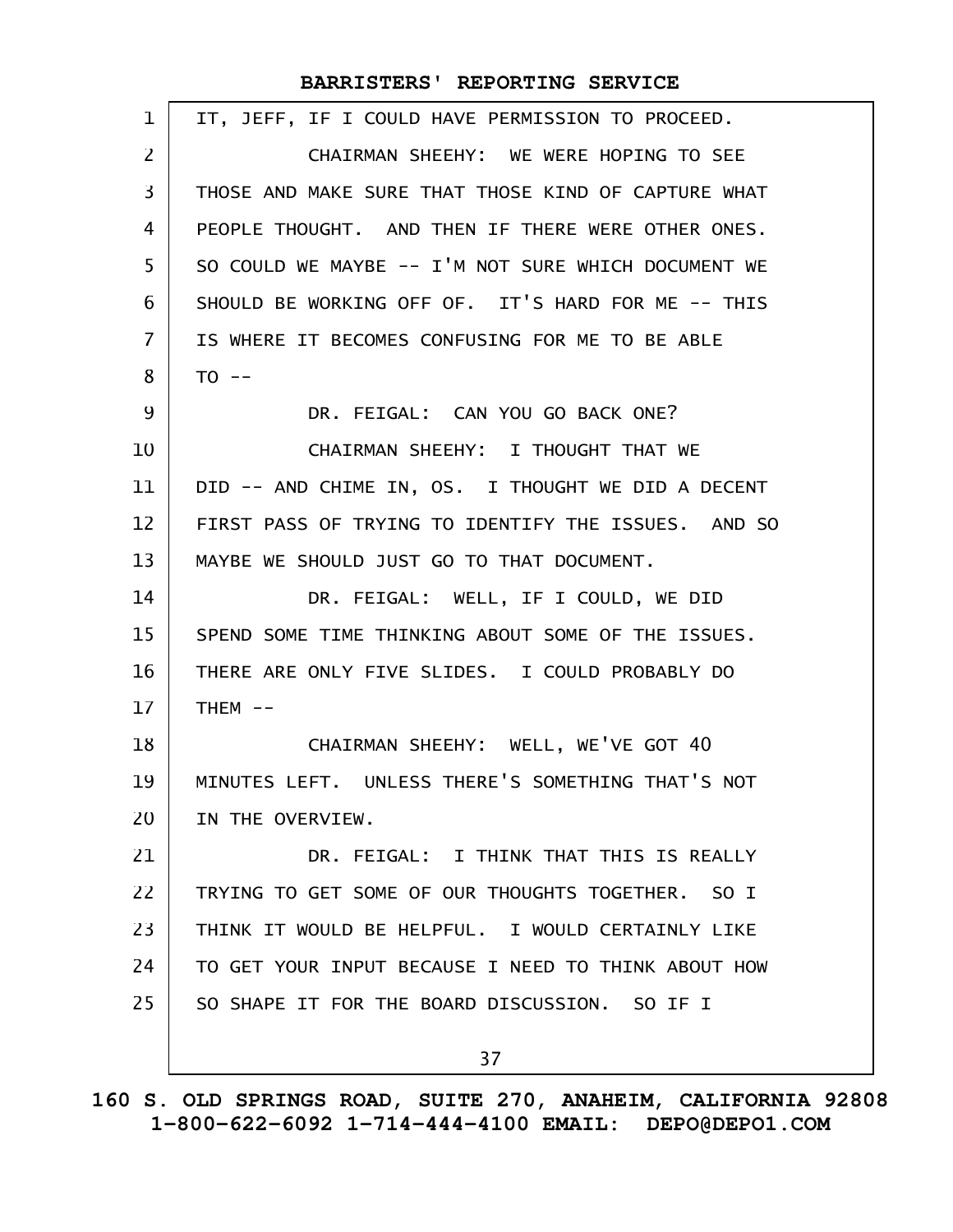COULD.

1

CHAIRMAN SHEEHY: WE GIVE INPUT AND THEN YOUR INPUT DOESN'T MESH WITH OUR INPUT, AND IT GETS VERY CONFUSING FOR ME TO TRY TO FIGURE OUT HOW TO MAKE THE TWO CONSISTENT BECAUSE WE'RE TRYING TO IDENTIFY DECISIONS THAT WILL PROBABLY IN FRONT OF THE BOARD. 2 3 4 5 6 7

DR. FEIGAL: CAN WE DO BOTH? WHAT I WAS TRYING TO GET AT, IF I COULD JUST MAYBE SPEAK FOR A COUPLE MINUTES, WE HAVE AN HOUR AND A HALF MEETING, WHAT I WAS THINKING OF IS I COULD JUST TAKE A FEW MINUTES OF THE TIME. WE HAVE THOUGHTFULLY GONE THROUGH THE ISSUES TO TRY AND ADDRESS YOUR QUESTIONS. YOUR FIRST ONE IS ABOUT SHOULD WE PRIORITIZE. THESE ARE JUST SOME OF THE THOUGHTS: THAT THE BOARD RECOMMENDATIONS, THE SCIENTIFIC ADVISORY BOARD RECOMMENDATIONS, THEY DIRECTLY ALIGN WITH THE CLINICAL GOAL OF CIRM'S STRATEGIC PLAN TO ADVANCE STEM CELL SCIENCE TOWARDS EFFICACY, SAFETY, AND ACTIVITY IN PATIENTS TO SHOW CLINICAL PROOF OF CONCEPT. AND SO AS PART OF OUR STRATEGIC PLAN, 8 9 10 11 12 13 14 15 16 17 18 19 20 21 22

WE'VE ALWAYS BEEN THINKING OF THIS FIVE-YEAR. IF YOU GO BACK TO OUR STRATEGIC PLAN, THIS WILL BE A TIME OF PRIORITIZATION AND OF FOCUS. SO WHAT I WAS 23 24 25

38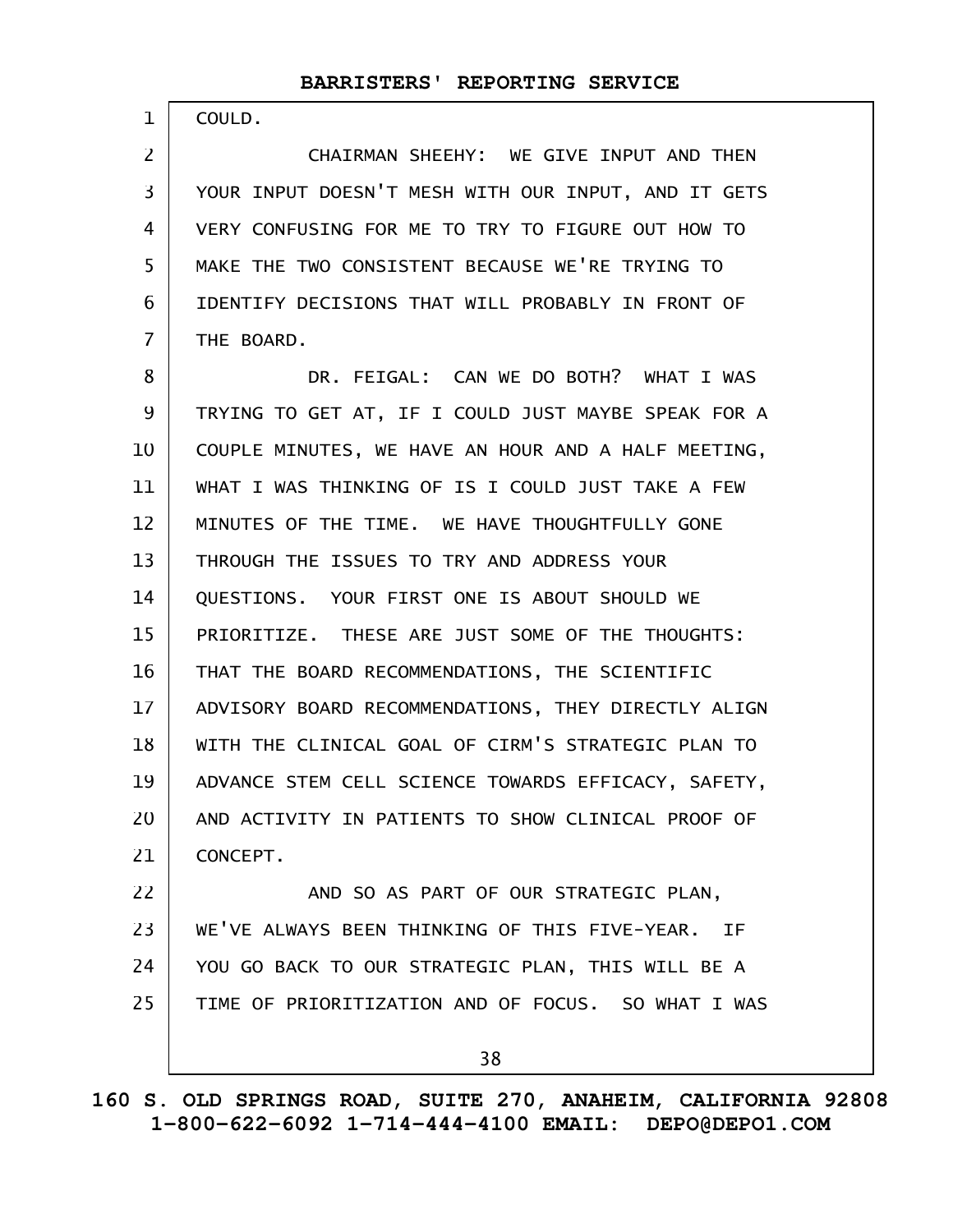GETTING ACROSS IN THIS VERY FIRST SLIDE IS JUST TALKING ABOUT THE REASON WHY WE THINK IT IS IMPORTANT TO PRIORITIZE. SO I THINK THAT DOES ADDRESS ONE OF YOUR FIRST QUESTIONS: SHOULD WE PRIORITIZE? CHAIRMAN SHEEHY: I BELIEVE THAT'S A DECISION POINT THAT WE'VE ALREADY IDENTIFIED FOR THE BOARD WITH ME TODAY WHEN WE'VE ALREADY SPENT TIME TALKING ABOUT RECOMMENDATIONS ABOUT THE DECISION POINTS. WE'RE TRYING TO CONSIDER QUESTIONS. SO CAN WE START TRYING TO MAKE SURE THAT WE HAVE ALL THE IMPORTANT QUESTIONS? DR. FEIGAL: SURE. CAN WE GO TO THE NEXT QUESTION THEN? THESE ARE JUST GOING THROUGH OPTIONS TO CONSIDER FOR THE PROCESS, THE WHAT, THE HOW, THE WHO, AND THE WHEN. WHAT PROJECTS WOULD BE IN THE DENOMINATOR IF THE DECISION POINT IS TO PRIORITIZE, THEN THE NEXT QUESTION IS WHAT IS IT THAT WE WANT TO PRIORITIZE. AND IF WE DECIDE WHAT THOSE DENOMINATOR OF PROJECTS MIGHT BE, HOW WOULD IT BE REVIEWED? WHO WOULD REVIEW IT? AND WHEN? AND I THINK THE FIFTH QUESTION IS WHAT DOES IT MEAN TO BE A PRIORITIZED PROJECT? WHAT SPECIAL TYPES OF FUNDING, WHAT SPECIAL TYPES OF RESOURCES ARE PROVIDED TO THOSE, QUOTE, PRIORITIZED PROJECTS? 1 2 3 4 5 6 7 8 9 10 11 12 13 14 15 16 17 18 19 20 21 22 23 24 25

39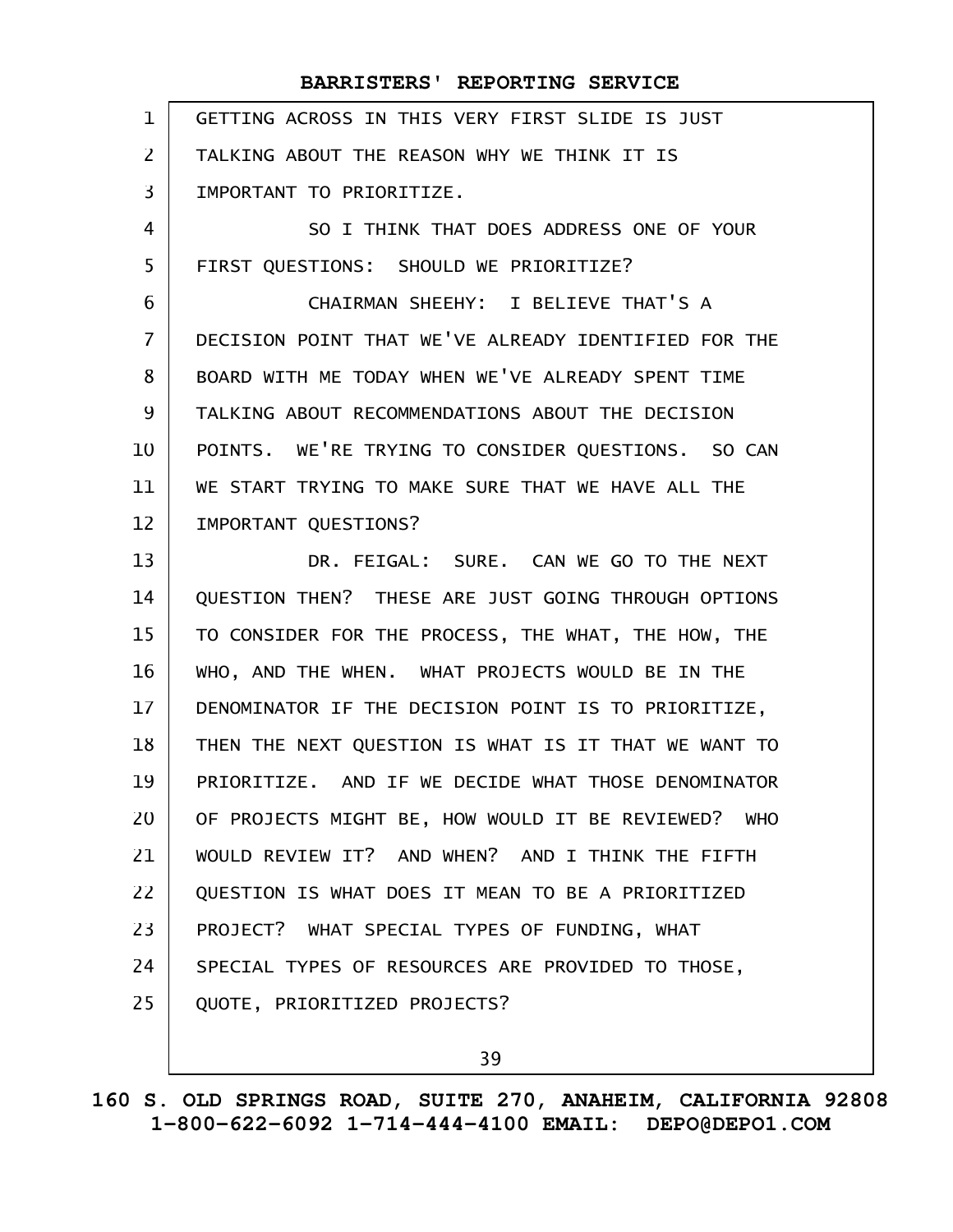| 1                 | THESE ARE OPTIONS TO CONSIDER. THE BOARD             |
|-------------------|------------------------------------------------------|
| $\overline{2}$    | WILL MAKE THE DECISIONS ON WHETHER THESE ARE         |
| 3                 | REASONABLE THINGS TO CONSIDER, BUT WE THOUGHT IT WAS |
| 4                 | IMPORTANT TO GET THIS OUT ON THE TABLE. SO WE        |
| 5                 | THOUGHT THE DENOMINATOR OF PROJECTS SHOULD BE THOSE  |
| 6                 | CURRENTLY FUNDED THAT EVEN HAVE THE POTENTIAL TO     |
| $\overline{7}$    | REACH CLINICAL PROOF OF CONCEPT WITHIN A DEFINED     |
| 8                 | TIME FRAME, WHETHER IT'S 2016, 2017, 2018. BUT YOU   |
| 9                 | WANT TO START WITH A DENOMINATOR OF PROJECTS THAT    |
| 10                | EVEN HAVE THE POTENTIAL TO REACH THAT. AND RIGHT     |
| 11                | NOW WE THINK THE POTENTIAL PROJECTS WOULD BE THE     |
| $12 \overline{ }$ | DISEASE TEAMS AND THE STRATEGIC PARTNERSHIPS THAT    |
| 13                | WOULD HAVE BEEN FUNDED BY QUARTER ONE OF 2014.       |
|                   |                                                      |
| 14                | THE THOUGHT IN TERMS OF HOW IT WOULD BE              |
| 15                | DONE -- AND, ONCE AGAIN, THESE ARE OPTIONS FOR       |
| 16                | DISCUSSION. THIS IS NOT IN CONCRETE. THESE ARE       |
| 17                | JUST THOUGHTS OF HOW THIS COULD BE DONE -- IS TO     |
| 18                | CATEGORIZE THAT DENOMINATOR OF PROJECTS INTO         |
| 19                | THERAPEUTIC AREA CLUSTERS. FOR EXAMPLE, THESE ARE    |
| 20                | SUGGESTIONS OF HOW THEY MIGHT BE CLUSTERED. OPEN TO  |
| 21                | OTHER WAYS TO CLUSTER THEM, BUT THE POINT WAS TO GET |
| 22                | THE REQUISITE EXPERTISE, IF YOU GO TO THE NEXT       |
| 23                | SLIDE, FROM EXTERNAL EXPERTS FROM WITHIN OUR GRANT   |
| 24                | REVIEW GROUP, FROM WITHIN OUR CLINICAL DEVELOPMENT   |
| 25                | ADVISORY PANELS, OR OTHER SPECIALIZED EXPERTISE TO   |

40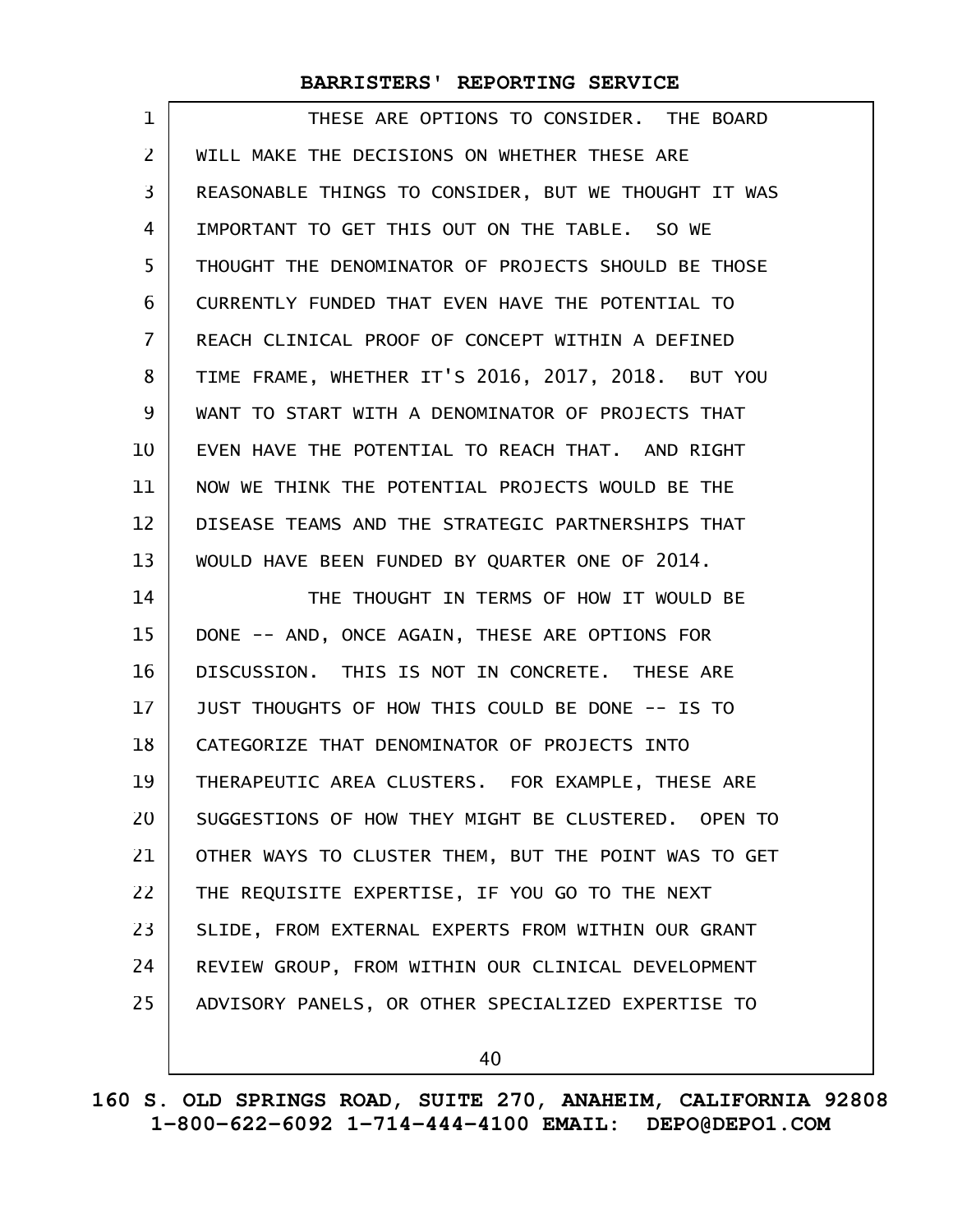| $\mathbf 1$    | REVIEW THOSE DENOMINATOR OF PROJECTS. AND THEN TO    |
|----------------|------------------------------------------------------|
| $\overline{2}$ | BRING THOSE PRIORITIZED ALREADY FUNDED PROJECTS,     |
| 3              | THEY'RE GOING TO CONTINUE TO BE FUNDED, BUT WHAT'S   |
| 4              | BEING PRIORITIZED IS WHETHER WE GO FURTHER WITH      |
| 5              | THOSE PROJECTS. THEY WOULD BE BROUGHT TO THE GRANT   |
| 6              | WORKING GROUP TO REVIEW AND RECOMMEND THE TOP        |
| $\overline{7}$ | PROJECTS.                                            |
| 8              | CHAIRMAN SHEEHY: SO THE PRIORITIZATION               |
| 9              | WE'RE ANTICIPATING TAKES PLACE OUTSIDE OF ANY BOARD  |
| 10             | PARTICIPATION, RIGHT? SO IF THERE'S --               |
| 11             | DR. FEIGAL: THESE ARE ALREADY FUNDED                 |
| 12             | PROJECTS. SO WE WOULD TAKE IT THROUGH A CDAP-LIKE    |
| 13             | PROCESS WHICH WE CURRENTLY DO FOR ALL OF OUR DISEASE |
| 14             | TEAMS AND STRATEGIC PARTNERSHIPS. THEY'RE ALREADY    |
| 15             | FUNDED PROJECTS. AND THEN BRING IT TO THE GRANT      |
| 16             | REVIEW GROUP.                                        |
| 17             | CHAIRMAN SHEEHY: I THINK THAT THAT SHOULD            |
| 18             | GO THAT A GRANTS WORKING GROUP PROCESS. SO THAT'S A  |
| 19             | DECISION POINT.                                      |
| 20             | DR. FEIGAL: WELL, IT WILL.                           |
| 21             | CHAIRMAN SHEEHY: NO. I MEAN AND THEN                 |
| 22             | COME TO THE BOARD. I MEAN SO YOU'VE ALREADY --       |
| 23             | WHAT YOU ALREADY SAID IS THAT THE PRIORITIZATION IS  |
| 24             | GOING TO HAPPEN OUTSIDE OF THE BOARD.                |
| 25             | DR. FEIGAL: NO. WHAT I'M SAYING --                   |
|                | 41                                                   |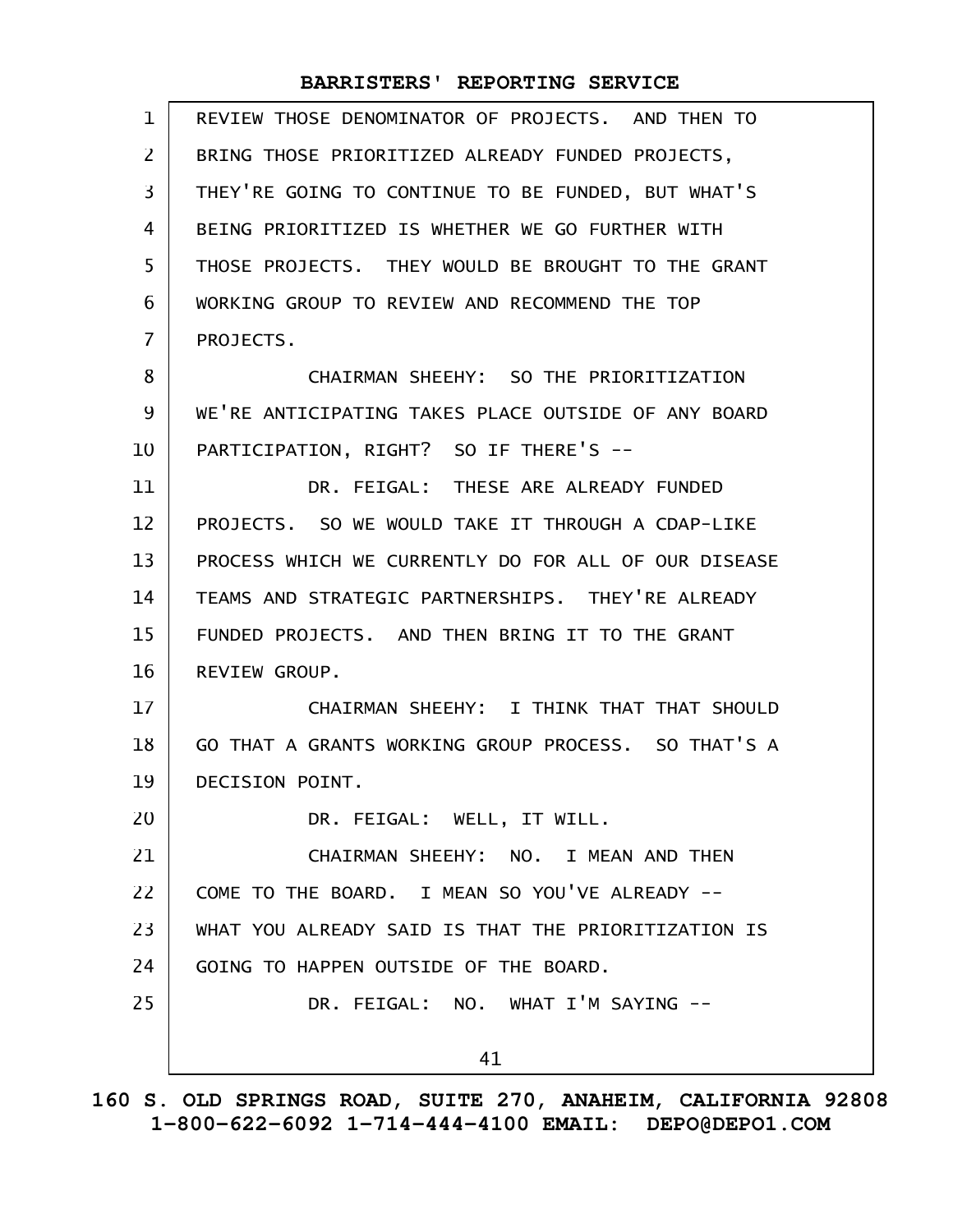| 1                 | CHAIRMAN SHEEHY: WELL, YOU'RE SAYING IT'S            |
|-------------------|------------------------------------------------------|
| 2                 | GOING TO BE REVIEWED, AND THEN THEY'RE GOING TO PICK |
| 3                 | THE PRIORITIZED PROJECTS, WHICH ARE THEN BROUGHT TO  |
| 4                 | THE $--$                                             |
| 5                 | DR. FEIGAL: WE WOULD BRING -- JUST TO BE             |
| 6                 | CLEAR, WE WOULD BRING ALL THE PROJECTS TO THE GRANT  |
| $\overline{7}$    | REVIEW GROUP, BUT THEY ALREADY GO THROUGH SOME       |
| 8                 | $STEPS$ --                                           |
| 9                 | CHAIRMAN SHEEHY: WELL, WE'RE TALKING                 |
| 10                | ABOUT 21 PROGRAMS AS I UNDERSTAND. SO I DON'T KNOW   |
| 11                | WHY THAT CAN'T GO THROUGH A GRANTS WORKING GROUP     |
| $12 \overline{ }$ | PROCESS -- SOME OTHER PROCESS WHERE THE BOARD        |
| 13                | ACTUALLY PICKS THE PRIORITIZED PROJECTS.             |
| 14                | DR. FEIGAL: THAT'S A FINE SUGGESTION.                |
| 15                | THIS IS AN OPTION.                                   |
| 16                | CHAIRMAN SHEEHY: IT'S NOT A SUGGESTION.              |
| 17                | IT'S A DECISION POINT FOR THE BOARD.                 |
| 18                | DR. FEIGAL: RIGHT.                                   |
| 19                | CHAIRMAN SHEEHY: SO I THINK THE BOARD.               |
| 20                | GIVEN THAT THERE'S ONLY 21 PROJECTS WE'RE TALKING    |
| 21                | ABOUT, SHOULD BE -- AND HOW WE -- THIS PROCESS, I'M  |
| 22                | NOT COMFORTABLE WITH THIS BEING A CDAP PROCESS.      |
| 23                | DR. FEIGAL: IF I COULD JUST --                       |
| 24                | DR. STEWARD: THIS IS OS. CAN I MAYBE                 |
| 25                | BRING US BACK TO THE POINT HERE? THIS IS ACTUALLY    |
|                   | 42                                                   |
|                   |                                                      |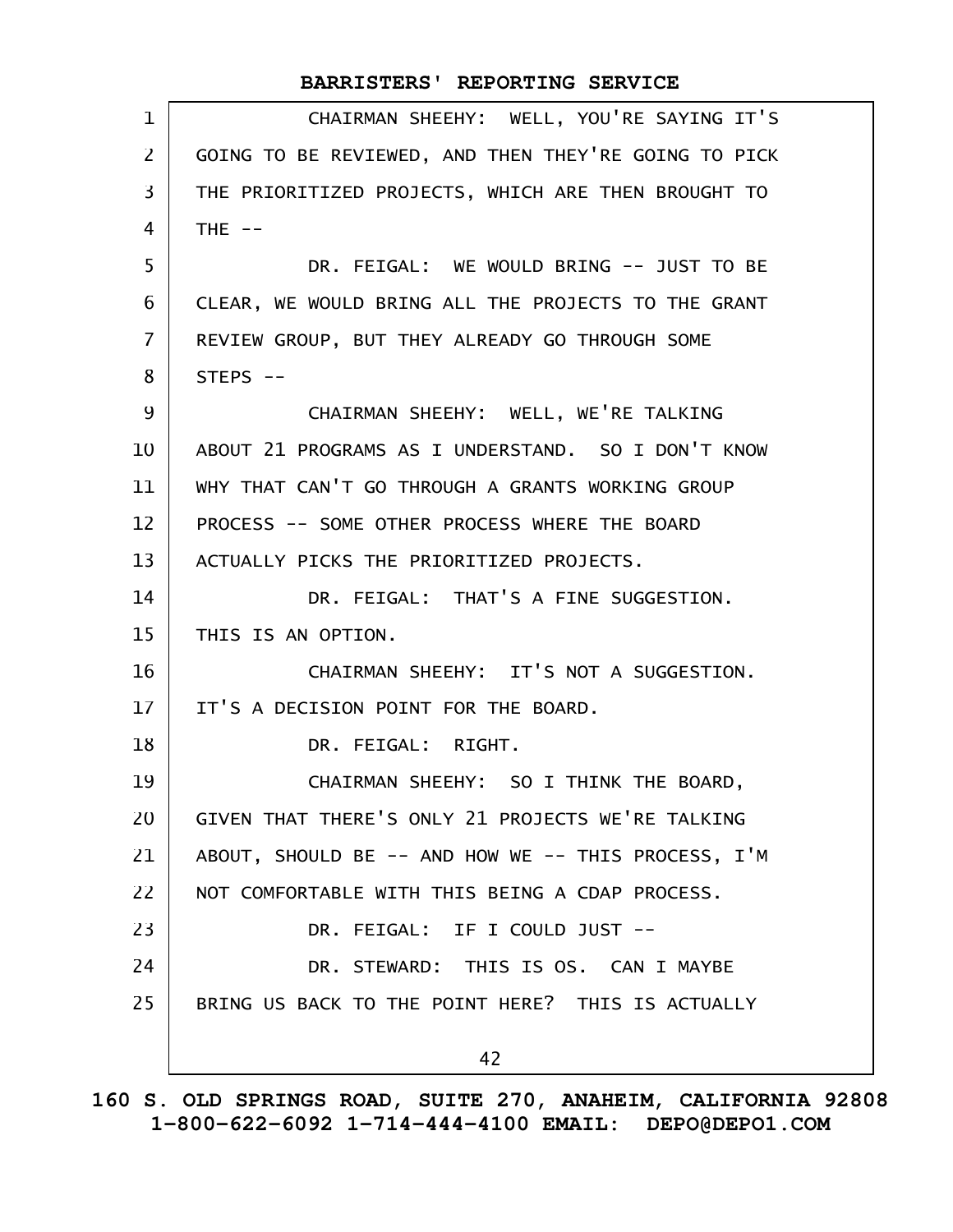| $\mathbf 1$    | GOING BACK TO THE SECOND SLIDE. IT MAY OR MAY NOT    |
|----------------|------------------------------------------------------|
| $\overline{2}$ | BE TRUE THAT THE PRIORITIZATION SCHEME ALIGNS WITH   |
| 3              | THE STRATEGIC PLAN, BUT I THINK IT'S ALSO TRUE THAT  |
| 4              | THERE ARE OTHER POSSIBLE SCHEMES THAT ALSO WOULD     |
| 5              | ALIGN WITH THE STRATEGIC PLAN. AND I THINK THAT'S    |
| 6              | REALLY THE FUNDAMENTAL THING THAT WE NEED TO DISCUSS |
| $\overline{7}$ | AT THE BOARD LEVEL. ALL THESE DETAILS DON'T REALLY   |
| 8              | MATTER IF WE DON'T DECIDE TO PRIORITIZE. AND IN      |
| 9              | FACT, IN SOME SENSE THE DETAILS OF HOW WE WOULD      |
| 10             | PRIORITIZE MIGHT ACTUALLY GET WRAPPED UP INTO THE    |
| 11             | DISCUSSION OF WHETHER TO PRIORITIZE.                 |
| 12             | SO I'M NOT SURE REALLY WHAT WE DON'T NEED            |
| 13             | IS JUST AN OPEN DISCUSSION OF THE ENTIRE THING       |
| 14             | REALLY WITH THE QUESTION OF WHETHER. AND THESE       |
| 15             | THINGS CAN KIND OF WRAP IN.                          |
| 16             | DR. FEIGAL: I AGREE WITH YOU. IF THE                 |
| $17 \,$        | BOARD DECIDES NOT TO PRIORITIZE, THEN I AGREE THE    |
| 18             | SETS POINT DISCUSSIONS ARE MOOT.                     |
| 19             | MR. HARRISON: OS, ARE YOU SUGGESTING THAT            |
| 20             | THE DECISION ABOUT WHETHER OR NOT TO PRIORITIZE WILL |
| 21             | BE AIDED BY HAVING A DISCUSSION OF WHAT              |
| 22             | PRIORITIZATION WOULD LOOK LIKE IF IT WERE            |
| 23             | UNDERTAKEN?                                          |
| 24             | DR. STEWARD: I THINK THAT IT WOULD BE AT             |
| 25             | LEAST USEFUL TO HAVE AS A BACKGROUND, BUT NOT AS A   |
|                | 43                                                   |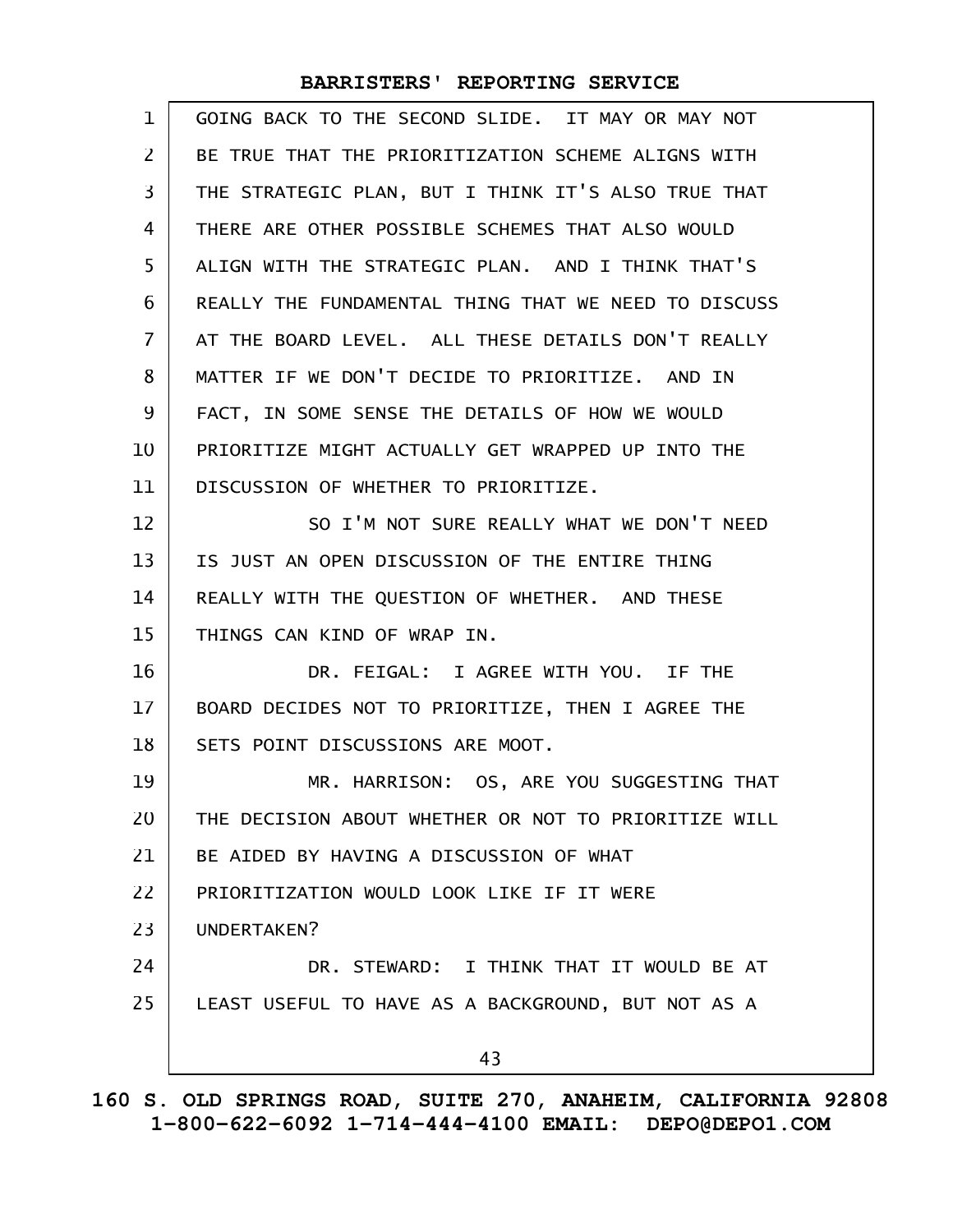|                | BARRISTERS' REPORTING SERVICE                        |
|----------------|------------------------------------------------------|
| $\mathbf{1}$   | PRESENTATION UP FRONT.                               |
| $\overline{2}$ | DR. FEIGAL: THAT'S FINE.                             |
| 3              | DR. STEWARD: I THINK THAT AS WE GO                   |
| 4              | THROUGH THIS AND THINK ABOUT WHETHER, THERE MIGHT BE |
| 5              | SEVERAL DIFFERENT LINES OF CONSIDERATION. SO IF WE   |
| 6              | DECIDE TO PRIORITIZE, FOR EXAMPLE, WHAT DOES THAT    |
| $\overline{7}$ | MEAN, HOW MANY? SO THAT MIGHT -- I THINK THAT HAS    |
| 8              | TO BE WRAPPED UP INTO THE WHETHER.                   |
| 9              | DR. FEIGAL: SO WHAT I WOULD SUGGEST, JUST            |
| 10             | TO HAVE A LITTLE BIT OF THOUGHT TO INFORM A MORE     |
| 11             | FLESHED OUT DISCUSSION, IS THESE ARE JUST THOUGHTS,  |
| 12             | THAT IF THE GWG REVIEWS AND RECOMMENDS PROJECTS,     |
| 13             | THEY HAVE A MEETING, THEY HAVE A DISCUSSION OF ALL   |
| 14             | OF THE PROJECTS, AND THEY MAKE THE FINAL             |
| 15             | RECOMMENDATION OF WHAT GOES TO THE ICOC, AND THE     |
| 16             | ICOC MAKES THE FINAL APPROVAL. NOW, IF YOU DECIDE    |
| 17             | NOT TO PRIORITIZE, THAT'S FINE. THIS IS A SCENARIO   |
| 18             | IN CASE YOU DO, SOME THINGS YOU MAY WANT TO THINK    |
| 19             | ABOUT. AND WHAT WE'RE SUGGESTING IS THAT             |
| 20             | PRIORITIZED PROJECTS MIGHT RECEIVE, TAKEN FROM THE   |
| 21             | ALREADY FUNDS THAT ARE AT LEAST BOOKMARKED FOR       |
| 22             | DEVELOPMENT WITHOUT DIPPING INTO OTHER FUNDING       |
| 23             | CATEGORIES, MILESTONE-DRIVEN PROJECTS THROUGH        |
| 24             | CLINICAL PROOF OF CONCEPT AND DEPLOY EMPLOY          |
| 25             | INCREASED UTILIZATION OF OUR RESOURCES, INCLUDING    |
|                |                                                      |

44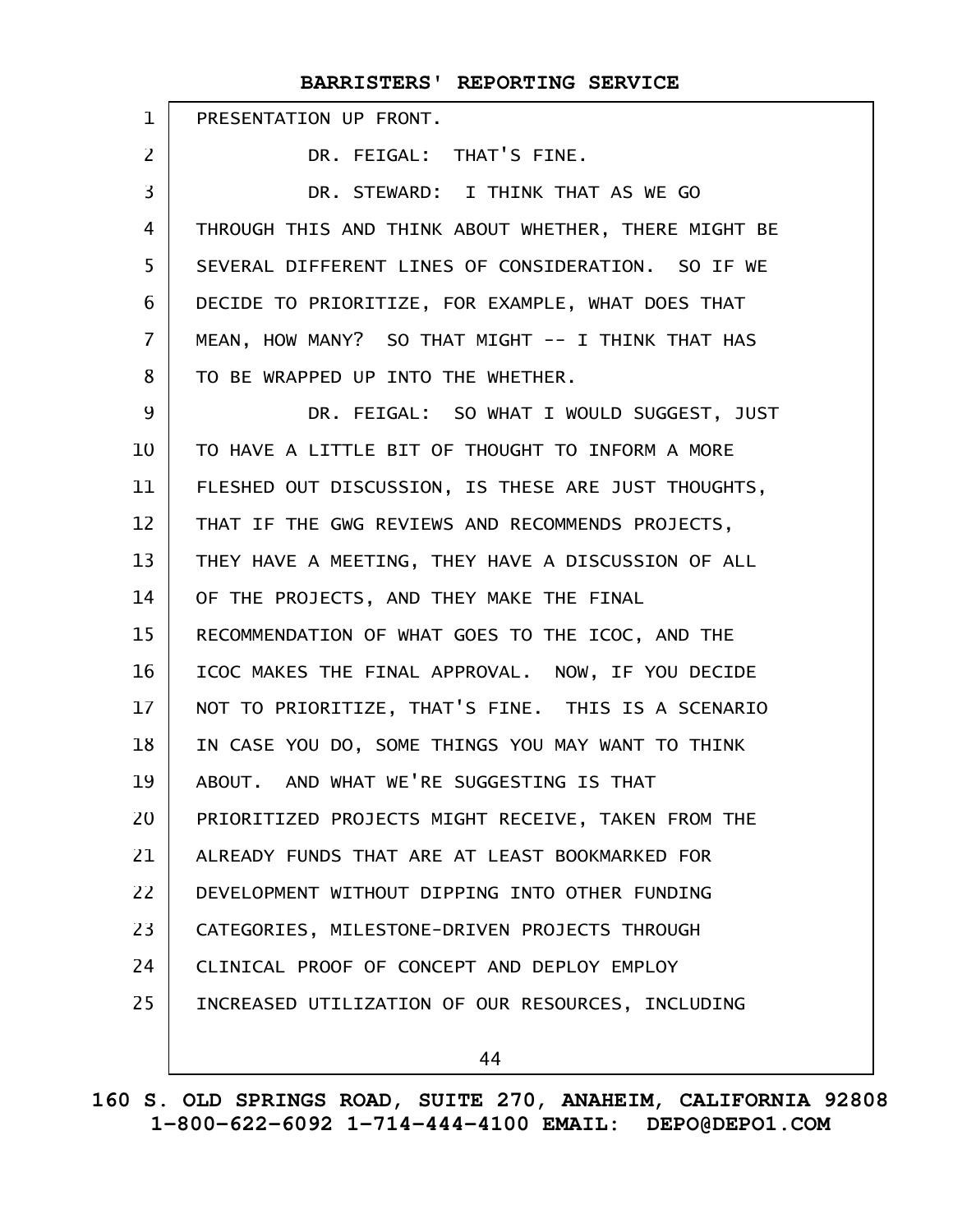| $\mathbf 1$    | CDAP DISCUSSIONS, TO HELP PUT THEM ON THE RIGHT      |
|----------------|------------------------------------------------------|
| 2              | TRACK. SO SIMILAR TO WHAT THE FDA DOES WITH          |
| 3              | EXPEDITED PATHWAYS, PRIORITY REVIEW, A VARIETY OF    |
| 4              | DIFFERENT TERMS YOU COULD USE, IT'S NOT JUST         |
| 5              | FUNDING. IT'S HOW YOU WORK WITH THE GROUPS TO GET    |
| 6              | THEM ON THE RIGHT TRACK TO AT THE END OF THE DAY     |
| $\overline{7}$ | WHAT WE WANT TO HAVE IS PROGRAMS THAT ACTUALLY CAN   |
| 8              | EFFICIENTLY AND EFFECTIVELY GET INTO THE CLINIC AND  |
| 9              | BE WELL DESIGNED TO ANSWER THOSE CLINICAL PROOF OF   |
| 10             | CONCEPT QUESTIONS. AND THIS WAS A PROPOSED TIMELINE  |
| 11             | FOR DOING IT SHOULD THE BOARD DECIDE THIS IS         |
| 12             | SOMETHING THEY WANT TO DO.                           |
| 13             | THE NEXT SLIDE IS JUST TALKING ABOUT                 |
| 14             | THINGS TO CONSIDER. THESE ARE THINGS THAT ARE        |
| 15             | READY, PROBABLY THINGS THAT THE BOARD HAS THOUGHT    |
| 16             | ABOUT, HAS HEARD ABOUT FOR POTENTIAL CRITERIA, THAT  |
| 17             | IT'S FOR STEM CELL THERAPIES WHERE THE STEM CELL     |
| 18             | CONNECTION IS STRONG AND COMPELLING. IT'S FOR        |
| 19             | PROJECTS WHERE THERE'S A CLEAR OR STRONG PLAN FOR A  |
| 20             | DEVELOPMENT PATHWAY. WHERE THERE'S A POTENTIAL FOR   |
| 21             | IF THE PROJECTS WORKS, IT COULD HAVE A MAJOR IMPACT. |
| 22             | THERE'S A POTENTIAL THAT THERE MAY BE SOME DISEASES  |
| 23             | WHERE THERE'S A BIOMARKER OR SOMETHING ACCEPTABLE    |
| 24             | WHERE YOU EVEN HAVE THE POTENTIAL TO GET AN EARLY    |
| 25             | READ FOR CLINICAL PROOF OF CONCEPT, AND WHERE YOU    |
|                |                                                      |

45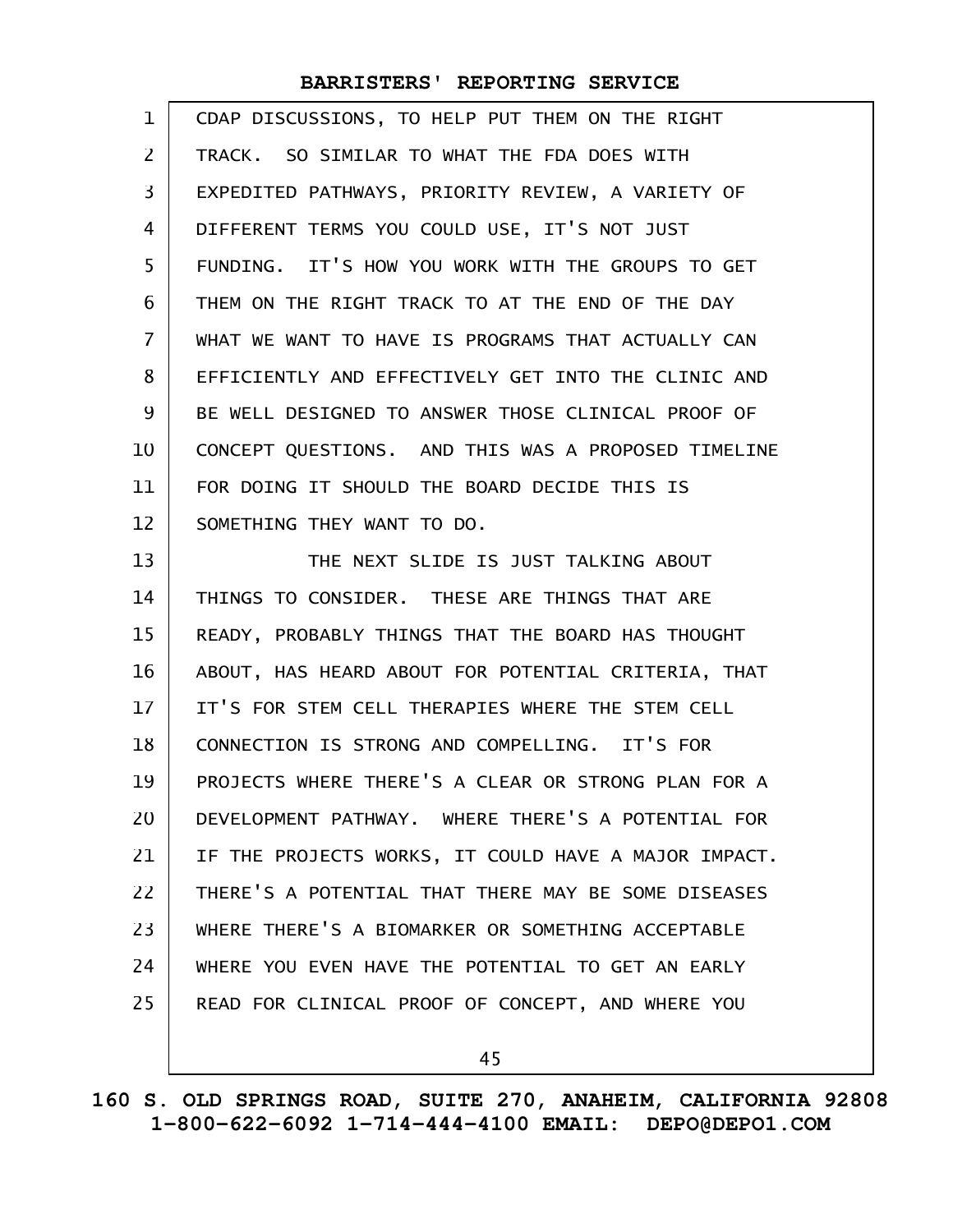| $\mathbf{1}$   | HAVE A STRONG, CREDIBLE TEAM THAT HAS EXPERTISE IN   |
|----------------|------------------------------------------------------|
| $\overline{2}$ | DEVELOPMENT AND HAS THE ABILITY OR BRINGS IN THE     |
| 3              | EXPERTISE TO EXECUTE ON THEIR PLAN.                  |
| 4              | AND THEN THE LAST SLIDE, IF YOU COULD                |
| 5              | ADVANCE THAT, MARIA.                                 |
| 6              | CHAIRMAN SHEEHY: THAT'S THE LAST SLIDE.              |
| 7              | DR. FEIGAL: SO THEN THAT'S IT. THOSE ARE             |
| 8              | JUST BIG PICTURE POINTS TO CONSIDER. SO THIS WAS     |
| 9              | REALLY JUST FOR DISCUSSION.                          |
| 10             | DR. LUBIN: SO AREN'T THESE THE CRITERIA              |
| 11             | BEFORE (INAUDIBLE)?                                  |
| 12             | DR. FRIEDMAN: COULD I ASK YOU TO SPEAK UP            |
| 13             | JUST A LITTLE BIT? I'M SORRY.                        |
| 14             | DR. LUBIN: THAT'S MY FAULT.                          |
| 15             | DR. FRIEDMAN: THANK YOU.                             |
| 16             | DR. LUBIN: SO MY QUESTION IS ARE THESE               |
| 17             | THE CRITERIA THAT WERE CONSIDERED WHEN THE AWARDS    |
| 18             | WERE INITIALLY MADE? IS THIS SOMETHING NEW? THAT'S   |
| 19             | ONE.                                                 |
| 20             | AND SECOND, ARE WE DECIDING THAT SOME                |
| 21             | PROJECTS THAT WE THOUGHT MET THESE CRITERIA ARE NOT  |
| 22             | AND WE'RE NOT GOING TO FUND THEM ANY FURTHER? AND    |
| 23             | SO THOSE ARE TWO -- THOSE ARE QUESTIONS THAT I HAVE. |
| 24             | NOT THAT WE'RE MAKING A DECISION. I'M JUST ASKING A  |
| 25             | QUESTION.                                            |
|                |                                                      |

46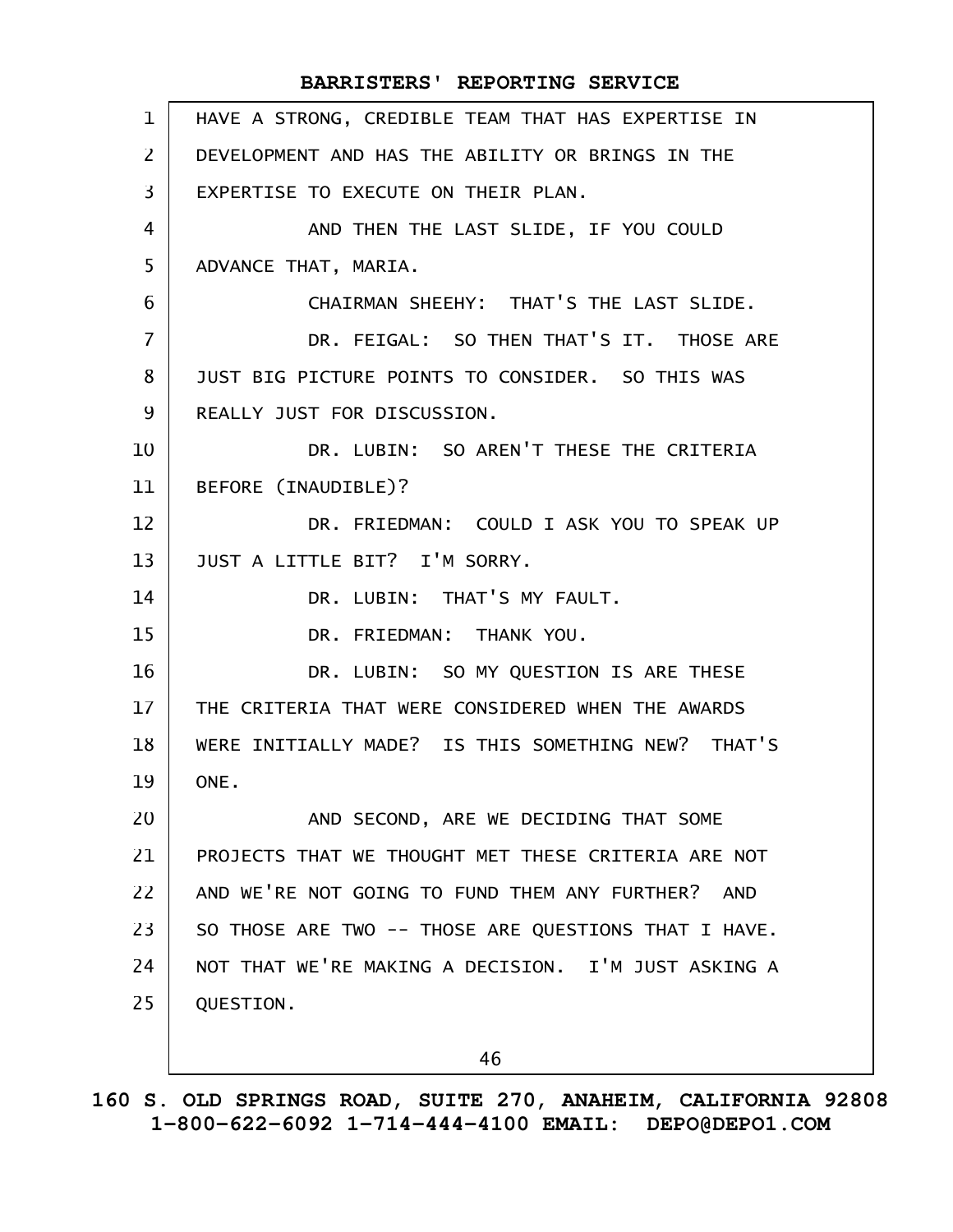| $\mathbf 1$    | DR. FEIGAL: SO THE NEW PARTS TO THIS IS              |
|----------------|------------------------------------------------------|
| $\overline{2}$ | HAVING MORE EMPHASIS ON WHAT THE DEVELOPMENT PATHWAY |
| 3              | COULD LOOK LIKE AS OPPOSED TO THE FIRST CLINICAL     |
| 4              | TRIAL. TO GO INTO MORE DETAILS ABOUT IF THE PHASE I  |
| 5              | IS SUCCESSFUL, WHAT WOULD THE PHASE II LOOK LIKE.    |
| 6              | THE OTHER BULLET POINT IS REALLY ABOUT THE           |
| $\overline{7}$ | DISEASES. BEFORE WE'VE BEEN COMPLETELY OPEN-ENDED,   |
| 8              | AND THE THOUGHT IS IF WE'RE TRYING TO GET TO AN      |
| 9              | EARLY READ OF CLINICAL PROOF OF CONCEPT, THERE MAY   |
| 10             | BE SOME ADVANTAGES WITH CERTAIN DISEASES WHERE THEY  |
| 11             | MIGHT HAVE AN ACCEPTABLE BIOMARKER OR SOME EARLY     |
| 12             | READ. THERE'S SOME DISEASES WHERE THERE MAY BE A     |
| 13             | LABORATORY TEST THAT'S HIGHLY PREDICTIVE, FOR        |
| 14             | EXAMPLE, AND SO THE BLOOD DISORDERS AND SOME OF THE  |
| 15             | INFECTIOUS DISEASE DISORDERS.                        |
| 16             | DR. LUBIN: WHAT WOULD YOU DO IF THERE WAS            |
| 17             | ONE? WOULD YOU NOT FUND OTHERS? WOULD YOU PUT MORE   |
| 18             | MONEY INTO THAT ONE, OR WOULD YOU GUYS GET MORE      |
| 19             | INVOLVED ON A DAY-TO-DAY OR MONTH-TO-MONTH BASIS SO  |
| 20             | THAT THEY GET TO THE GOAL THAT YOU WANT US TO GET TO |
| 21             | OR THE BOARD WANTS THEM TO GET?                      |
| 22             | DR. FEIGAL: SO WHAT WE'RE THINKING OF,               |
| 23             | AND RIGHT NOW, SINCE YOU'RE ASKING ME, I'LL GIVE YOU |
| 24             | WHAT WE WERE THINKING, AND THEN OBVIOUSLY THE        |
| 25             | DISCUSSIONS AT ARE THE BOARD, BUT WHAT WE WERE       |
|                | 47                                                   |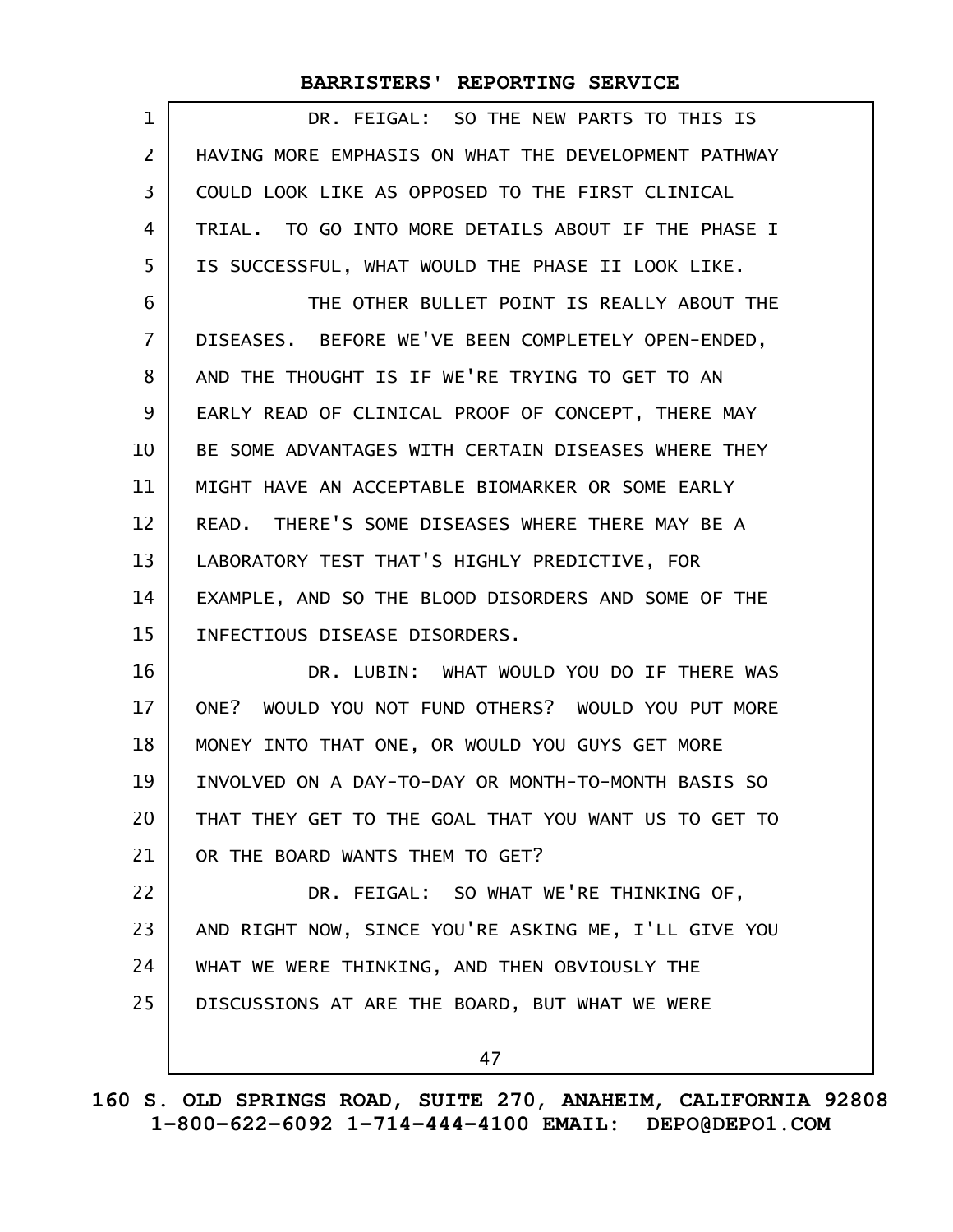| $\mathbf 1$    | THINKING IS THAT THE CURRENTLY FUNDED PROGRAMS WOULD |
|----------------|------------------------------------------------------|
| $\overline{2}$ | CONTINUE TO WHAT THEIR END GOAL WAS. NOBODY IS       |
| 3              | TALKING ABOUT DEFUNDING PEOPLE. RIGHT NOW WE HAVE    |
| 4              | WHAT I WOULD CALL THE ROUTINE, EFFICIENT WAY. WE     |
| 5              | WORK WITH GROUPS. THEY ALL GET A LOT OF INPUT AND    |
| 6              | INTERACTIONS WITH CIRM, AND IN ADDITION THEY GET ONE |
| $\overline{7}$ | CDAP PANEL MEETING A YEAR.                           |
| 8              | WHAT WE'RE THINKING OF FOR THESE GROUPS,             |
| 9              | THAT IN ADDITION TO THE MILESTONE-DRIVEN FUNDING TO  |
| 10             | GET TO CLINICAL PROOF OF CONCEPT, THEY WOULD GET     |
| 11             | MORE CONTINUOUS TYPES OF INTERACTION AND ACCESS TO   |
| 12             | RESOURCES THAT WE COULD DEPLOY. AND WE CAN'T DO      |
| 13             | THAT WITH 25 DIFFERENT PROJECTS. WE WOULD DO THAT    |
| 14             | WITH A PRIORITIZED SET OF PROJECTS SIMILAR TO WHAT   |
| 15             | THE FDA DOES FOR ACCELERATED OR PRIORITY REVIEW.     |
| 16             | THEY DEPLOY MORE RESOURCES TO HELP THOSE TEAMS.      |
| 17             | CHAIRMAN SHEEHY: SO COULD WE -- I THINK              |
| 18             | THAT DR. LUBIN HAS RAISED AN IMPORTANT POINT. SO     |
| 19             | COULD WE GET A CLEAR DESCRIPTION OF WHAT             |
| 20             | PRIORITIZATION MEANS? AND MAYBE IF WE COULD GET A    |
| 21             | SENSE OF WHAT (INAUDIBLE) WOULD BE.                  |
| 22             | DR. FEIGAL: YES, ABSOLUTELY.                         |
| 23             | CHAIRMAN SHEEHY: LET'S FIGURE OUT, WHEN              |
| 24             | WE SAY PRIORITY, WHAT DOES THAT MEAN?                |
| 25             | DR. FEIGAL: CAN YOU GO BACK ONE SLIDE?               |
|                | 48                                                   |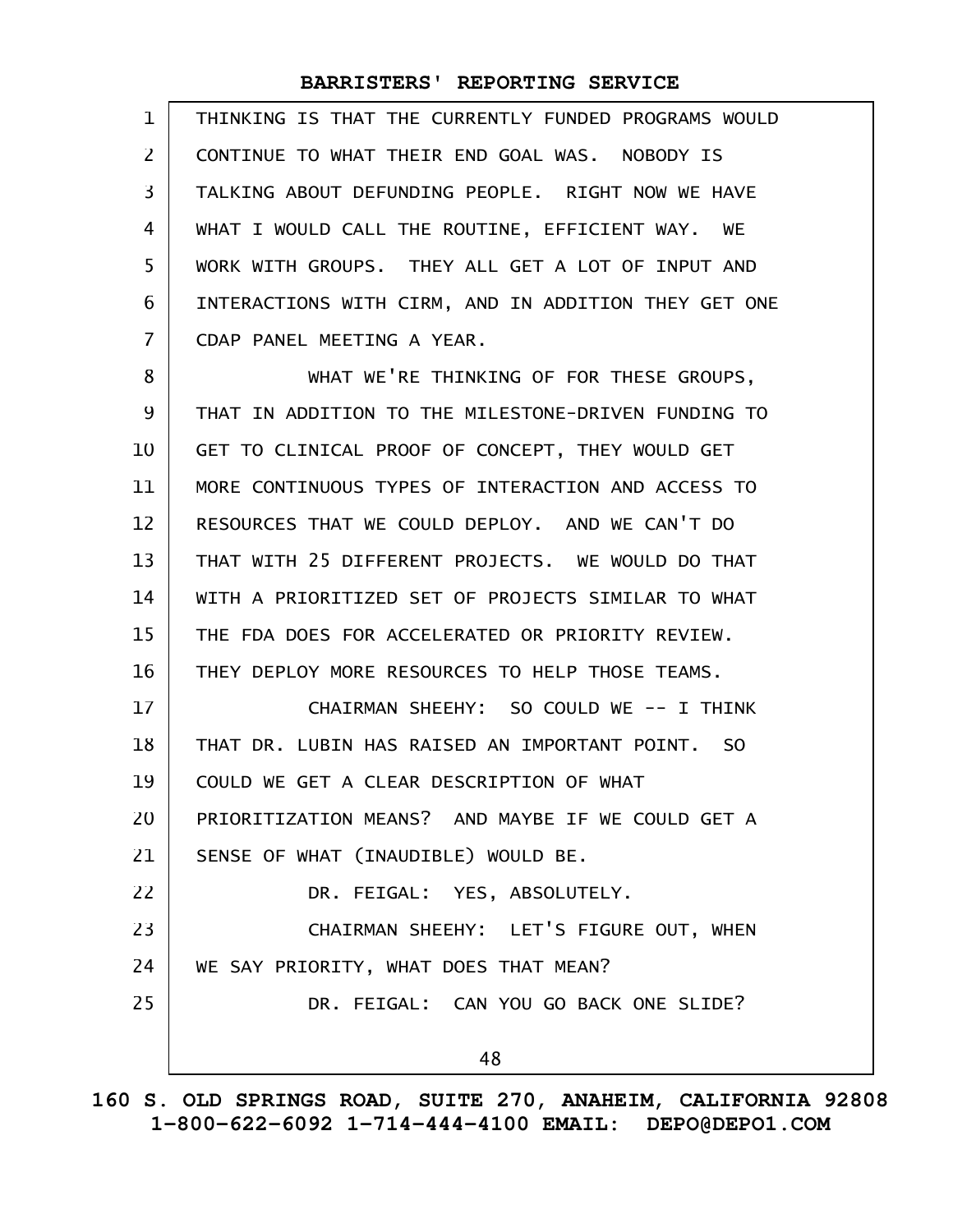| $\mathbf{1}$   | SO WHAT WE WERE THINKING IS ONE IS THE MONEY. AND    |
|----------------|------------------------------------------------------|
| $\mathsf{Z}$   | WE CAN DEFINITELY BRING YOU WHAT WE'RE THINKING OF   |
| 3              | FOR WHAT THE MONEY WOULD BE FOR THOSE SLOTS THAT ARE |
| 4              | PRIORITIZED. AND TO BE VERY CLEAR, WE'RE NOT         |
| 5              | TALKING ABOUT DEFUNDING PROJECTS. THOSE WOULD        |
| 6              | CONTINUE. WHAT WE'RE TALKING ABOUT IS ENHANCED       |
| $\overline{7}$ | RESOURCES TO MAKE SURE AT LEAST THAT THOSE           |
| 8              | PRIORITIZED PROJECTS CAN GET TO CLINICAL PROOF OF    |
| 9              | CONCEPT WITHOUT ANY IMPEDIMENTS AS MUCH AS POSSIBLE. |
| 10             | THAT'S WHAT WE'RE TALKING ABOUT.                     |
| 11             | CHAIRMAN SHEEHY: CAN WE GET A LITTLE BIT             |
| 12             | MORE DETAIL AND A LITTLE BIT MORE GRANULARITY SO     |
| 13             | $THAT$ --                                            |
| 14             | DR. FEIGAL: THAT'S FINE. I CAN GIVE YOU              |
| 15             | ACTIVITIES AND A BUDGET TO GO WITH THOSE ACTIVITIES  |
| 16             | IF YOU'D LIKE. AND THAT I CAN EASILY DO.             |
| 17             | MS. BAUM: AND I THINK THAT THIS SORT OF              |
| 18             | INTERSECTS IN MANY WAYS WITH THE PUBLIC/PRIVATE      |
| 19             | INITIATIVE THAT'S UNDER WAY WHERE THEY TALK ABOUT AN |
| 20             | ACCELERATOR. AND THEY HAVE A SLIDE, CATEGORIES OF    |
| 21             | VERY DETAILED TYPE OF SERVICE. SO THAT COULD SHED    |
| 22             | LIGHT.                                               |
| 23             | AND I WANT TO ALSO OFFER UP ONE MORE                 |
| 24             | DECISION POINT THAT MIGHT BE APPLICABLE FOR YOUR     |
| 25             | CONSIDERATION, AND THAT IS AS PART OF THIS PROCESS,  |
|                | 49                                                   |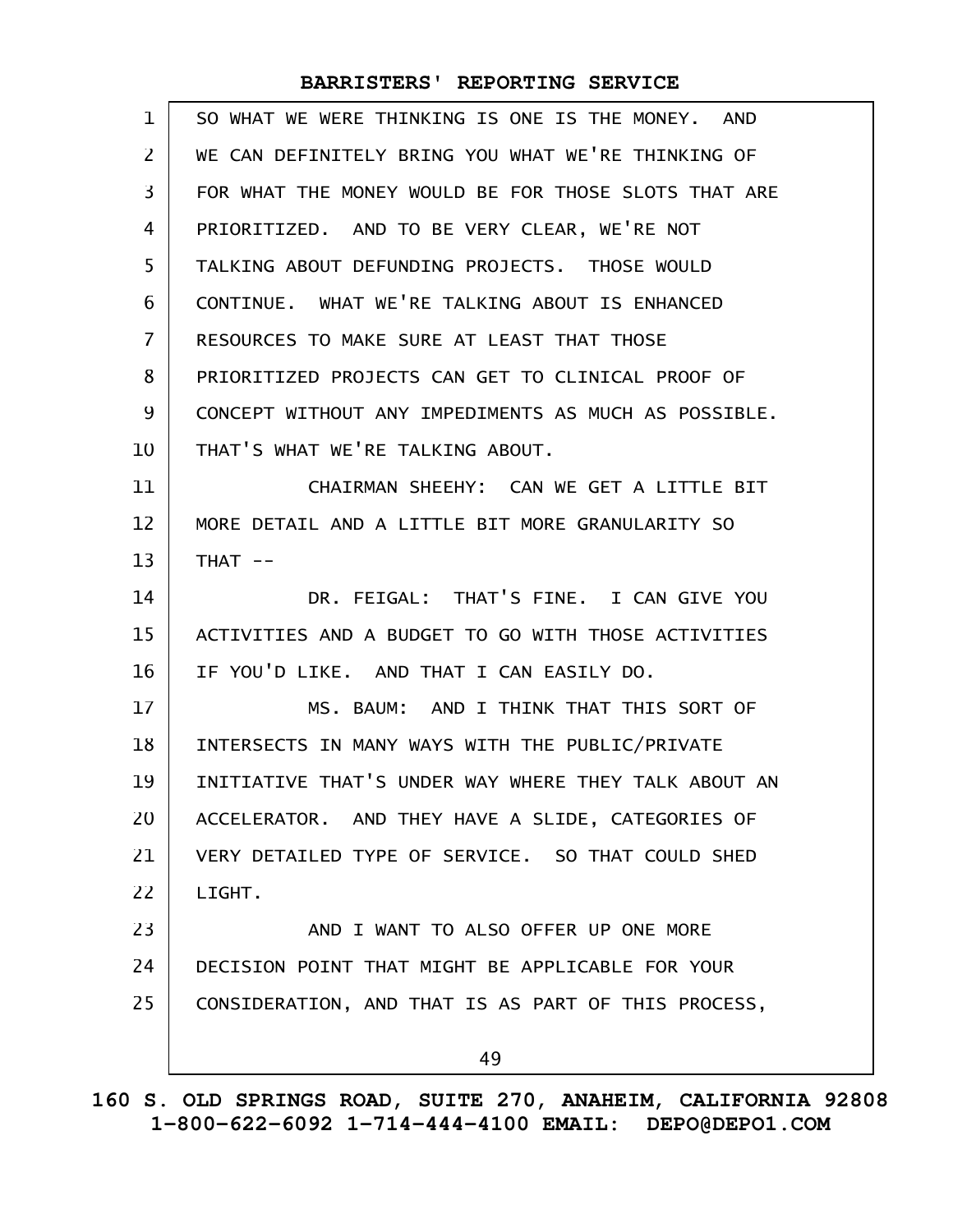| 1              | THAT THE PRIORITY PROJECTS GET A PREDETERMINED NEXT  |
|----------------|------------------------------------------------------|
| $\overline{2}$ | ROUND OF FUNDING FOR THE NEXT PHASE IF MILESTONES    |
| 3              | ARE MET.                                             |
| 4              | DR. FEIGAL: THAT'S WHAT I'M SUGGESTING IN            |
| 5              | THAT BULLET. SO WHAT I'M SUGGESTING IS SINCE WE      |
| 6              | CAN'T DO IT FOR ALL PROJECTS. AND THE OTHER THING    |
| 7              | THE BOARD COULD CONSIDER IS SOME OF THOSE PROJECTS   |
| 8              | ARE GOING TO DROP OUT. AND SO THE THOUGHT IS THAT    |
| 9              | WE STILL HAVE SOME SORT OF SOLICITATION OR SOME SORT |
| 10             | OF MECHANISM TO BRING IN THINGS THAT COULD BE        |
| 11             | PRIORITIZED TO FILL THAT SLOT. SO IT'S NOT THAT      |
| 12             | THOSE THINGS THAT AREN'T IN THE FIRST ROUND OF       |
| 13             | PRIORITIZATION DON'T HAVE A POTENTIAL OPPORTUNITY TO |
| 14             | ENTER IT BECAUSE I DON'T EXPECT EVERYTHING TO ENTER  |
| 15             | THE DEVELOPMENT PROGRAM.                             |
| 16             | CHAIRMAN SHEEHY: SO YOU'RE ANTICIPATING A            |
| 17             | POROUS FRONT DOOR?                                   |
| 18             | DR. FEIGAL: I'M ANTICIPATING WE SHOULD BE            |
| 19             | ABLE TO ACCOMMODATE THAT.                            |
| 20             | DR. LUBIN: DO WHAT? SAY THAT AGAIN,                  |
| 21             | JEFF.                                                |
| 22             | CHAIRMAN SHEEHY: A POROUS FRONT DOOR SO              |
| 23             | THAT PROJECTS WOULD FALL OFF, WHICH WE ALL KNOW      |
| 24             | THAT, AND THAT ALSO THE POSSIBILITY THEN MORE        |
| 25             | PROJECTS -- LET OTHER PROJECTS COME INTO THE         |
|                | 50                                                   |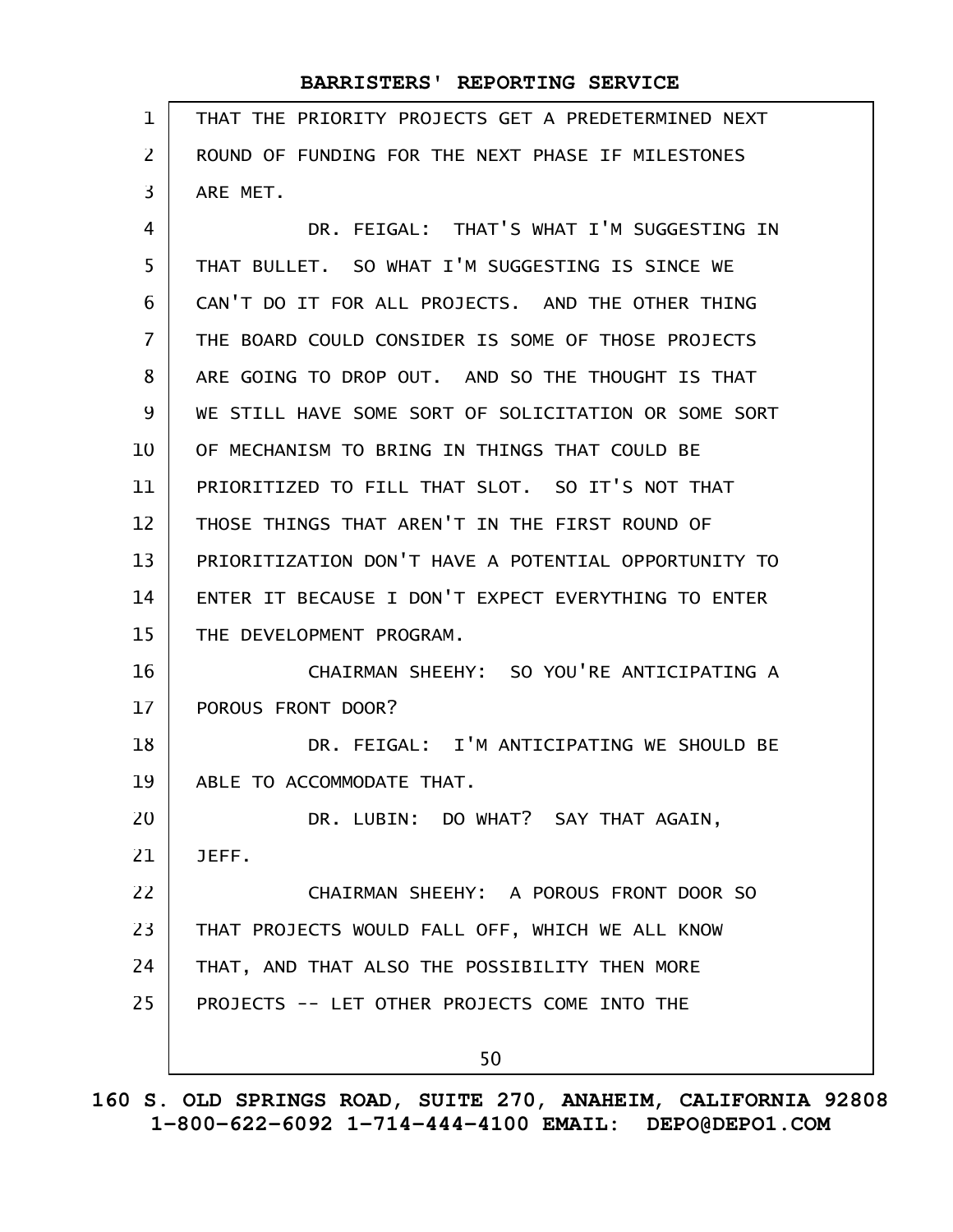| $\mathbf{1}$   | PRIORITY DECISION PROCESS.                           |
|----------------|------------------------------------------------------|
| 2              | DR. LUBIN: SO MY QUESTION WOULD BE HOW IS            |
| 3              | THE BOARD GOING TO SET UP PRIORITIES FOR CERTAIN     |
| 4              | AREAS TO AGREE TO IT AND ADD ADDITIONAL STEPS SO     |
| 5              | THAT WE KNOW THE PRODUCT AND GOAL BENEFITS PATIENTS? |
| 6              | THAT'S REALLY WHAT WE'RE TRYING TO DO. HOW IS THE    |
| $\overline{7}$ | BOARD GOING TO MAKE, IF IT'S THE HIV PROJECT --      |
| 8              | DR. FEIGAL: THE GWG MAKES THAT                       |
| 9              | RECOMMENDATION.                                      |
| 10             | CHAIRMAN SHEEHY: I THINK THAT THAT'S WHAT            |
| 11             | WE'RE GOING TO TALK ABOUT. NO. 1, DO WE WANT TO DO   |
| 12             | THAT? AND NO. 2, WE'RE GOING TO MAKE DECISION        |
| 13             | POINTS FOR THE BOARD TO DECIDE WHAT THE PROCESS WILL |
| 14             | LOOK LIKE FOR DOING THAT. AND IF YOU LOOK, IF YOU    |
| 15             | LOOK AT THIS OTHER DOCUMENT, AND LOOK AT PAGE, I     |
| 16             | GUESS, PAGE 2 OF THE OUTLINE OR MAYBE PAGE 3. AND    |
| 17             | JUST LOOK.                                           |
| 18             | DR. LUBIN: YEAH. I SEE THAT.                         |
| 19             | CHAIRMAN SHEEHY: AND LOOK AT THE                     |
| 20             | CRITERIA. THE CRITERIA DON'T NECESSARILY MATCH, BUT  |
| 21             | MAYBE IF WE COULD DIRECT JAMES AND MARIA TO KIND OF  |
| 22             | GET ALL OF THIS TO KIND OF, ONE, WHAT THE CRITERIA   |
| 23             | ARE, WHAT THE PROCESS WILL BE SO THAT THE BOARD HAS  |
| 24             | REALLY CLEAR DECISION POINTS AND THEY'RE LINED OUT.  |
| 25             | AND IF ANYBODY ELSE, THE PROCESS, I DON'T THINK WE   |
|                | 51                                                   |
|                |                                                      |

**160 S. OLD SPRINGS ROAD, SUITE 270, ANAHEIM, CALIFORNIA 92808 1-800-622-6092 1-714-444-4100 EMAIL: DEPO@DEPO1.COM**

 $\mathbf{I}$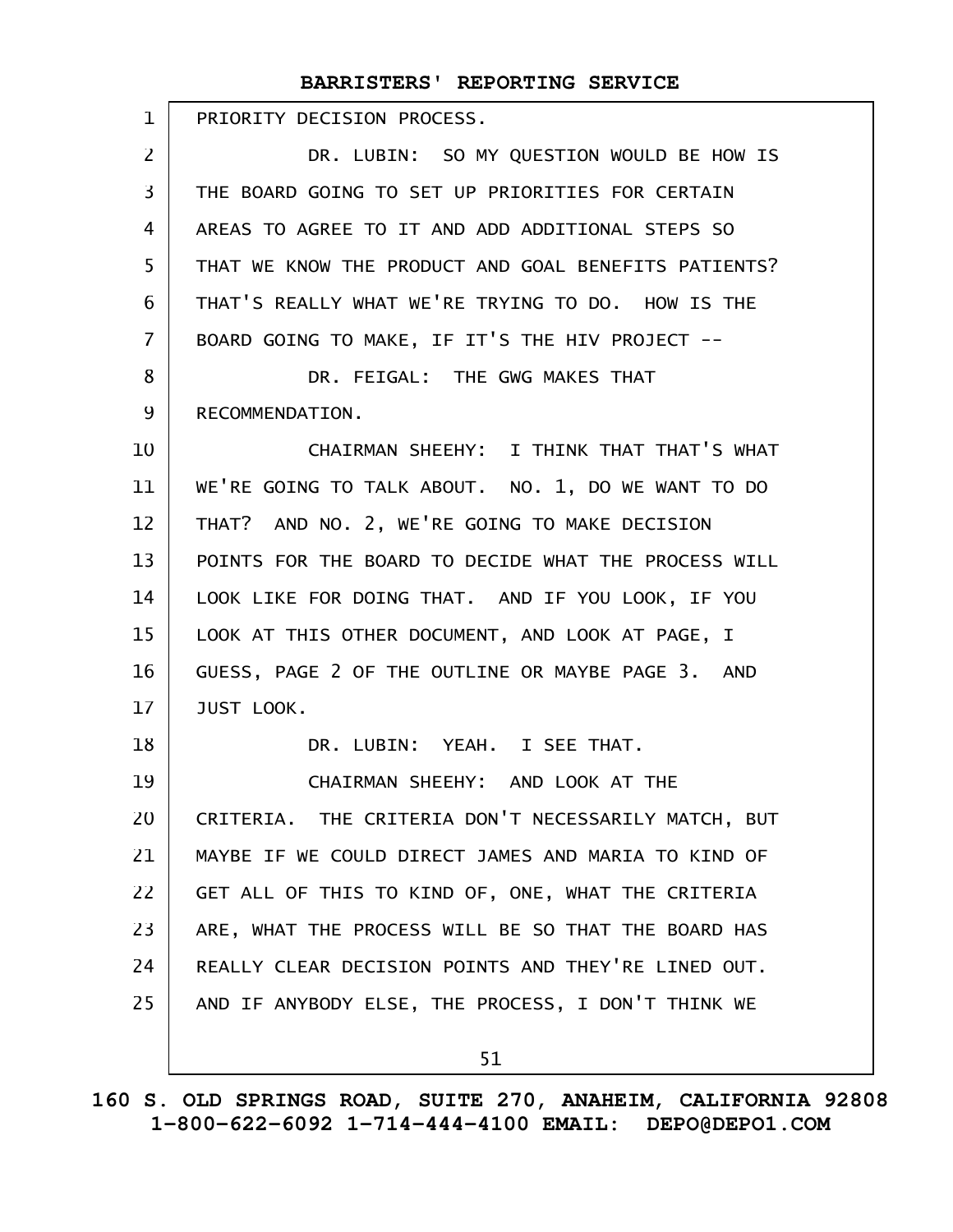| $\mathbf 1$ | NEED TO GO INTO MORE DETAILS ABOUT WHAT THAT PROCESS |
|-------------|------------------------------------------------------|
| 2           | MIGHT BE. IN TERMS OF CRITERIA, WE PUT DOWN SOME,    |
| 3           | AND THANK YOU, OS, AND DR. FEIGAL HAS PUT SOME DOWN. |
| 4           | IF PEOPLE SEE, LOOKING UNDER THE CRITERIA, EVEN IF   |
| 5           | YOU COME UP AFTER THIS MEETING WITH OTHER CRITERIA   |
| 6           | THAT SHOULD BE PUT IN FOR THE BOARD TO LOOK AT. AND  |
| 7           | THAT'S ASSUMING THAT WE DO DECIDE TO PRIORITIZE AND  |
| 8           | WE CAN COME UP WITH A PROCESS, THIS IS A WAY OF      |
| 9           | REALLY GETTING A GOOD LOOK AT THE CRITERIA.          |
| 10          | DR. FEIGAL: CAN I ASK YOU A QUESTION?                |
| 11          | WHAT I DIDN'T PROVIDE, BECAUSE I DIDN'T THINK WE     |
| 12          | WANTED TO TALK ABOUT THAT GROUP, WHAT TYPES OF       |
| 13          | INFORMATION A GRANTS WORKING GROUP REALLY WANTS TO   |
| 14          | SEE BECAUSE THAT WOULD BE DRIVEN BY THE CRITERIA.    |
| 15          | BUT IF YOU'D LIKE, SOMETIME BETWEEN NOW AND THE      |
| 16          | BOARD, IF WE COULD JUST HAVE A DISCUSSION ON THE     |
| 17          | TYPE OF EITHER BACKGROUND DOCUMENT OR PRESENTATION   |
| 18          | THAT WOULD BE USEFUL TO HAVE AN INFORMED DISCUSSION, |
| 19          | AND I'LL BE COMPLETELY RECEPTIVE TO WHAT THOSE       |
| 20          | INPUTS ARE. I PUT THIS TOGETHER BECAUSE I ACTUALLY   |
| 21          | THOUGHT THIS ADDRESSED SOME OF THE ISSUES, AND YOU   |
| 22          | MIGHT BE INTERESTED IN WHAT WE WERE THINKING IN      |
| 23          | TERMS OF SOME OF THOSE THINGS.                       |
| 24          | AND THEN AFTER THIS MEETING, WE CAN TALK             |
| 25          | ABOUT HOW TO GET THE APPROPRIATE AMOUNT OF MATERIAL  |
|             | 52                                                   |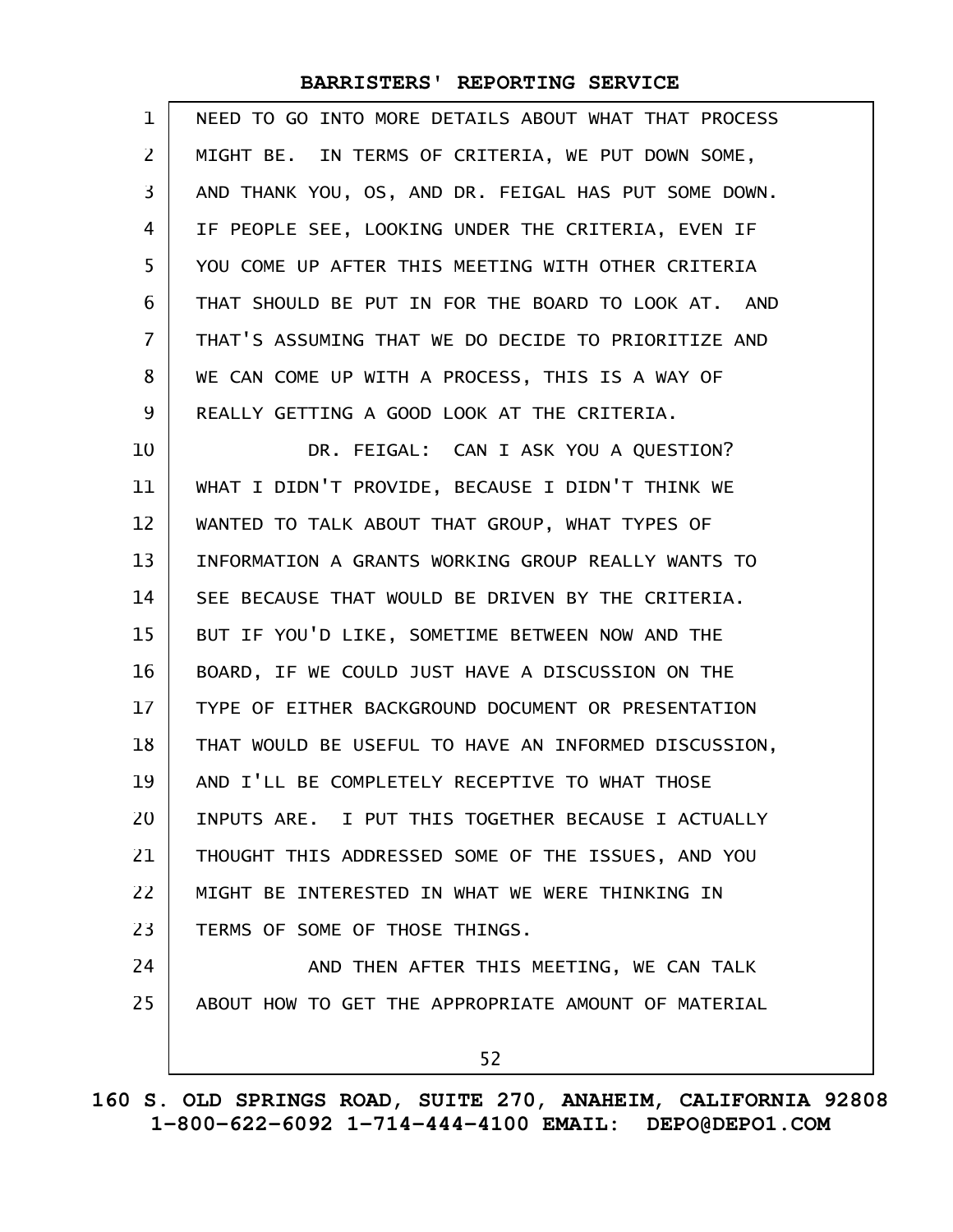SO THAT WE CAN HAVE A DISCUSSION.

1

DR. FRIEDMAN: SO, MR. CHAIRMAN AND ELLEN, THIS IS MIKE FRIEDMAN. IF I COULD JUST OFFER A COUPLE OF SUGGESTIONS. OBVIOUSLY THERE'S BEEN A LOT OF THINKING AND, ELLEN, WITH YOU AND THE REST OF THE STAFF TRYING TO CLARIFY AND MAKE SPECIFIC YOUR SUGGESTIONS FOR US TO BREAK DOWN THESE VERY COMPLICATED ISSUES. LET ME SHARE WITH YOU ALL WHAT I WOULD FIND MOST USEFUL AT THE NEXT MEETING, AND I FULLY UNDERSTAND THIS MAY NOT BE THE WAY PEOPLE WANT TO DO. I STRONGLY AGREE WITH OUR CHAIR THAT WE SHOULD HAVE, FIRST, THE DECISION OF DO WE WANT TO PRIORITIZE OR NOT. AND I WOULD ACTUALLY STRUCTURE THESE AS SPECIFIC QUESTIONS WITH SPECIFIC AMOUNT OF TIME DEVOTED TO ALLOWING THE BOARD TO DISCUSS THIS. AND IF THERE HAS TO BE PUBLIC DISCUSSION THAT'S FINE, AND THEN STRUCTURE A VOTE. BECAUSE THAT WILL DECIDE WHETHER OR NOT WE CONTINUE DOWN THAT PATHWAY. THE SECOND SET OF CONCERNS THAT I THINK, IF WE DO DECIDE THAT WE WANT TO PRIORITIZE, AND I'LL TRY HARD NOT TO GIVE MY PREJUDICE IN THIS BECAUSE WE'RE NOT MAKING DECISIONS TODAY OR LOBBYING, IF WE DECIDE TO PRIORITIZE, THEN I THINK WE WANT TO MAKE SOME BROAD JUDGMENTS ABOUT DO WE WANT TO INVEST MORE OR LESS OR ANYTHING IN BASIC RESEARCH? DO WE WANT 2 3 4 5 6 7 8 9 10 11 12 13 14 15 16 17 18 19 20 21 22 23 24 25

53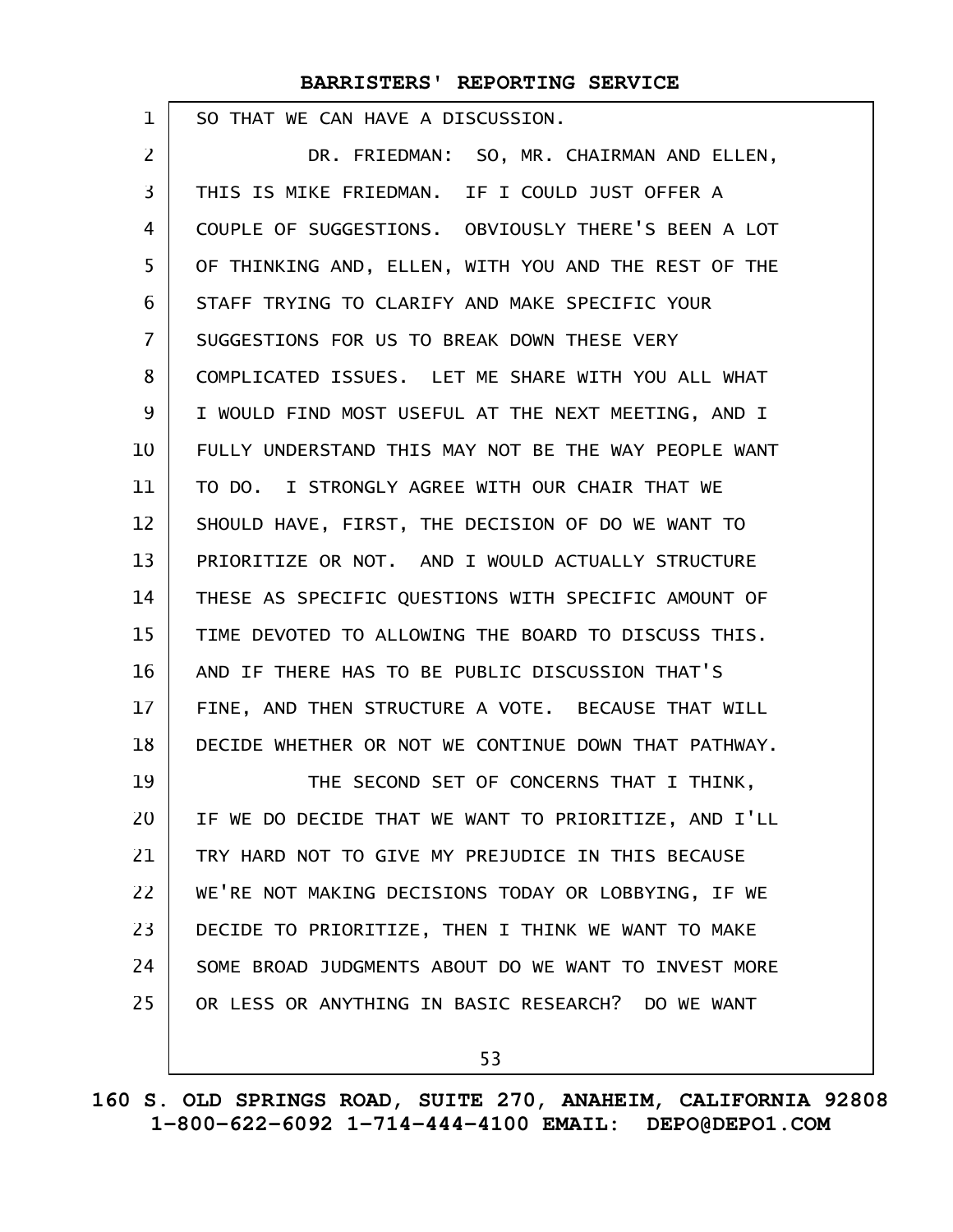| $\mathbf 1$    | TO INVEST IN EDUCATION? AND, AGAIN, I'M NOT SAYING   |
|----------------|------------------------------------------------------|
| 2              | THESE ARE GOOD THINGS OR BAD THINGS. I'M JUST        |
| 3              | SAYING THESE ARE THE SORT OF BROAD STROKES. THERE    |
| 4              | WILL BE SOME PEOPLE ON THE BOARD WHO WILL SAY I WANT |
| 5              | TO MOVE TO PRACTICAL APPLICATIONS NOW. THERE ARE     |
| 6              | OTHER PEOPLE ON THE BOARD WHO WILL SPEAK             |
| $\overline{7}$ | PASSIONATELY ABOUT THE VALUE OF BASIC SCIENCE AND    |
| 8              | SAY NO, NO, YOU CAN NEVER HAVE ENOUGH BASIC SCIENCE  |
| 9              | INFRASTRUCTURE. WE SHOULD CONTINUE TO SUPPORT THAT.  |
| 10             | AGAIN, I'M NOT ARGUING EITHER WAY. I'M               |
| 11             | JUST SAYING THOSE ARE IMPORTANT DECISION POINTS.     |
| 12             | THE NEXT KIND OF BROAD DECISION POINT WILL           |
| 13             | BE CLUSTERED AROUND DO WE WANT TO HAVE SOME DISEASE  |
| 14             | REPRESENTATION, OR DO WE JUST WANT TO PICK THE BEST  |
| 15             | PLAYER AVAILABLE AT THAT MOMENT? AND IF JOAN WERE    |
| 16             | ON THE CALL, SHE WOULD BE ARGUING PASSIONATELY FOR   |
| 17             | CERTAIN DISEASE REPRESENTATION BECAUSE THAT'S BEEN   |
| 18             | HER PERSPECTIVE. AND I RESPECT THAT. THERE ARE       |
| 19             | OTHERS ON THE BOARD WHO MAY NOT NECESSARILY AGREE    |
| 20             | WITH THAT.                                           |
| 21             | IF WE DECIDE THAT WE SHOULD HAVE DISEASE             |
| 22             | REPRESENTATION, THAT LEADS US DOWN ONE PATH VERSUS   |
| 23             | THAT, OH, NO, WE'LL JUST TAKE THE BEST OPPORTUNITY,  |
| 24             | BEST CLINICAL IMPACT, WHATEVER IT IS NO MATTER WHERE |
| 25             | IT COMES.                                            |
|                |                                                      |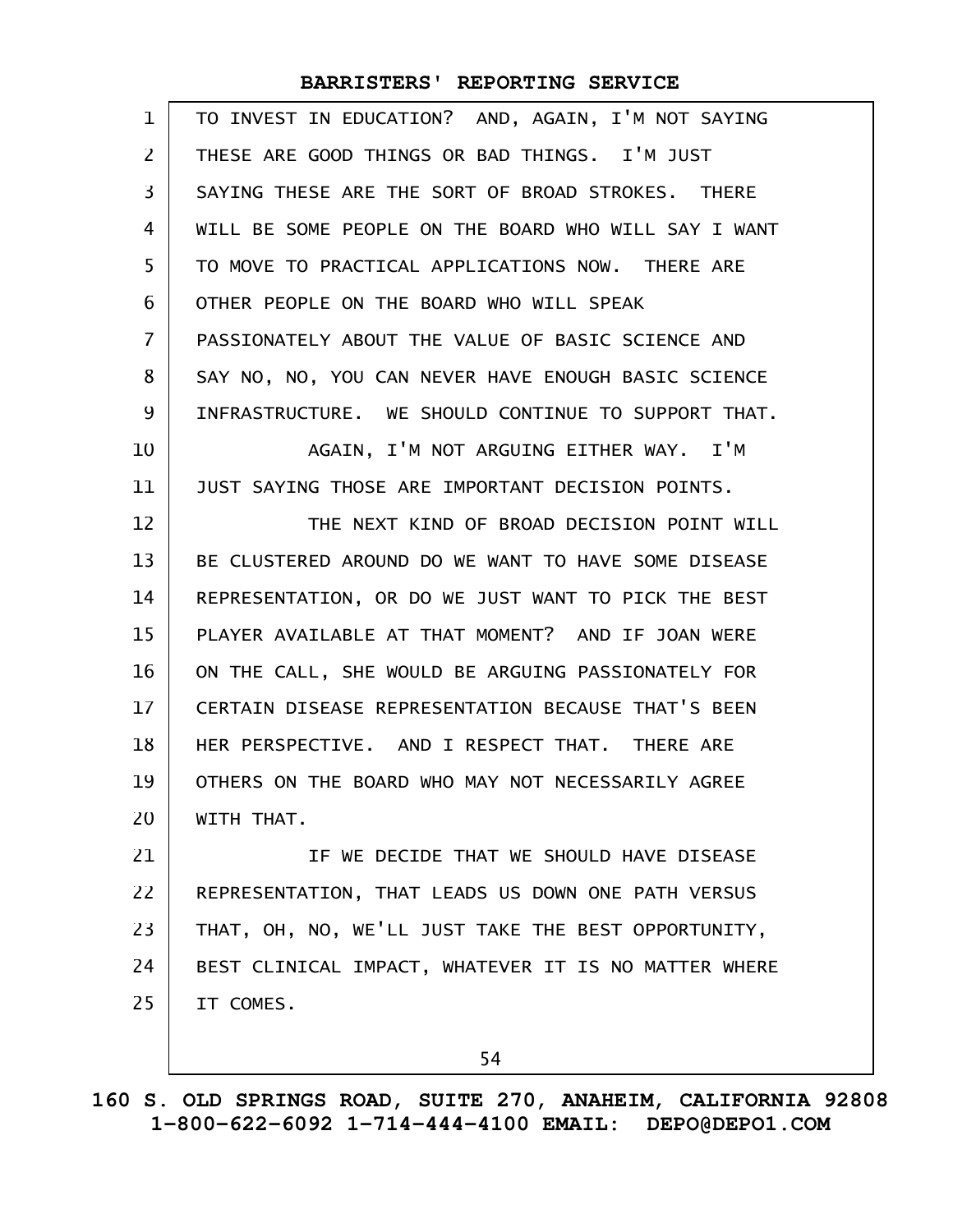| $\mathbf 1$    | HAVING BIG QUESTIONS LIKE THAT WITH VERY             |
|----------------|------------------------------------------------------|
| $\overline{2}$ | FINITE AMOUNTS OF TIME WILL, I THINK, ALLOW US TO    |
| 3              | THEN GET TO THE ISSUES, ELLEN, THAT YOU'VE RAISED,   |
| 4              | WHICH IS IF WE CHOOSE TO GO IN A CERTAIN DIRECTION,  |
| 5              | WHAT MIGHT THE MECHANISM BE FOR PROSECUTING THAT?    |
| 6              | AND I THINK IT'S REALLY VALUABLE, BUT I THINK IT WAS |
| $\overline{7}$ | OS WHO SAID EARLIER OR SOMEBODY LET'S NOT GET INTO   |
| 8              | THE DETAILS OF HOW WE WOULD DO THIS RIGHT NOW.       |
| 9              | LET'S DECIDE WHAT WE WANT TO DO, AND THEN I'M SURE   |
| 10             | WE CAN FIGURE OUT A WAY TO MAKE IT HAPPEN. AND I'M   |
| 11             | SORRY TO HAVE TAKEN SO LONG.                         |
| 12             | DR. STEWARD: THIS IS OS. AND, MICHAEL, I             |
| 13             | THINK YOU'VE SUMMARIZED IT ABSOLUTELY PERFECTLY.     |
| 14             | DR. FEIGAL: THE ONLY CAVEAT, OF COURSE,              |
| 15             | IS TIME AND JUST WHATEVER DECISION IS MADE, WHATEVER |
| 16             | DISCUSSIONS NEED TO BE MADE, OBVIOUSLY IT MAY BE THE |
| 17             | DISCUSSION WOULD TAKE PLACE IN A CRISP WAY SO THAT A |
| 18             | DECISION IS CLEARLY MADE SO THAT THERE'S AN          |
| 19             | OPPORTUNITY TO MAKE AN IMPACT ON HOW THINGS ARE      |
| 20             | SHAPED BECAUSE AFTER A CERTAIN POINT IN TIME, THERE  |
| 21             | WON'T REALLY BE AN OPPORTUNITY TO RESHAPE THINGS.    |
| 22             | DR. FRIEDMAN: ELLEN --                               |
| 23             | DR. FEIGAL: SO THAT'S SOMETHING THAT'S               |
| 24             | PART OF THE DISCUSSION.                              |
| 25             | DR. FRIEDMAN: I'M SORRY IF I DIDN'T SAY              |
|                | 55                                                   |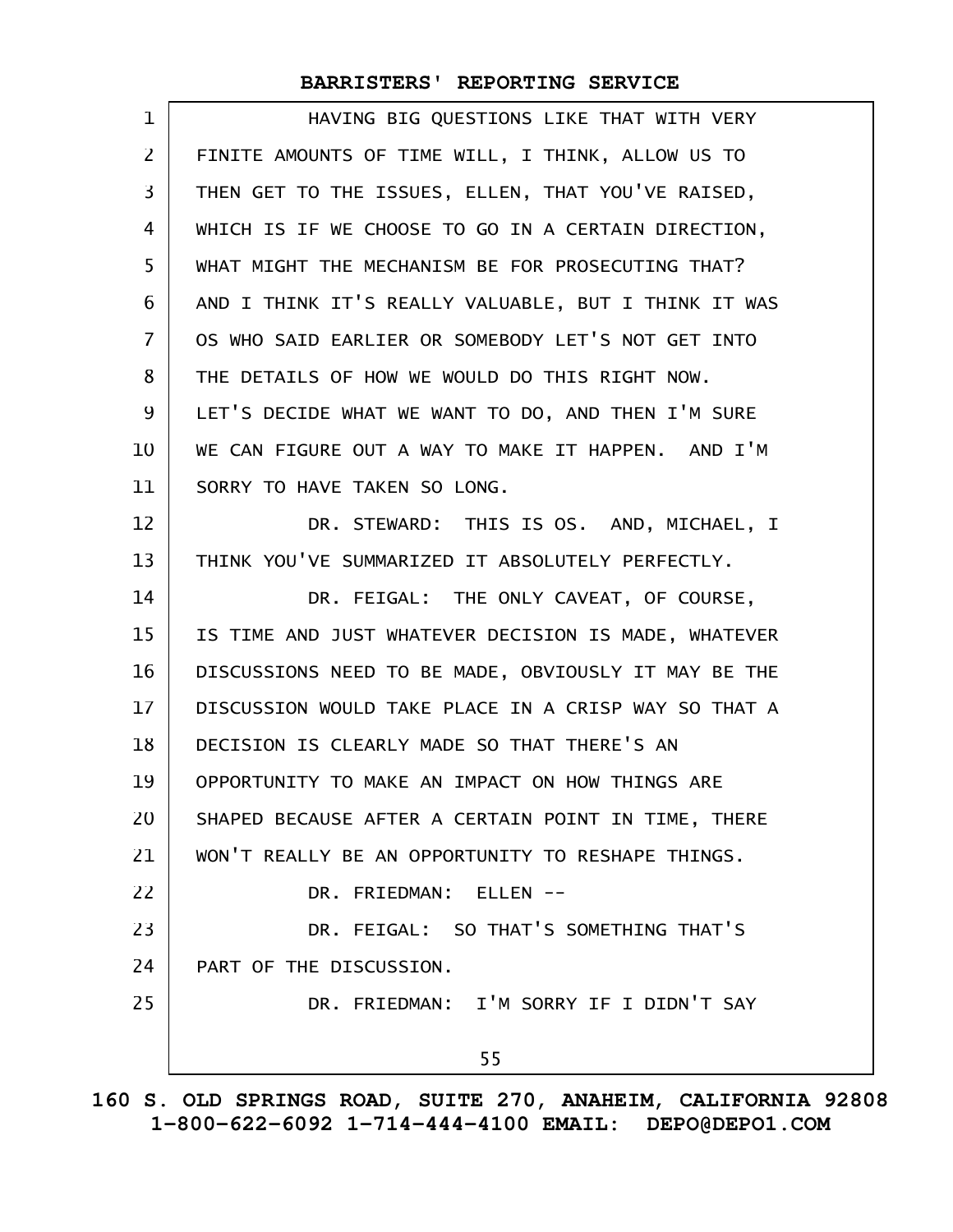| 1                 | THIS CLEARLY. I AGREE WITH YOU STRONGLY. IF MR.      |
|-------------------|------------------------------------------------------|
| 2                 | HARRISON AND IF J.T., IF THIS FITS WITH ALLOWABLE    |
| 3                 | RULES, THAT WE WOULD HAVE VERY DEFINED PERIODS OF    |
| 4                 | TIME FOR DISCUSSION. IT WOULD BE LIKE SPEED DATING   |
| 5                 | FOR IMPORTANT ISSUES IN STEM CELL RESEARCH. WE'D     |
| 6                 | HAVE A SPECIFIC AMOUNT OF TIME FOR DISCUSSION AND    |
| $\overline{I}$    | CONSIDERATION, A CRISP UP-OR-DOWN VOTE, AND THEN     |
| 8                 | MOVE ON TO THE NEXT ONE. SO THAT I THINK THIS        |
| 9                 | IS -- IT WILL TAKE A LOT OF TIME. I ACTUALLY THINK   |
| 10                | IT WILL BE A LITTLE BIT EXHAUSTING BECAUSE THESE ARE |
| 11                | HUGE IMPLICATIONS AND VERY COMPLICATED, AND THERE'S  |
| $12 \overline{ }$ | NO EASY RIGHT OR WRONG ANSWER UNDER THESE            |
| 13                | CIRCUMSTANCES, BUT THAT THIS WILL GIVE THE STAFF AND |
| 14                | THE BOARD THE DIRECTION IN WHICH TO PROCEED.         |
| 15                | CHAIRMAN SHEEHY: I THINK YOU MADE A GOOD             |
| 16                | POINT, DR. FRIEDMAN. AND I THINK ALSO THESE ARE ALL  |
| 17                | THINGS THAT AS BOARD MEMBERS WE'VE BEEN THINKING     |
| 18                | ABOUT IN ONE WAY OR ANOTHER. SO MAYBE THE CHAIR AS   |
| 19                | HE CHAIRS THIS MEETING, MAYBE WE ALL DON'T NEED TO   |
| 20                | EXPRESS OUR OPINIONS. AND KIND OF GET THE MAIN       |
| 21                | ARGUMENTS OUT THERE, AND THEN OUR OPINION IS OUR     |
| 22                | VOTE. I THINK PEOPLE WILL HAVE OPINIONS, AND WE      |
| 23                | WON'T NECESSARILY NEED TO HAVE EVERY SINGLE          |
| 24                | MEMBER'S $--$                                        |
| 25                | MR. HARRISON: FORTUNATELY WE DID SET                 |
|                   | 56                                                   |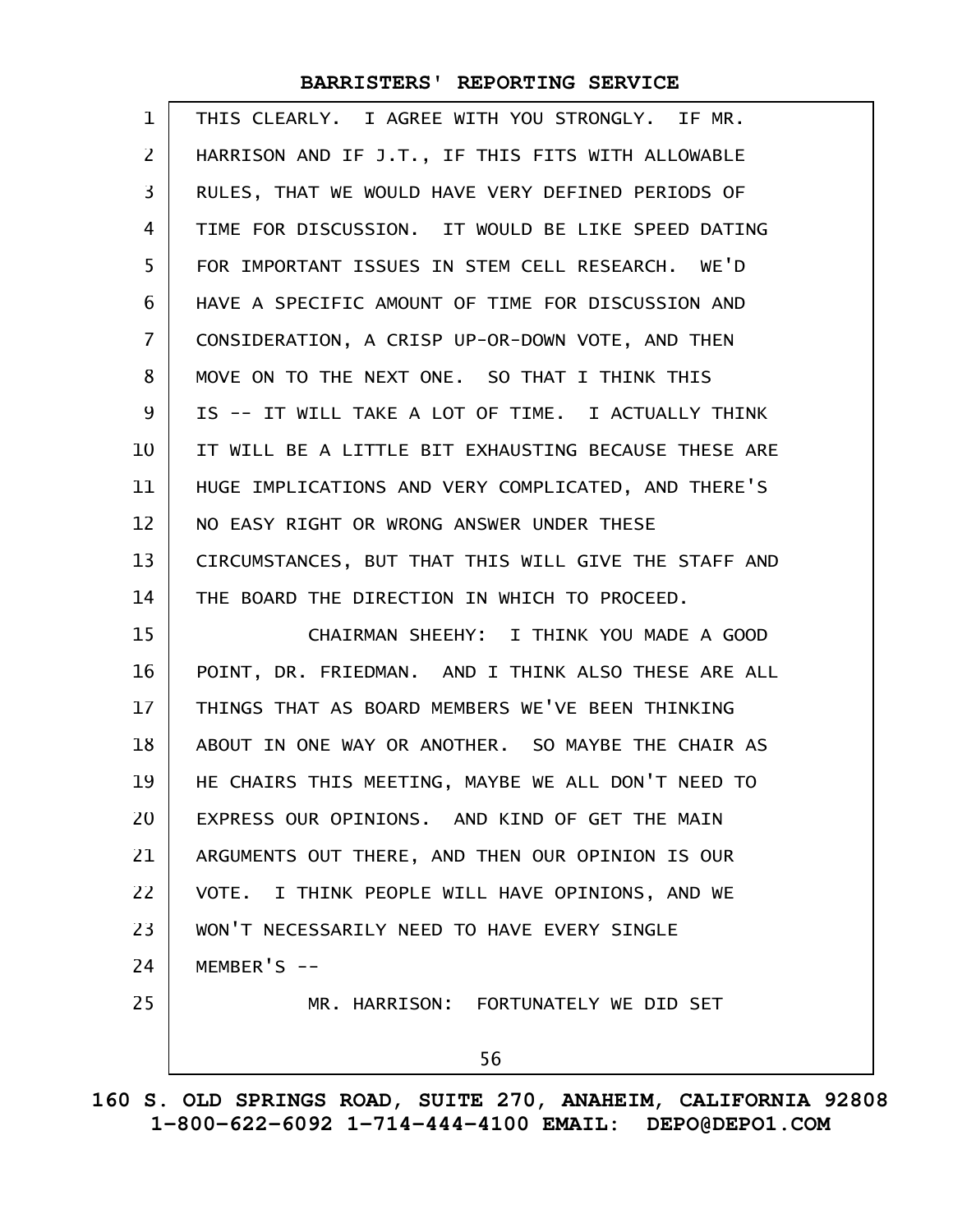ASIDE THE FULL DAY FOR THIS DISCUSSION. WE'LL TRY TO KEEP TO A TIGHT TIMELINE. CHAIRMAN SHEEHY: I JUST WANTED, DO OTHER MEMBERS ON THE LINE WANT TO OFFER UP ANY OTHER THOUGHTS OR ANYTHING? THANK YOU, DR. FRIEDMAN. IT'S BEEN REALLY HELPFUL. CHAIRMAN THOMAS: I THINK MICHAEL SUMMARIZED IT PERFECTLY. I THINK WE'VE GOT TO KEEP ORDER IN DEFINED TIMEFRAMES FOR THE DISCUSSION OF EVERY TOPIC OR ELSE WE'LL JUST HAVE THINGS THAT CAN GO ON AND ON AND GET ENDLESS OPINIONS ON AND GIVE SHORT SHRIFT TO OTHER THINGS. WE HAVE TO BE VERY DISCIPLINED ABOUT THE WAY WE ADDRESS EACH OF THE ISSUES. MS. FEIT: I AGREE WITH DR. FRIEDMAN. I THINK HE SUMMARIZED IT PERFECTLY. THANK YOU. DR. LUBIN: SO WHEN CIRM WAS PUT TOGETHER, WAS IT TO ADDRESS ECONOMICS OF DISEASES IN CALIFORNIA? AND IS THAT A PARAMETER AT ALL FOR US TO CONSIDER IN THESE DECISIONS OR NOT? CHAIRMAN SHEEHY: I THINK THAT'S A VALID CRITERIA TO PUT UP FOR DISCUSSION. DR. FEIGAL: THIS IS JUST A STRAW OPTION, SO YOU CAN BRING UP. DR. LUBIN: BUT I'M RAISING THE QUESTION 57 1 2 3 4 5 6 7 8 9 10 11 12 13 14 15 16 17 18 19 20 21 22 23 24 25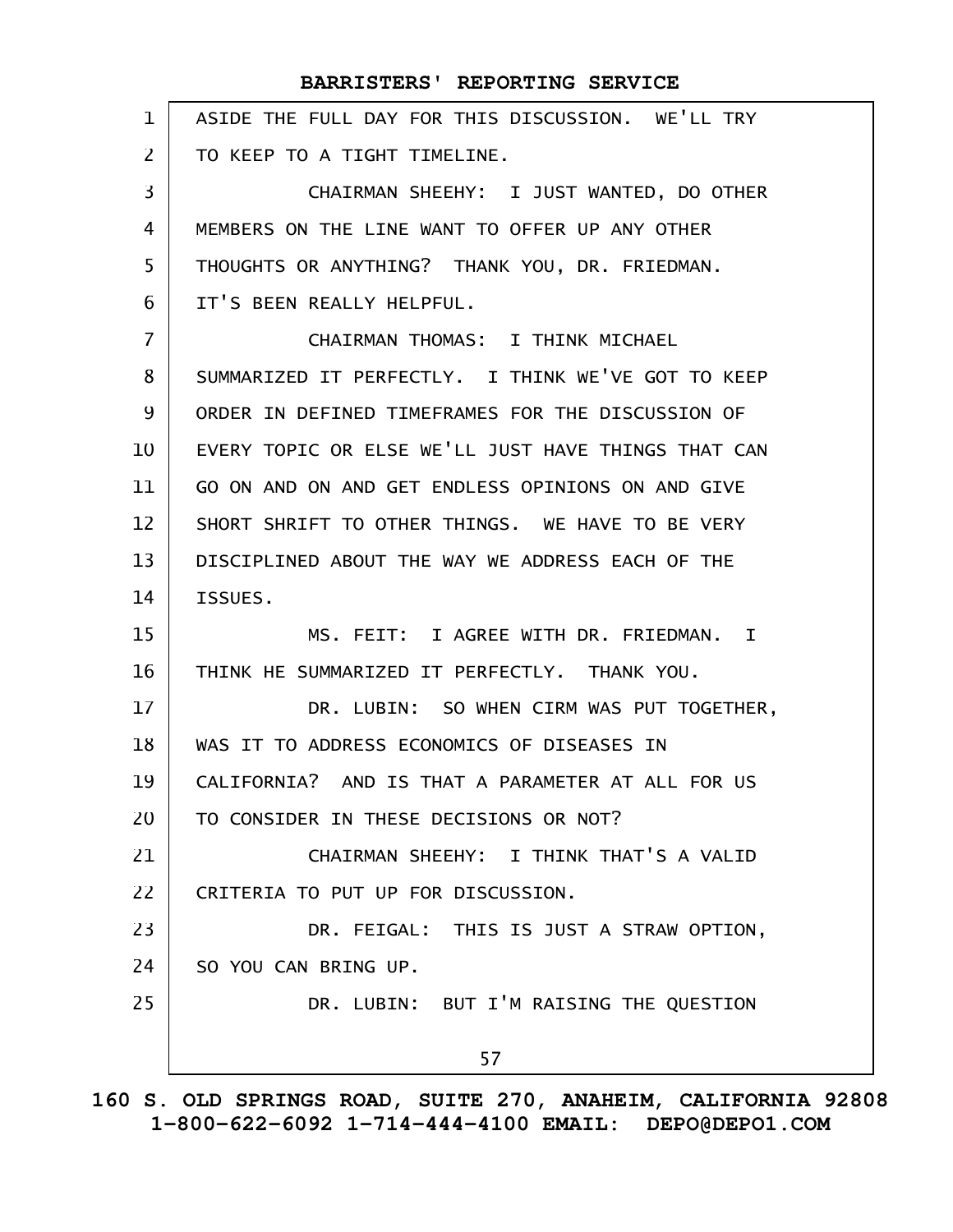| 1              | IS THIS A PARAMETER WE WANT TO THINK ABOUT?         |
|----------------|-----------------------------------------------------|
| 2              | CHAIRMAN SHEEHY: I THINK THAT'S A GOOD              |
| 3              | POINT. SO IF I'M CORRECT IN SUMMARIZING THE SENSE   |
| 4              | OF THE COMMITTEE, WE WILL ADDRESS DR. FRIEDMAN'S    |
| 5              | HIGH LEVEL CONSIDERATIONS. AND THEN DEPENDING ON    |
| 6              | HOW THOSE VOTES GO, WE WILL DROP DOWN TO OTHER      |
| $\overline{7}$ | LEVELS OF DECISION-MAKING. DOES THAT SEEM LIKE A    |
| 8              | GOOD -- THE RECOMMENDATION OF THIS COMMITTEE TO     |
| 9              | THE -- AND I DON'T THINK WE NEED TO TAKE A VOTE, DO |
| 10             | WE? -- TO THE BOARD? DOES THAT KIND OF SUMMARIZE    |
| 11             | PEOPLE'S VIEWS? AM I CORRECT, MR. HARRISON AND      |
| 12             | MARIA, THAT YOU GUYS HAVE EVERYTHING YOU NEED?      |
| 13             | MS. BONNEVILLE: IN SOME FORM OR FASHION,            |
| 14             | YES.                                                |
| 15             | CHAIRMAN SHEEHY: AND STAFF?                         |
| 16             | DR. FEIGAL: I THINK WE'LL FOLLOW UP THIS            |
| 17             | DISCUSSION WITH YOU.                                |
| 18             | CHAIRMAN SHEEHY: IS THERE ANYTHING ELSE             |
| 19             | PEOPLE ON THE PHONE WOULD LIKE TO ADD? AND IF       |
| 20             | THERE'S NOT, I GUESS I'LL TAKE PUBLIC COMMENT IF    |
| 21             | THERE IS ANY AT ANY OF THE SITES OR HERE AT CIRM.   |
| 22             | WELL, UNLESS SOMEBODY HAS SOMETHING ELSE, I THINK   |
| 23             | WE'RE READY TO ADJOURN. OS, ARE YOU OKAY WITH THAT? |
| 24             | DR. STEWARD: YES, ABSOLUTELY. THANKS TO             |
| 25             | EVERYONE.                                           |
|                |                                                     |
|                | 58                                                  |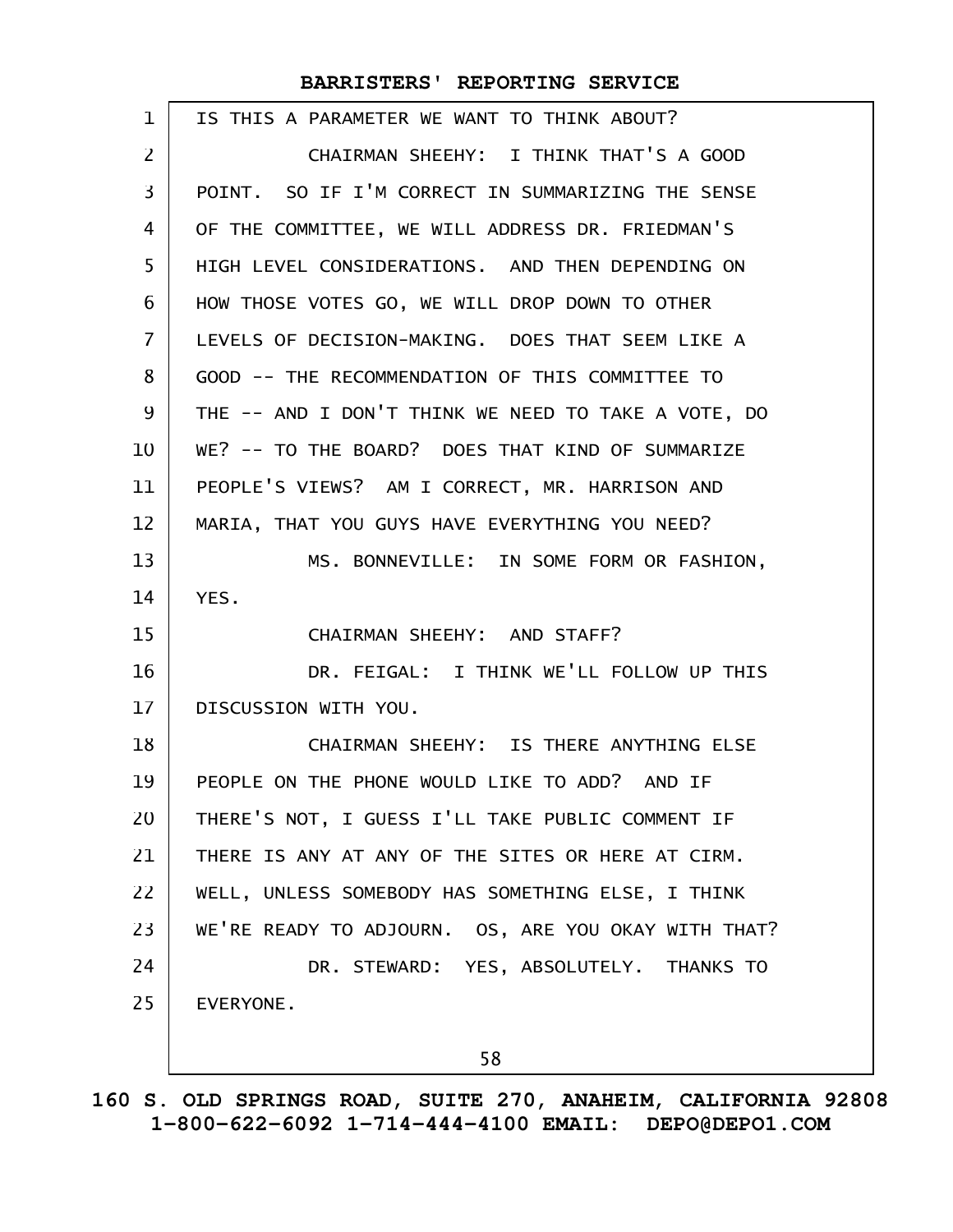|                | BARRISTERS' REPORTING SERVICE                        |
|----------------|------------------------------------------------------|
| $\mathbf 1$    | CHAIRMAN SHEEHY: THANK YOU VERY MUCH.                |
| $\overline{2}$ | THANK YOU, DR. FRIEDMAN, FOR HELPING US GET TO WHERE |
| $\overline{3}$ | WE NEEDED TO GO, BY THE WAY.                         |
| $\overline{4}$ | DR. FRIEDMAN: THANK YOU. I LOVE WORKING              |
| 5              | WITH THIS GROUP.                                     |
| 6              | CHAIRMAN THOMAS: THANKS, EVERYBODY.                  |
| $\overline{7}$ | (THE MEETING WAS THEN CONCLUDED AT                   |
| 8              | 10:18 A.M.                                           |
| 9              |                                                      |
| 10             |                                                      |
| 11             |                                                      |
| 12             |                                                      |
| 13             |                                                      |
| 14             |                                                      |
| 15             |                                                      |
| 16             |                                                      |
| 17             |                                                      |
| 18             |                                                      |
| 19             |                                                      |
| 20             |                                                      |
| 21             |                                                      |
| 22             |                                                      |
| 23             |                                                      |
| 24             |                                                      |
| 25             |                                                      |
|                | 59                                                   |
|                |                                                      |